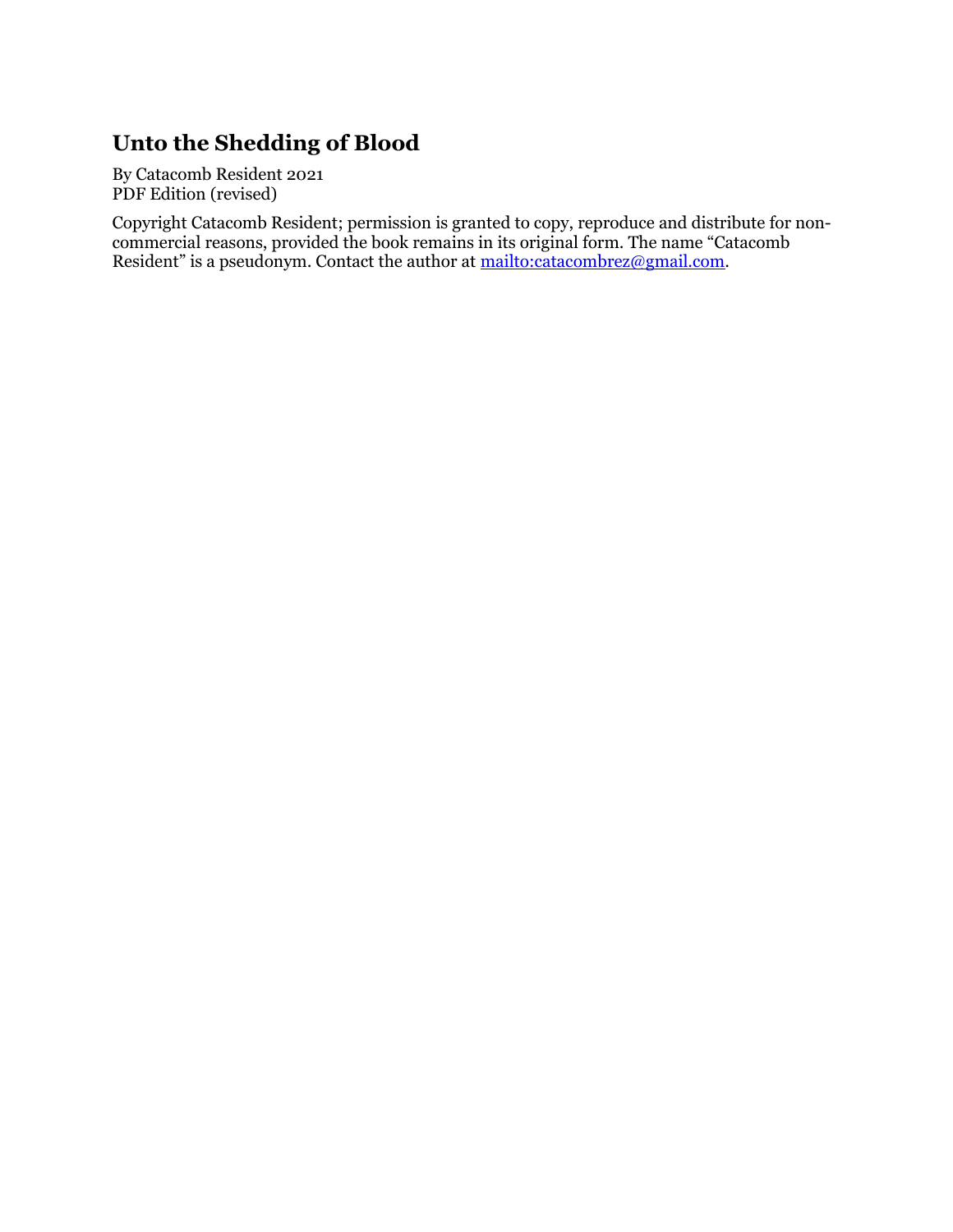## **Unto the Shedding of Blood**

*Therefore, since we have so great a cloud of witnesses surrounding us, let us also lay aside every encumbrance, and the sin which so easily entangles us, and let us run with endurance the race that is set before us, fixing our eyes on Jesus, the author and perfecter of faith, who for the joy set before Him endured the cross, despising the shame, and has sat down at the right hand of the throne of God. For consider Him who has endured such hostility by sinners against Himself, so that you may not grow weary and lose heart.*

*You have not yet resisted to the point of shedding blood in your striving against sin; and you have forgotten the exhortation which is addressed to you as sons,*

*"MY SON, DO NOT REGARD LIGHTLY THE DISCIPLINE OF THE LORD, NOR FAINT WHEN YOU ARE REPROVED BY HIM; FOR THOSE WHOM THE LORD LOVES HE DISCIPLINES, AND HE SCOURGES EVERY SON WHOM HE RECEIVES."*

*It is for discipline that you endure; God deals with you as with sons; for what son is there whom his father does not discipline? But if you are without discipline, of which all have become partakers, then you are illegitimate children and not sons.* (Hebrews 12:1- 8 NASB 1977)]

#### *Introduction: Why Anonymity?*

It doesn't matter who I am.

The name is bogus and symbolic. I'm not hiding from anyone, but nothing about the purpose of this book requires knowing about me. The message is everything.

My motives aren't that hard to figure out: I have no interest in leading or being led. Nobody else is doing what I'm doing, and I'm unable to remain silent. My faith is outside the Christian mainstream, but I do follow Christ. I take the position that Christ was a Hebrew man, teaching a Hebrew God to people who had very nearly abandoned their Hebrew heritage. God chose the ancient Hebrew culture as the best setting to reveal Himself, so if we don't understand that culture, we don't understand Him. The packaging is part of the message. And it doesn't require any significant scholarship to realize that Judaism is Pharisaism, and that Pharisaism bore only the most superficial resemblance to the ancient Hebrew Covenant of Moses. Jesus panned the "traditions of the elders" (AKA, the Talmud) as a blasphemous rejection of divine revelation. So, we must ignore whatever Jews claim about Moses and the Messiah and study for ourselves what Jesus was teaching. That's what I mean by following Christ.

I've done my best to absorb the ancient Hebrew way of looking at things and, from where Westerners stand today, it's Ancient Near Eastern mysticism. Following Christ yields Christian Mysticism. That says almost nothing about what I believe, and only tells you how I get there. Christian Mysticism means holding an utter certainty that we have had a personal encounter with a transcendent being who comes to live inside of us. It requires withdrawing from significant trust in human intellect or capabilities, and trusting our convictions, because the divine Presence speaks to us in our convictions first. We spend our whole lives after that encounter striving to expose those convictions to our minds. And we are by no means bound by human declarations of orthodoxy and practice, because no two of us will receive the divine calling in quite the same way.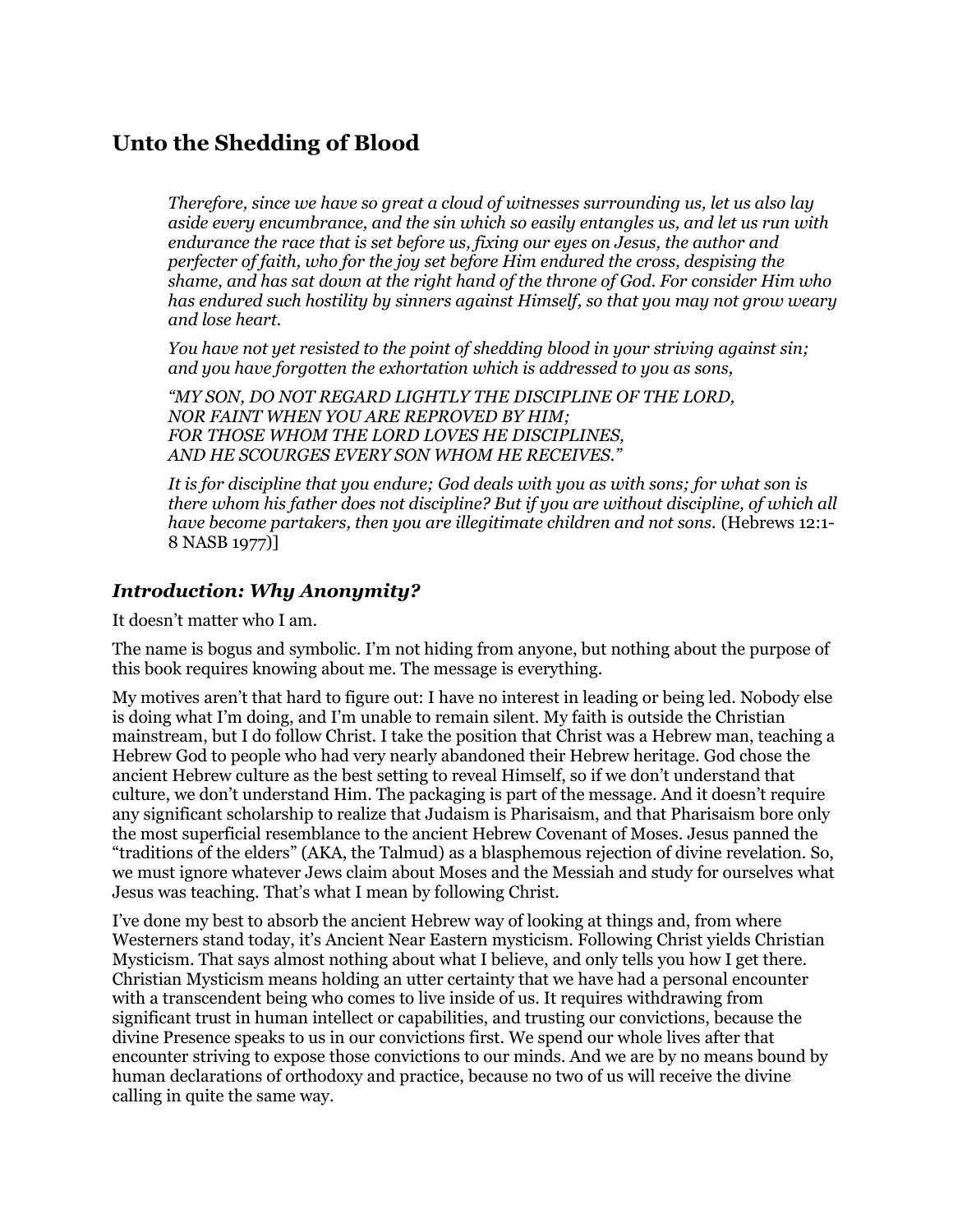There's a lot more to say about where that takes us, but that will come in later chapters. There's no reason we can't fellowship based entirely on a shared sense of calling and conviction. There's no need to lock each other into our personal sense of what God demands from us. Thus, everything shared in this book is just a declaration of my own convictions. If you can tolerate me, I'll tolerate you. Nobody is building a church here, just helping each other face a time of tribulation. From what I've seen on the Net, there are just a few others out there who share some elements of my faith. We are widely spaced geographically, so face-to-face fellowship is nearly impossible.

If you are looking for a faith community to join, try the [Radix Fidem covenant community.](https://radixfidem.org/index.php) The only requirement is that you tolerate the leadership. Make yourself known by joining in the conversations.

This is a bad time to organize in a way that a human government can recognize. There's no point in organizing so as to offer any kind of leverage, whether from us or toward us. God's wrath is falling on governments all over the world, but the perspective of this book is from the USA. I'm utterly certain we are entering a time of tribulation and persecution. If you don't see how a concerted effort to follow Christ the way I do can get you into trouble, then I can only question your obedience to Him. The whole point of the title of this book is to remind folks that resisting sin will cost you. We aren't exactly in good favor with the mainstream churches either, so we have no institutional protection at all.

The purpose of this book is to share ways we can face this challenge. We are living in a virtual Catacomb, forced to go underground to minimize the effects of growing hostility to our kind of holiness. It's not that mainstream believers are wrong, but that we cannot join them for any number of reasons arising from our individual sense of calling and mission. If what I have to share can help just a few of you out there, it's more than worth the effort. I encourage you to remain anonymous, too, especially if you plan to make comments online in support of Christian faith, or even just to email this author. A critical element in living through persecution is having a witnessing persona in a world that doesn't know Christ. The Bible is filled with examples of separating between those inside and those outside the covenant relationship. We cannot treat enemies as family.

It's all about the message, not who we are. In the final analysis, only God really knows who we are in the first place.

### *Chapter 1: Target Audience*

Are you standing in the target zone?

As previously noted, there is no intent here to lead anyone. All I'm doing is blabbering to scratch my own itch. Writing this stuff down helps me to clarify my obedience to the Lord. The one thing I want most for my readers is that they become strong enough in their own faith to walk alone if necessary, and are better able to discern when and where fellowship is appropriate. Thus, the old saw: Don't follow me, just walk alongside. No one can do it for you, but if you want it bad enough, maybe what I show you will do you some good.

I am utterly convinced that this is what our immediate future demands. We have already been in tribulation, and it's about to turn apocalyptic. That is, it's going to get worse and will call for extraordinary faith and effort.

So, what kind of background stands behind these anonymous rants? A better question is: What kind of people will be comfortable with what will show up in this book? Keep in mind that any list I might offer would have to be flexible. Legalism is not welcome in my world, but genuine holiness is. I'll give you five issues to consider, so you'll know whether this book is for you.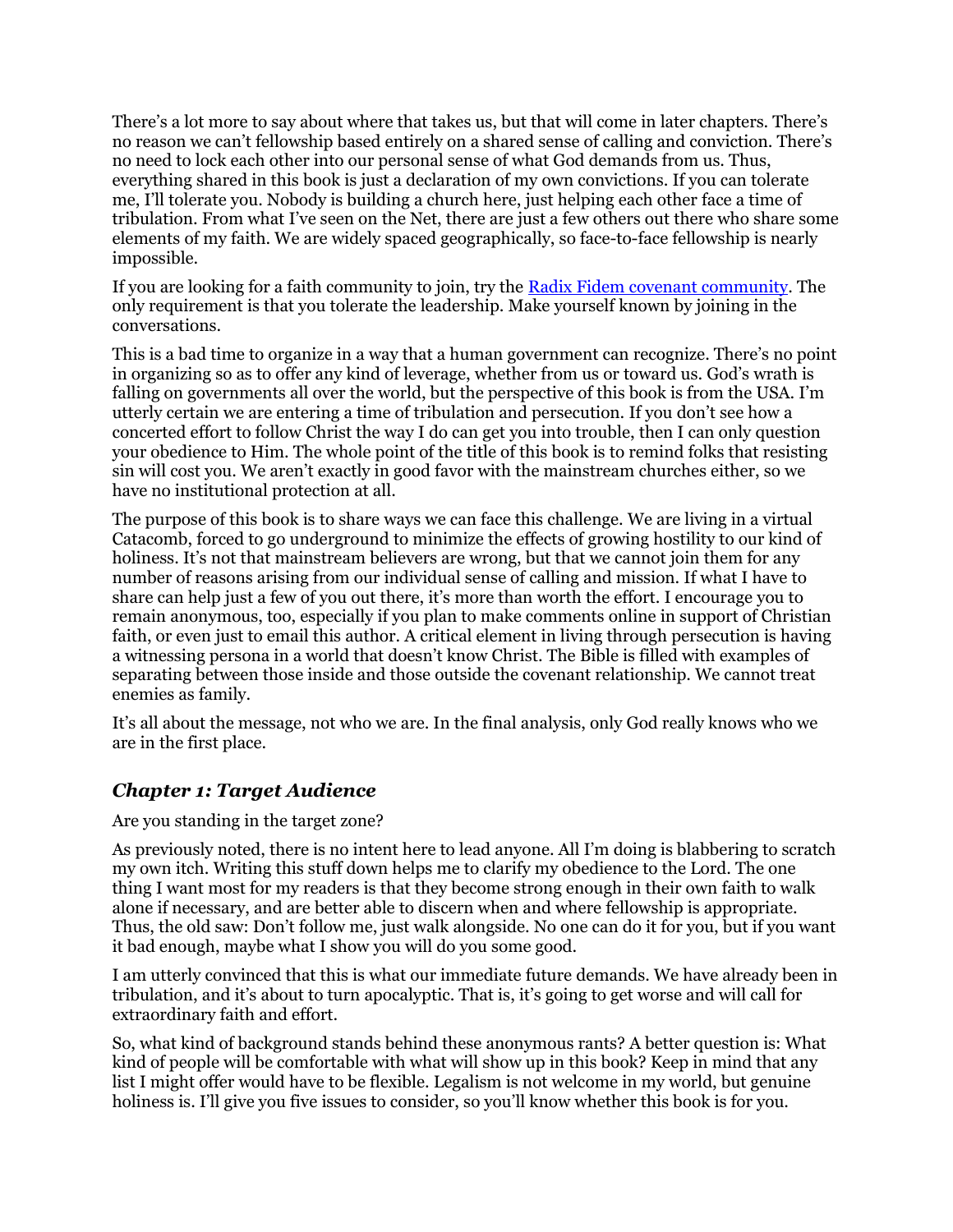*You are committed to following Christ*. In the Bible, that kind of commitment is called "faith," and in the Hebrew culture, faith is rooted in the heart. Hebrew people had a totally different idea about the heart than is common among Westerners. I'll explain in more detail later, but I'll note for now that your heart has its own form of intelligence, and it's all about faith, not feelings or sentiment.

*You haven't been blessed much by mainstream American churchianity*. It's pretty easy to see that the whole model of how the West does church is not at all like the first generation of churches. Where are the miracles? Again, we'll have more about that later. We all have our own spiritual and psychological bruises and things that we would emphasize, but it's not necessary to become bogged down by the specifics. I've given a hint of where I'll go with this by suggesting that we need to be more Hebraic in our orientation.

*You don't buy into Dispensationalism*. There's no need for hostility toward Jews or the modern State of Israel, but the only way they could have any favor from God is through Jesus Christ. The biblical Covenant of Moses ended at the Cross. The written record of that covenant still points to a lot of important truth, but the covenant itself was vacated. So even if they wanted to claim Moses out of mere tradition, it means ditching the entire past two millennia of Talmudic scholarship, returning to the ancient mystical Hebrew outlook, and observing Moses as Jesus taught it. I don't know of anyone who imagines that Israel today would even consider that.

*You hold yourself accountable to what Scripture teaches*. We'll get into this in almost every chapter that follows, but standard systematic theology is not biblical because the ancient Hebrew people would have rejected the entire Western intellectual approach. Here's a hint: That Greek philosopher named Aristotle? He spent time with ancient Hebrew scholars and rejected their approach. He was pagan. Why in God's name would we then adopt his intellectual assumptions when analyzing the Bible? Nobody who wrote any of the books of the Bible was oriented that way; the Hebrew language itself does not work that way. When Alexander the Great marched into that area in about 323 BC, he evangelized everyone with his Hellenism and Greek culture. A short time later, it become quite the fashion for rabbis to embrace Hellenized reasoning (Aristotle) and thus was born legalism, which led to Judaism. Jesus would have snickered at the notion of "propositional truth."

*You are convinced that resisting government is pointless, but that resisting sin may be hard for secular authorities to accept*. We try to avoid provoking secular authorities, but sometimes it's impossible to prevent. The US is under God's wrath, and it should be clear He intends to crush it. The final death throes will see a rising persecution of faith and holiness. That's how it always happens with human governments that ignore God's Law.

That's enough for now. If you can tolerate those ideas, you'll likely be comfortable with what shows up in this book. It's not a matter of agreeing with everything presented here, but of understanding what's behind it. From there, you should have no trouble bouncing things off your own convictions and deciding what might work for you.

The idea is not for me to define your thinking, but to help you strengthen your commitment.

### *Chapter 2: Working Model*

I'm not your model; I'm just one of many working models.

I have no doubt that the Lord has a great many other servants who are working on the same divine project. Some of them are you folks reading this. But I am one working model that you can examine as just one implementation.

Get used to the idea of being anonymous online for fellowship. This is a peculiar time of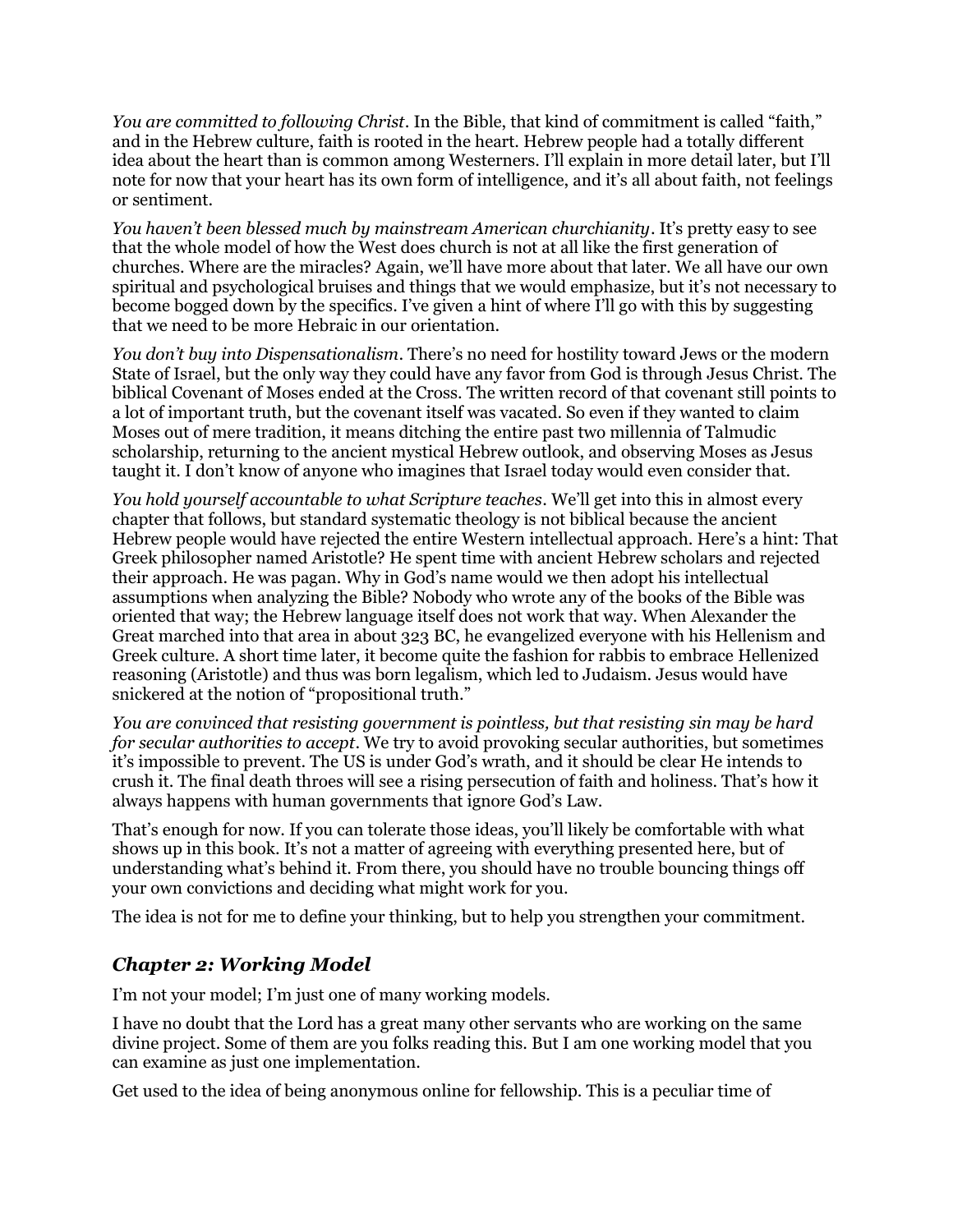tribulation, the kind of thing that doesn't happen very often. No, it's not the big one, the End Times. But this is a radically different situation that calls for the development of a radically new understanding of what it means to serve Christ. The culture and society in which we live is going to change dramatically. There's nothing we can do to help people stuck mainstream Christian religion, hanging onto the old ways or trading for something even more empty (like "entrepreneurial churches" with CEO pastors and their religious entertainment franchises). They won't see a reason to leave that until God calls to them, and they can hear it. This book assumes you've already been called. We must back out of those churches because they belong to the dying civilization. We have to disengage everything about that society, including its churches, wherever possible so that we can stand outside the whole mess and see it for what it is.

It's a little bit like it was with Abraham. He left everything he knew. He didn't have a covenant community to fellowship with; he stood pretty much alone before the Lord. He did have a covenant, but no significant fellowship. There was some spiritual kinship with Melchizedek, but the whole mystery about that priestly king of Salem represents just why anonymity online is so important. You see, Melchizedek wasn't a proper name, but a title. It was like a nickname. Abraham recognized him as a fellow servant of *El* (the name by which Abraham knew God) on some terms, and shared the blessings of God with him, but they didn't associate that much.

Each of us is like another Abraham. We each have a calling to stand alone before the Lord as we bring with us one background that will be exchanged for another, totally different one, something more primitive and less civilized. We'll be living isolated in virtual tents. We are homeless in that sense. Most of us can't actually leave society, but we can surely withdraw and regard ourselves aliens wandering in a foreign land. And we can surely keep a loose grip on the trappings of this world. It's not our home.

The thing with anonymity is that it forces us to focus on Christ, and whether we recognize Him in each other. We need to get used to dealing with each other anonymously online. When you read this book, it's like Abraham meeting Melchizedek, and none of us needs to know anything at all about each other except the flavor and strength of our faith. That alone is enough grounds for sharing the blessings of God.

This way, we can preserve the true reason for fellowship in the first place, while making it very difficult for those without faith, who feel threatened by genuine holiness, to interfere with our fellowship. Meanwhile, we can focus on that business of holiness and not get entangled in things that don't matter. Don't tell me who you are; show me your faith. That's what I'm doing here with this book. I can assure you that we will still recognize each other in Heaven.

I've been called to serve as a working model of faith against a rising persecution. If you don't see it coming already, I can't show it to you. But if you sense it coming at us, then let's talk about what it takes to keep our witness alive – anonymously.

A true stand of faith makes you a target for persecution.

### *Chapter 3: Virtual Equals*

Jesus spoke of Himself as a shepherd.

Very few people alive today have the same image in mind that Jesus did when it comes to serving His Father. The Western myth of the Great Man is a deeply perverted counterpart for that. At the same time, we know that the Western social mythology also ends up in having the mass of people herded like cattle, while each member of the herd is fed some huge lie about how they could one day become a Great Man, too. All of it is quite contrary to the biblical image of how things work. Cattle are driven; sheep are led by voice. Western society has always had an elite group steering things for the purpose of oppressing everyone else, and that includes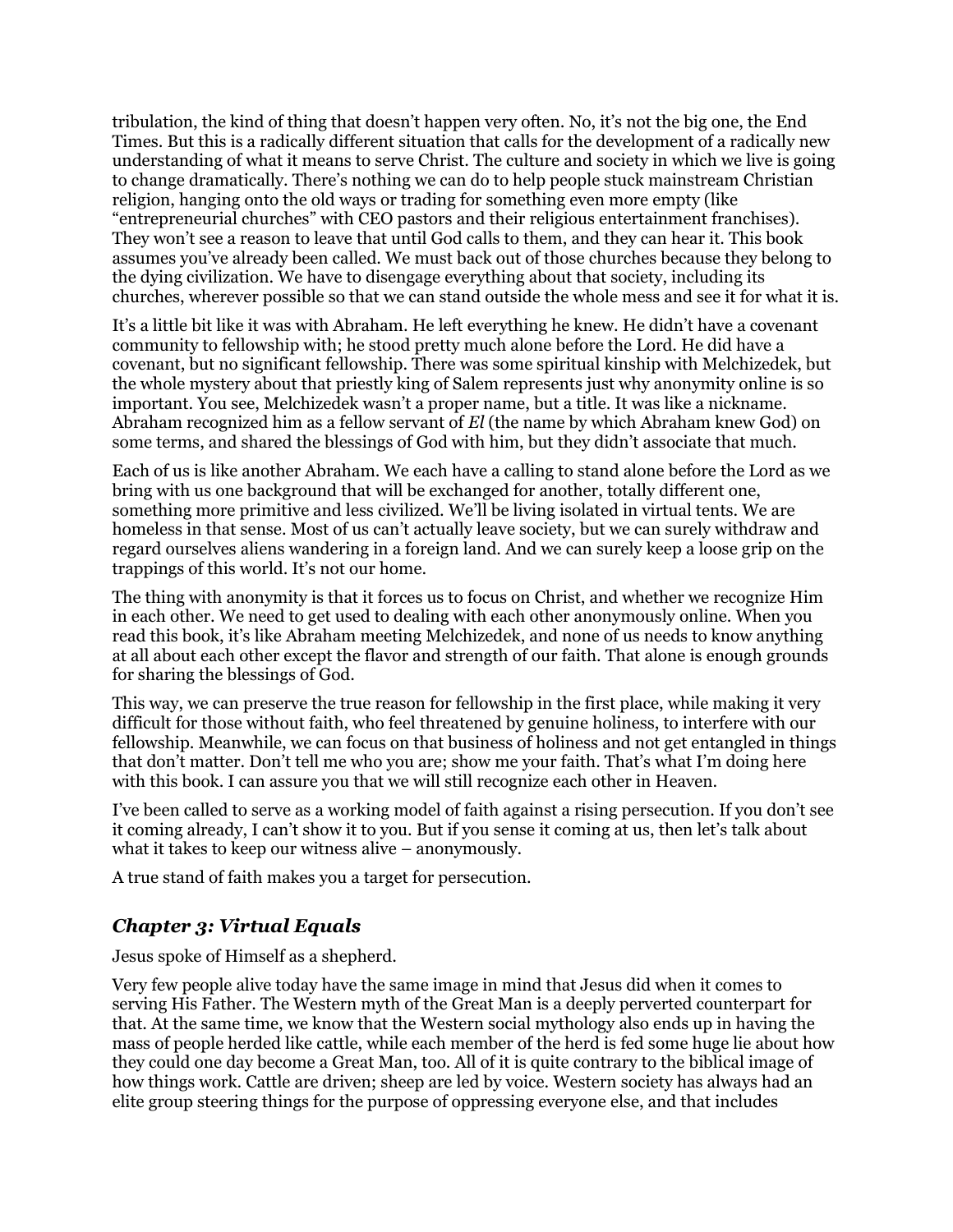keeping the lies alive.

On top of that, Scripture says nothing about the difference between the real world and the virtual world. There was no such thing in biblical times, but they are different. Granted, if you absorb the meaning of Scripture in your heart, and then you allow your convictions to dominate over your intellect, you are likely to know instinctively how things online should be to keep peace with God.

The fundamental nature of the Internet is that each connected device is equal to all others. Every device is just a numerical address. Once again, Western rulers have long sought to pervert this. They would rather nobody have an actual computer, and certainly not with an operating system the user can actually control. They prefer mobile devices that owners never actually *own*. The way mobile devices are promoted as "all you need," and how they cripple the user's participation, is just another manifestation of the elitist rulers and their oppressive ways. Still, the protocols by which machines communicate online still start with the assumption of total equality. Those who understand how networking works can make even a restricted mobile device take its place as an equal member.

It is not the bogus social equality of Western culture, another lie of the elite. Western mythology of equality and fairness and high social trust are all lies, utterly foreign to Scripture. No, the fundamental equality of devices on the Internet is based on something else entirely. It's a different world.

If we had a genuine biblical shepherd-n-sheep covenant community of faith in the real world, that would be one thing. We'll talk more about that later, but the point here is that people serving the Lord in the real world must have godly shepherds. The blessings of divine authority work that way. In the flesh, I could not offer you a share of the blessings God has given me unless you enter the domain God has granted me and submit to my moral authority. It's ancient Hebrew feudalism, and all of Creation is wired that way.

But the virtual world is not like that; it cannot be like that. Every machine has the capacity to be a server to other machines requesting data as peers. So, any fellowship that is rooted in virtual space must work in a similar fashion. You cannot honestly have a church sprout online. It won't work right. You can bring your real-world church to the virtual world, but the relationships and functioning has to be established in the real world first.

This book began as a blog in virtual space; it's not a church and it never will be. All of you are my equals in that virtual sense of the term. You all have the same capacity; the protocols assume that. It's not that we can't build a sense of fellowship and community, but that it must presume a collegiality. I'm not your teacher. I'm just sharing data that I have. I presume you have some to share with me. On the blog where this book was born, it was an open request that readers serve up that data whenever anything they had was pertinent. This book includes the author's email address so you can do that.

What may not be obvious is that God will bless things that way. Online or not, the world remains His domain always, and He is the ultimate high Lord of all other domains. So, while we cannot have a church online or in a book, He will bless us together as virtual equals sharing what we can contribute to a fellowship that is focused on the message, not the people.

We will need this kinship by any means as the persecution starts to wear on us. Nobody here is going to save anyone else, but we can encourage each other and pool our data resources. It would be even better if some of you had an anonymous blog, maybe like the one that provided the substance of this book. I wouldn't ask anyone to hand code a simple HTML blog like this one. But either way, we could all create one of those ol' timey webrings, websites that link together as an association sharing information on a subject. In this case, that subject would be the faith we all need to face persecution.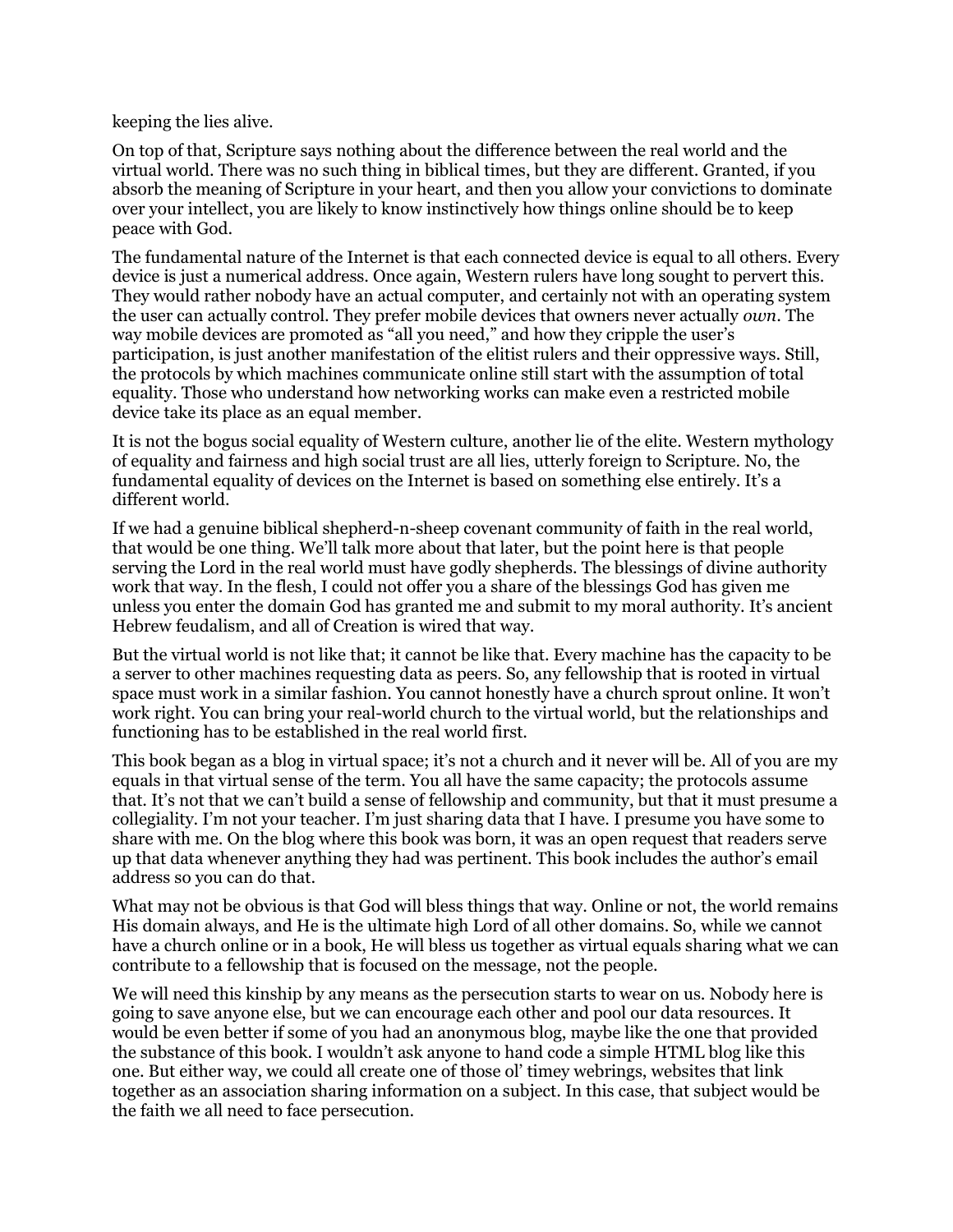But whether things progress that far or not, know that the nature of what you will find in this book assumes you are an information equal. And if not, you should strive to get that way.

Seek the Lord to develop His calling on your life, because that's a critical part of preparing for tribulation.

### *Chapter 4: The Eden Path*

There are some basic assumptions we need to proceed with this business of facing persecution. First is that we will face it. That is, Jesus flatly warned that if you don't face some resistance to living His teachings, then you aren't living them (John 15:18-25). There's something amiss and you still need to make some changes. There's no need to provoke persecution intentionally; it always comes. Tribulation is the native growing medium for spiritual fruit trees.

Why are we in this world in the first place? Ever since we were kicked out the Garden, there's been that Flaming Sword guarding the entrance. It's not to keep you out, but to change you so you can get back in. The change isn't instantaneous. There's a long overlapping period of time while that Sword does its work, slashing out all the things that don't belong in the Garden. The last thing severed is our mortality, our human existence. And the whole point is that at least some of the folks around you will see the transformation before you die. That's how the Lord shines His glory through us; His glory is the only reason He made us in the first place.

The story of the Fall in the Garden was never taken literally by anyone with a Hebrew background. It's a parable. Recognizing that fact is a part of Christian Mysticism; we take it seriously, but not literally. The whole point is that we are in a mortal state, and we got here because humans instinctively prefer to trust their own capabilities to work out what's good and evil, instead of relying on what God says about it. We are designed with a capability of knowing instinctively what He says about His Creation, but we never listen to that without some effort on God's part to get our attention.

That effort on His part is a divine calling. It's entirely His initiative. We'll never understand how it works because it's beyond our capability. We just have to take His word on it – that's the way it is. That's the first step in restoring us to our design, where we take His word on things instead of trusting our own capabilities. He gave us the ability to trust His word and doing so changes everything.

It's possible to discern some of that change clinically. It's also possible to fake it, in the sense that, what a clinician can discern, can also be manufactured on a clinical level. Only God can do the real thing, restoring us to His original design. It changes our understanding of what's good and evil. In other words, it gives us a different moral orientation. It awakens in us that original function in the Garden of trusting His word on things. And when it starts to really take hold of you, it makes you feel completely alien in this world. You realize that you don't belong here, and when it really has you, you don't really want to be here.

But if that's what He requires of you, then you'll stay around to let people see His work in you. We are in the world, but not of it.

And when you don't belong in this world, people who do belong to it won't be comfortable with you around. They may try to hasten your departure. But most of the time, it's a matter of demanding that you conform to their orientation. Your otherworldly orientation threatens their plans to fix whatever they don't like about this world. We know beyond all doubt that fixing this world won't happen, can't happen. The only "fix" possible is starting down the path to leave it, the path back to Eden. That path threatens everything this world values.

Get this clear in your mind: The only way to live in this world is by His revelation. Everything He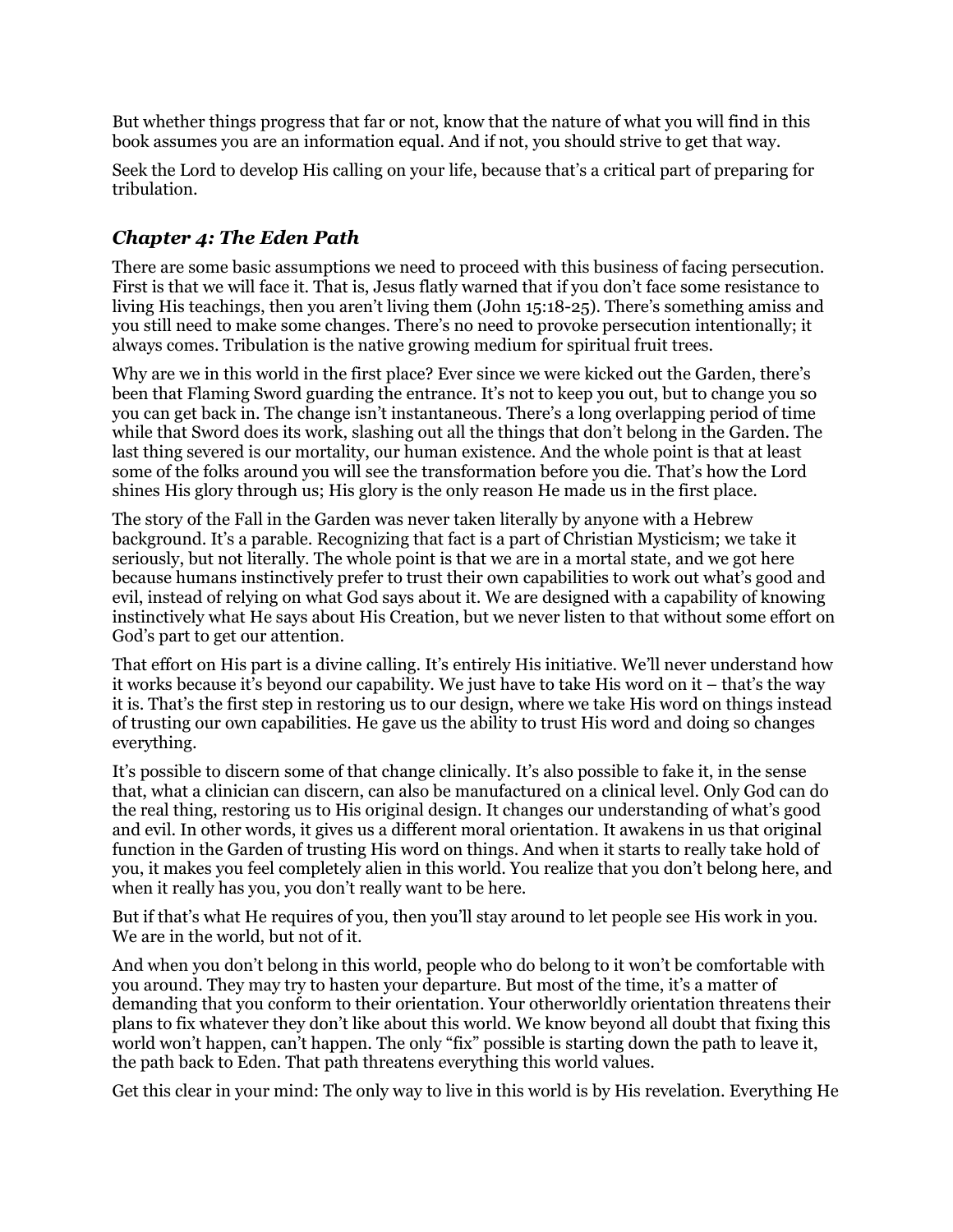said will work as well as things can work outside of Eden. He promised to watch personally and make sure it works out. But it works out on His terms. And the world that hasn't been touched by His call will refuse His terms. They can't even comprehend His terms. They can grasp some manifestations of it, but they can't grasp the inner nature of things. They can read the written provisions of God's Law, but they can't read between the lines to see His divine moral character.

That's what your heart is for, according to that revelation. They don't have a clue about that. Their souls are restricted to their heads and emotions, while the servant of God lives in his heart.

We need to talk more about that.

### *Chapter 5: Right Resistance*

Resistance to government policy isn't necessarily futile; it misses the point.

The primary reason this book focuses on persecution is that a bunch of powerful people have agreed to destroy everything we know, and us, too. They plan to enslave all of humanity, those they don't kill off first. This will probably work to some degree, but not for very long. Killing is easy, but God won't permit them to actually gain that level of control. The attempt to seize that kind of control will take a while, as will the failure. We are in it for the long haul.

Their conscious reasons for this aren't simply to crush Christian faith. Frankly, most of the organized Christian institutions around the world are on board with a significant part of this plan. Churches balk at some flavors of the plan, but not the idea itself. Churches are just as partisan as any other worldly human institution and that virtually the entire gamut of mainstream churchianity is aligned with one or another flavor of this epic plan is not in doubt. Organized religion is part of this enslavement plan, not a target of it.

So, while we find much in government policy worthy of objection, it's not our reason for objecting that matters to the officials. It is the resistance itself. You shouldn't count on the Devil to attack faith directly. The idea that he does is a false notion; it's part of the mythology of alleged persecution that doesn't actually exist. Real persecution is invariably blind to what Satan really hopes to accomplish. Very, very few forces in this world directly oppose genuine faith because almost no one without faith understands faith.

So, while we know that our Enemy, the Devil, is seeking to silence our witness, virtually no one he uses as troops are aware of it. This is why Paul says in Ephesians 6:12 that our warfare is not against people, but demonic powers working behind human governments. We aren't fighting the government; we are resisting the Devil's temptation to go along with silencing our witness.

Our resistance to sin requires we understand what God demands of us that human governments ignore. Their source of law is a sense of right and wrong cooked up by human reason in a cultural context. Culture arises from people who overcome some collection of difficulties in pursuit of the lusts of fallen souls (1 John 2:16). That they succeed in any measure is how cultures are built; it's a collection of strategies the people used that seemed to work for the purpose. It got them what they wanted; it must be good and sacred in its own right.

The world has yet to see a culture that arises from truly otherworldly pursuits. There are some cultures claiming it, but the resulting human existence looks nothing like God's Laws. The one attempt at building such a culture eventually failed when the very pinnacle of their culture came in the form of the Messiah.

Jews had already hijacked the ancient Hebrew culture and perverted it into a very worldly pursuit of power, property and pride. It's the very opposite of peace with God, so their use of the word *shalom* was a perversion, a symbol of how legalism was born from taking a very mystical and otherworldly text and trying to apply semantic analysis. We are forced to go back and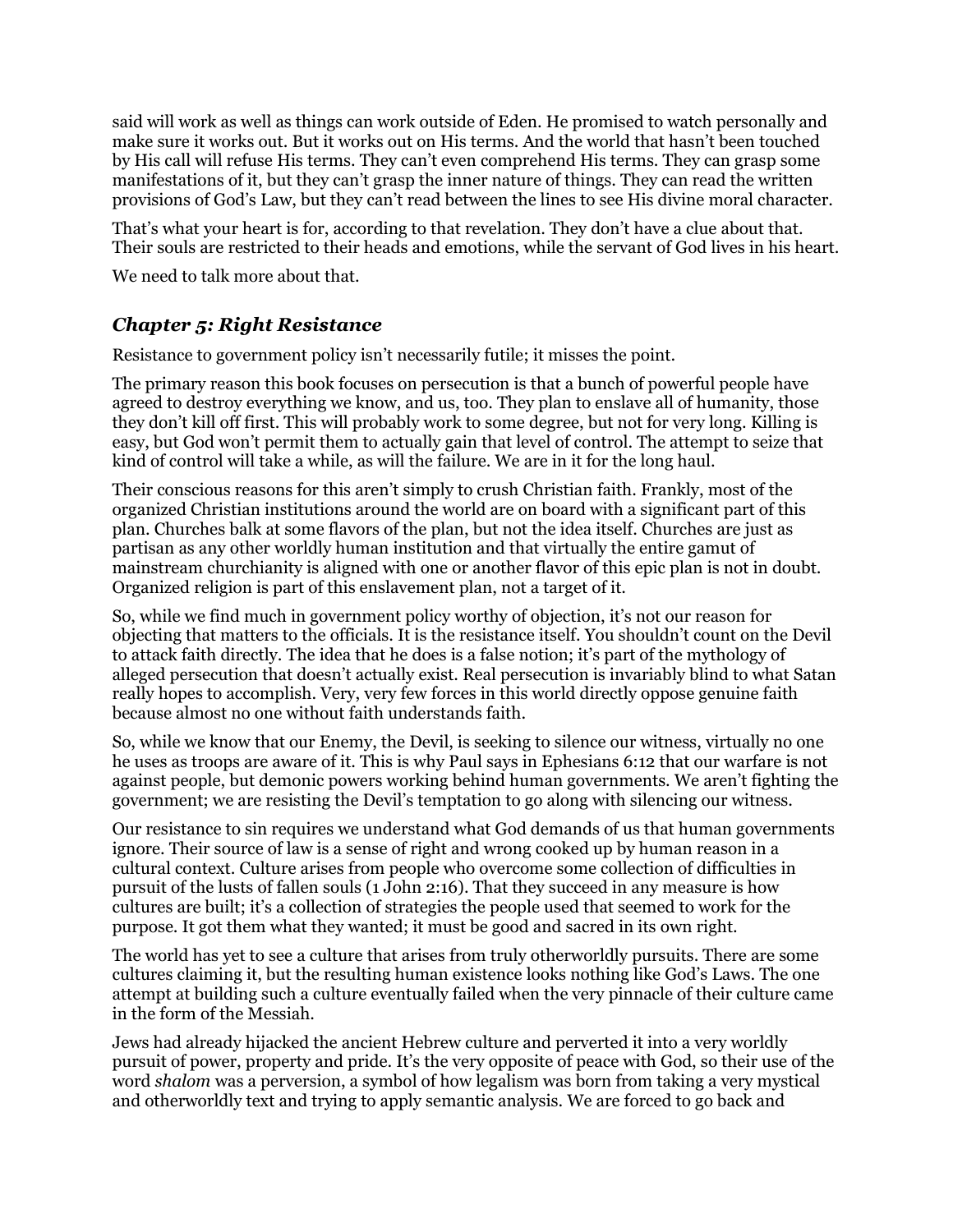restore the mystical form of analysis to rediscover what they lost ("rightly dividing" in 2 Timothy 2:15; their "word of truth" at that time was the Old Testament).

Thus, the Harlot Church is riding the Beast of idolatrous human government. This harlot will persecute us, too.

Our weapons are not the weapons they use on us. Our weapons are the blood of the Lamb and because of the word of our testimony, and we do not cling to our lives when faced with death (Revelation 12:11). You'll notice that nothing in that verse indicates tactics and practical examples. Those are between you and God, based on your calling and mission. Rather, this book is intended to celebrate the meaning of those words in a moral sense.

You get to build your own experience of facing challenges; you'll build your own culture of victory, but not at all in pursuit of human lusts. We pursue divine glory. It's the prerequisites for that building process that we can share here. Because God places all of us in unique situations to testify of His glory, what we should study together is the nature of His glory.

Of course, you are going to resist government edicts. Those edicts are aimed at fulfilling the plans of those global elite rulers, along with the lusts for power, property and pride of all the various petty government officials who are tasked with carrying out that broader agenda. It would be quite easy to get bogged down in discussing how this or that policy is evil. Right now, there aren't any good policies, and precious few that are harmless, so almost the whole agenda is evil. Nobody involved in the process cares at all about what God has already said is the right way to govern.

It does little good to talk about all the flaws of counterfeit government when too many of us wouldn't recognize the genuine article. We need to spend more time focusing on what God's Law requires of us as individuals, both in the broad moral orientation and in examples of what that orientation produces in the context.

Please, let's not have talk about our rights. The whole concept of rights is based on turning reason into a false deity. It assumes the existence of something that God has established separate from Himself, and that you somehow become accountable to that thing instead of Him. It is not some "rule of law." God's reign is very personal. Don't bog things down in discussions of what should be binding on government, because government officials don't care. Here in the USA in particular, the Constitution is meaningless; it's just a way of deceiving the little people. Not one promise government has made will be kept in the long run. It's just a question of timing for the sake of manipulation.

Let's talk about how God can supply our needs for the sake of the mission, despite human efforts to harm us. Let's talk about how His Law shows us what He is like, and what He has promised. Let's talk about how His Son explained such things. You do know that everything Jesus taught was under the Covenant of Moses? Let's examine together what a covenant is and how it is supposed to work.

And most of all, let's look at how you and I can adhere to, and receive the blessings of, His Covenant with us. What does it require of us, and what should we expect? The context is that virtually none of us will be blessed with belonging to a genuine covenant community of faith for a long while yet. How do we work with that? This alone is enough to give shape to a Christlike resistance to sin, and to bearing our own crosses.

Our Enemy is not people, but the Devil who uses them.

#### *Chapter 6: Forbidden Fruit*

Is Jesus in your heart?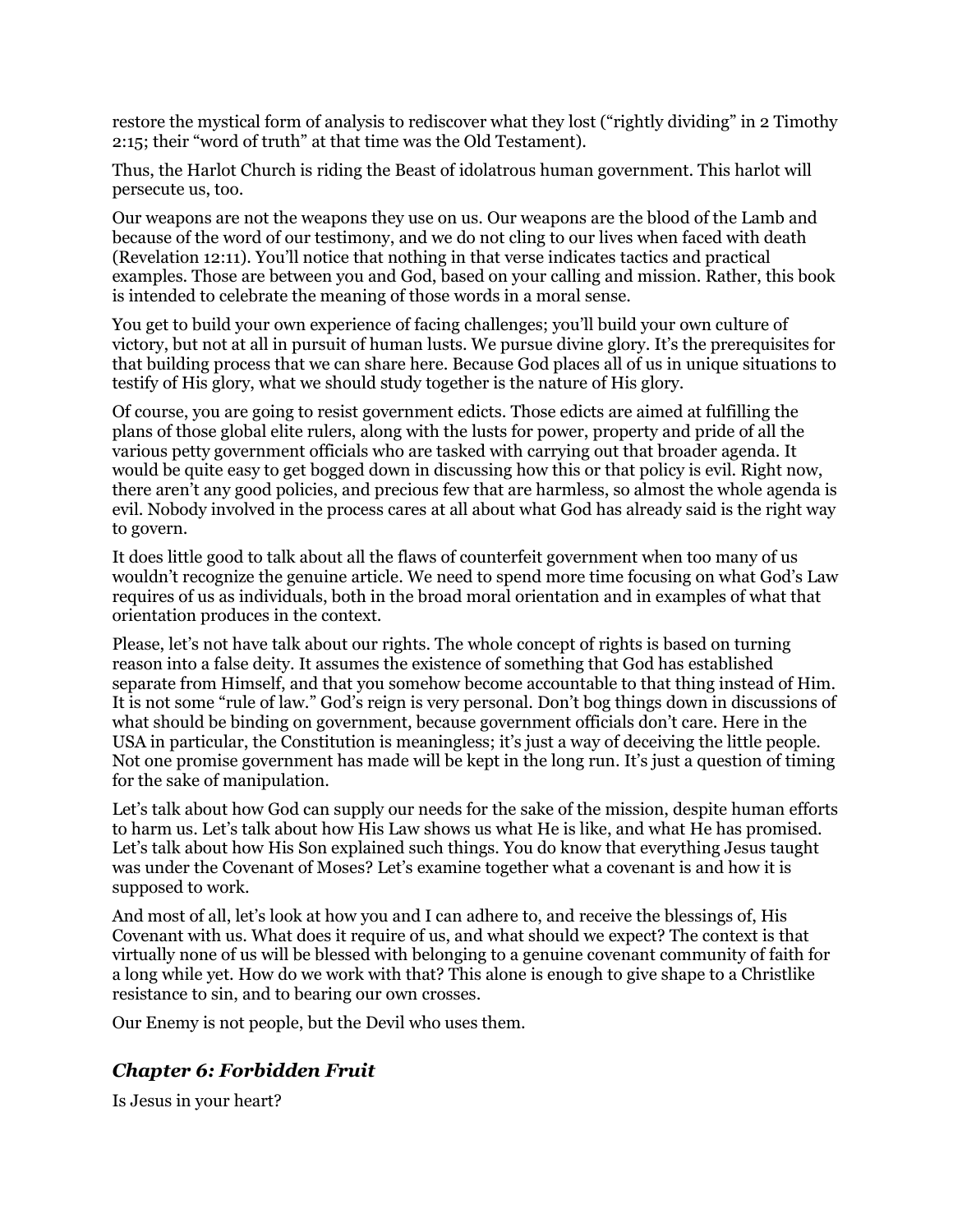The answer depends on what you believe about your heart. American mythology, shared with much the West, considers the heart a metaphor indicating sentiment. It's the nurture part of you – family influences, social customs, traditions you learned. It's roughly equivalent to your conscience. While regarded as quite a powerful collection of things, it is nonetheless considered amenable to efforts to change the contents. This is assumed without any discussion.

In the Bible, the heart is the seat of *faith* – which is another word for your capacity to make a moral commitment. In this the Hebrew culture agreed with almost the entire range of Ancient Near Eastern civilizations. Faith was considered quite substantial, and typically responded to transcendent powers. Faith is how you get acquainted to your convictions, your personal calling and moral character. Those were presumed written into your soul by God. There wasn't much you could do to change the contents, but you could choose to ignore them. Indeed, it was universally regarded as the difference between someone wise and someone foolish. The wise would seek to know what their commitments demanded of them in every context, while fools tended to respond to lower urges of the flesh.

Hebrew people felt that a major problem was divided loyalties. Jesus was typical in saying that you cannot serve two masters. In terms of psychology, that was more a matter of your flesh interfering with your heart. When the Bible refers to "double-minded" it points to the confusion that comes from a human intellect trying to usurp the rightful sovereignty of the faith and convictions. Your conscious awareness could choose to side with the head or the heart when there was a conflict. In all cases, any conflict between the two meant the head was wrong. The heart was always right, in the sense that it never failed to grasp the true moral nature of things.

The whole of Western Civilization flatly denies that the heart is like that. Indeed, American culture flatly denies that such a thing is possible.

For the ancient Hebrews, the heart had its own "mind" and was the sole source of moral intelligence in the human existence. It was the one part of you that bridged the gap between the fallen world and spiritual realm. They never said much about the spiritual realm because there was no way the flesh could understand such things. The spiritual realm is ineffable. So, we are left with seeking to connect our hearts more strongly to the divine, so that it could in turn inform the mind what was morally required in any given context. The purpose of intellect is to organize and implement those moral imperatives.

The West is founded on Aristotle's notion that there can be no transcendent realm. There is only this world. This makes the human reason the whole of transcendence, and logic becomes god. This was the kind of thing Alexander the Great spread when he conquered the Ancient Near East, including the Hebrew people. This intellectual influence was absorbed by Hebrew rabbis. This sort of thinking is how Jews made the Talmud into a *de facto* deity. They worship their understanding of the Law of Moses and personify it so that Jehovah is just a smart-aleck rabbi. When the New Testament mentions Judaizers, it refers to their efforts to spread their philosophical approach as a means of breaking down Christian teaching, to capture Christians as slaves to Judaism. They succeeded largely, despite apostolic efforts. This is the source of churchian confusion about the spiritual realm and God.

Even though churches use the word of Scripture, they inject a wealth of pagan mythology that reflects the mainstream secular culture. Church-based counseling acts as though the heart is just the conscience and needs adjustment. They try to inject a new value system that reflects the theology of their particular brand, which brand was arrived at by human reason. Western Churchianity is just another kind of Talmudism.

We need to reject Talmudism and restore an ancient Hebrew anthropology, a biblical set of notions about human nature. For them, Jesus in your heart meant that you had a vivid feudal commitment to Him as Lord of your life. Those words meant something different in Hebrew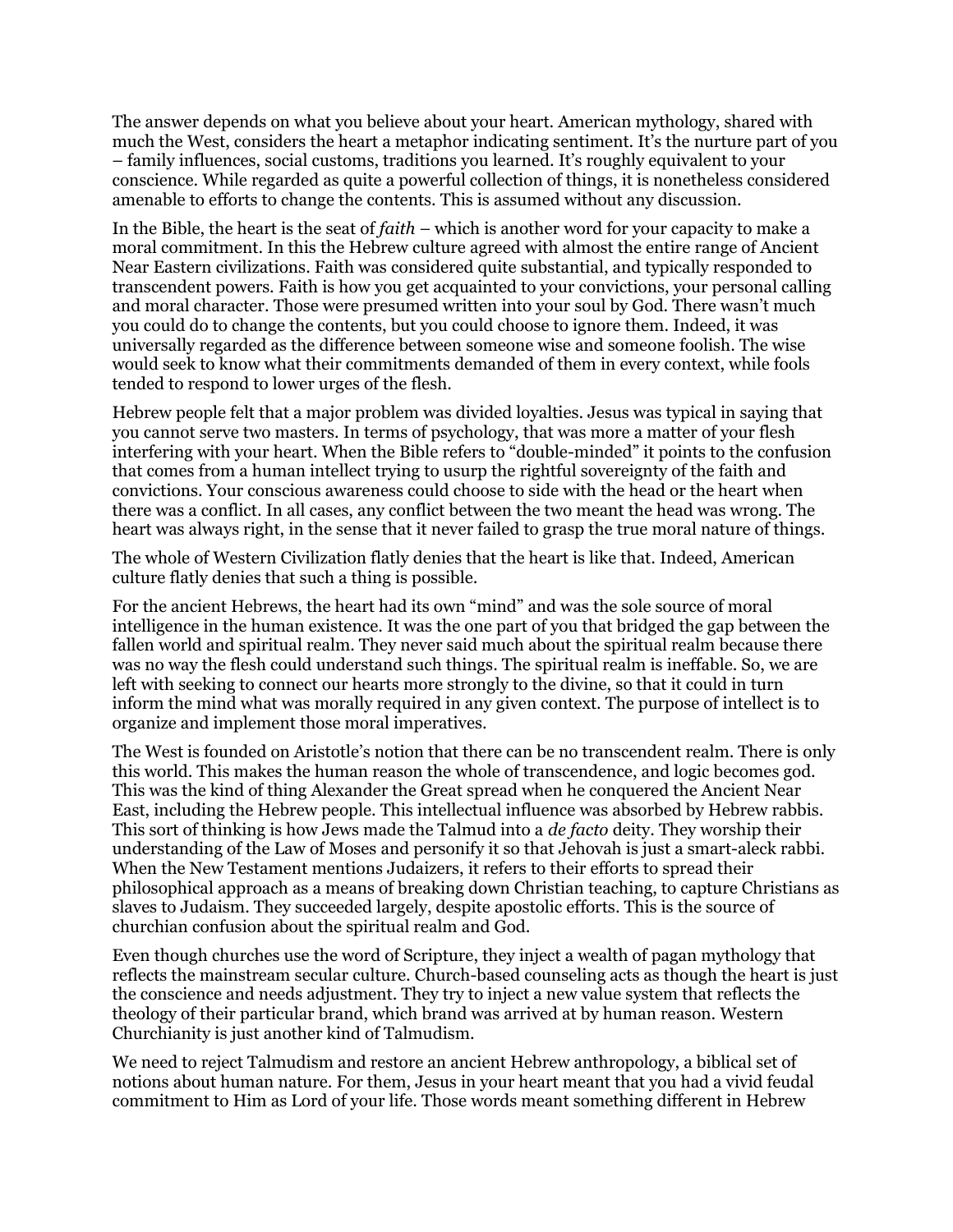culture compared to what they mean in most churches. The Hebrew outlook is that the written record of revelation is not God, but a faithful guide to who He is as a Person, manifested in concrete terms of what He said and did. They assumed that you would read it with your conscious awareness resting in your heart, not in your head. Thus, your heart would discern things no one could put into words.

Then your heart in turn would instruct your human mind on how to plan and implement obedience. Your conscious awareness would become the agent that humbles the mind to serve the heart. The heart is a higher faculty. Thus, faith rightly overrules logic in every case. Faith tells you what you must do, and not allow the arrogance of human intellect to presume to rule for all of Creation. When you walk by senses and reason, you are right back where Adam and Eve listened to Satan in the Garden. It is the Forbidden Fruit.

Let's stop eating from the Tree of Judgement.

### *Chapter 7: Community of Dispersion*

I have no way of knowing what God wants from you.

Yes, there is a published record of revelation that does put us on some common ground, but how that book speaks to you is meant to be a call for you individually to come face to face with God. Nobody can fulfill that requirement for you. The whole business of redemption is personal, oneon-one.

God does require us to love each other, and to try building up each other's faith. That does not require us to cooperate in any particular fashion. No mere human can decide for you what "cooperation" means. No one on this earth is commissioned by God to decide that for others. We are required to try cooperating as much as the context and the people permit, but the personal divine calling still reigns supreme. You are not required to swallow your calling to serve for the convenience and planning of others.

Nor are they required to give you a place to exercise your gifts. If you cannot live without that kind of community, then consider what matters most to you and pay the price.

Now, if that subservience to the community is your calling, get to it. God can attach your service to any people He chooses, and the most important thing is that you are utterly certain about what He requires of you – when, where and for how long. But nothing in the divine written revelation we all share demands it. And just as surely as there will always be some who do serve others that way, there will always be some whose calling demands they work mostly alone.

Romans 13 says you have one primary obligation to Creation as a whole, and thus to humanity: You must love with God's love. Beyond that, God says you owe them nothing. Paul suggests in that passage that love does lead us to avoid conflict where possible, but by no means does God demand that we squelch all conflict. We take up our Cross and obey the Lord, and the rest of the world be damned – because it is damned. You see, the love of Christ was both sacrificial and confrontational. Not to change the world, but He acted that way to open the door to leaving this damned and doomed world. He is waiting for some threshold we will never understand, but when it is reached, He'll come back and destroy this world.

You have zero obligation to support the hell-bent agenda of fallen humanity, and there is also nothing you can do to stop it. Sometimes the most loving thing you can do is let people run off down into Hell – even more so if your efforts to stop them are guaranteed not to work. God alone knows when and if they can be turned around, and His power alone can do it. On the scale of things, your witness against the race into Hell is very small. God uses it, but don't be surprised when He doesn't. Learn to be cynical about humanity in that way.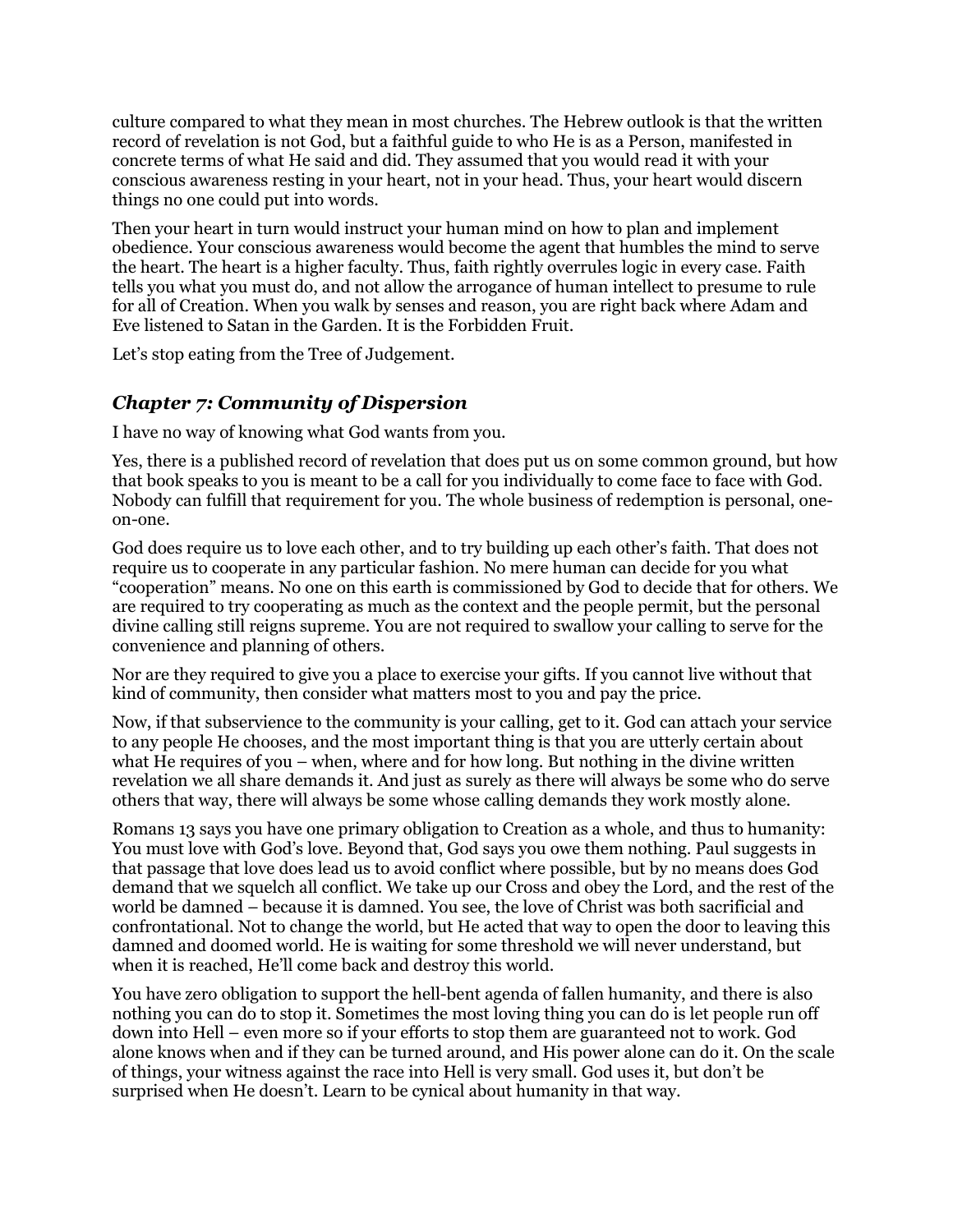Intervention in someone's life is a mission calling, not a presumptive necessity based on the mere fact alone that people are going to Hell. Logic and human talent are not enough to do this job. Don't pervert this into some objective logical demand. Intervention is a divine mission, person by person, and there are plenty of people for whom your own mission is to stay out of the way.

This book isn't likely to offer much to those called to a gregarious community life. They have their calling and a mass of published material on how to face what's coming. There's nothing wrong with that, but for those of us who aren't called to that, we need our own way of doing fellowship. We are a different nation entirely. It requires a lot more space between us, a far looser connection. Our fellowship must be reliable and consistent, so we can come and go and always find it there when we need it. It needs to come with no strings attached that God Himself doesn't put on it.

Given the probabilities of the coming tribulation, mutual anonymity is one of the best ways to proceed with online contacts.

God will always make people like us. It's not to say we are the cream of the crop in any way, but we do have a very distinct place in the divine plan. We are a part of the much bigger divine revelation, and we don't have to understand why. But we do have to grasp the nature of our mission and calling and make the most of it.

We have the same mission as the others, in the sense that we should seek to preserve the legacy of what God has done for us. We are building something, too, and it warrants making the most of it so we can share it with those like us who will come along behind us.

The most important thing we can do for them is let them know this divine calling exists, and that they won't be damned for leaving the man-made restrictive atmosphere.

#### *Chapter 8: More Holiness, Please*

The proper response to persecution is the same faithfulness we should have when things are not so rough.

If anything, persecution simply requires we try harder. Persecution adds to the message an urgency that would be missing otherwise. It becomes more urgent because our Enemy has the battle advantage. He has more assets committed to his success. Keep in mind that people are not the enemy (Ephesians 6:12). They are merely the weapons our Enemy uses against us. The people in turn will bring to bear against us their social, political and economic infrastructure. We are in hostile territory, and it's all against us. There is no refuge, no place to hide, unless we are able to focus on the spiritual realm. They can't touch us there, but we must forfeit the fleshly side of our existence.

The primary failure of Church History is the temptation to seize control over the earthly side of our existence. It perverts faith into just one more political campaign, which means Christians must sacrifice the one advantage they have. "A mighty fortress is our God," and with Christ, He removed all earthly political operations. The one and only human political entity He sponsored ended with Cross; the Covenant of Moses died with Jesus. There can be no earthly politics in service to Christ because His Kingdom is in hearts only.

However, you still have your allegiance to the Cross. This allegiance means that, while we are in the flesh, we take action in a fallen human sphere that points to leaving the human sphere. And fallen mankind will always interpret our allegiance to the Cross as a political position. We hold no real loyalty to any entity on this earth, but your human government sees only that it means you aren't loyal to itself. In the natural cycle of things after the Fall, in times when the human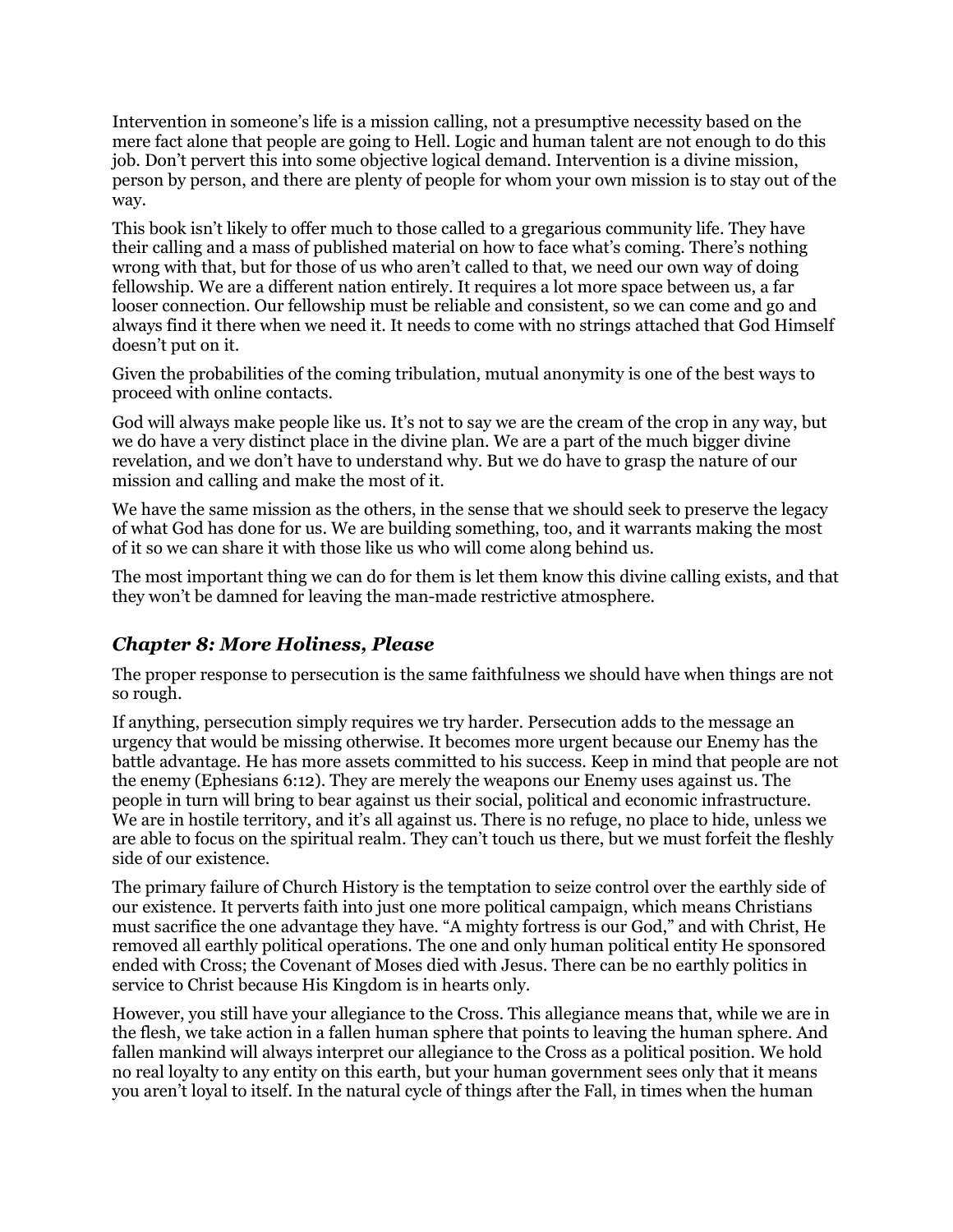situation waxes more difficult, the secular government raises its demands, and that's when it notices our loyalty is somewhere else.

Our primary testimony is in how we face suffering. Our sense of peace with God, as we are consumed by human agony, is what they will notice. Yes, they will destroy us. Perhaps God will see fit to preserve some of us, but for the most part we should expect to meet our reward sooner than later. You must turn to stone regarding the human anxieties over what happens on the worldly level. Persecution is here; that means your reward is nigh. If you see your own death, or the death of those dear to you, as a tragedy, you'll never understand how God's glory works.

Indeed, the one best hope you have for surviving is having that stronger commitment to your testimony. It's the paradox of the gospel witness: Those who care the least about their lives are the ones who typically survive persecution. But it's not a rule, just a tendency – remember that. You can't drive yourself to a stronger commitment by gaming the statistics.

Still, the kind of commitment that makes our light shine brightest is also what will do more to isolate us on the fleshly level. The Bible refers to God shaking things in His wrath (Isaiah 13:13, for example). His Body is shaken, as well. The image comes from someone shaking a long flowing garment to knock loose dust and crust that may be clinging to it. It's a means of purification.

In the Old Testament, "may God do so to me" was accompanied by shaking the front of one's garment, but it really meant pulling it off and whipping it up and down hard enough to crack like a whip. It's a critical part of understanding the wrath of God against sin. From time to time on this earth, He shatters what humans have built to remind them that they are fallen and that they are not living by His Word. When He starts whipping His robe, it knocks loose people who claim Him but who don't actually belong. They aren't part of His actual adornment. His saints are supposed to beautify Him, woven into His garment itself.

So, we should expect to lose false brothers and sisters. What makes you more likely to be woven into His glory is the kind of tightening of boundaries that marks a more complete commitment. It demands a higher allegiance, where you are ready to die without much thought. "Oh, it's now? Let's do it!" It requires an exceedingly high level of resolve and enthusiasm. It teaches you that life in this world is just a game. You might get a do-over from God, but don't count on it. Just play with skill and abandon and don't worry. It's only a game.

Let's say that to ourselves out loud: "This life is only a game." Play it to the hilt. In the Kingdom of Christ, death is just a circumstance.

That level of commitment is rare, and that means you will have far fewer friends during tribulation. Lots of people will fall away. And the only people you can trust will be those who are too committed to the Cross to be hindered by the social isolation of holiness. This book is aimed at people who are like that, so the idea of anonymity is no hindrance at all. It protects the strong from distraction and gives the weak a chance to recover.

So, for us, the purpose of suffering and persecution is to drive us more completely into the arms of our Lord. See Philippians 3:8-11, Ephesians 6:11, James 1:2-8, and Romans 5:3-4 – we become more like Christ, so that He enjoys our company more. It's not that you will have no fellowship, but it must first stand on a purer fellowship with the Lord. And in our growing faith, we learn to trust Him that He will provide the fellowship we need, though seldom as much as we want. It's part of the mortification of the flesh to learn how to prosper in a shortage of human friendship. Of course it hurts; that's part of the bigger picture of being more like Christ.

So, we will talk about this path through persecution as a call to greater holiness.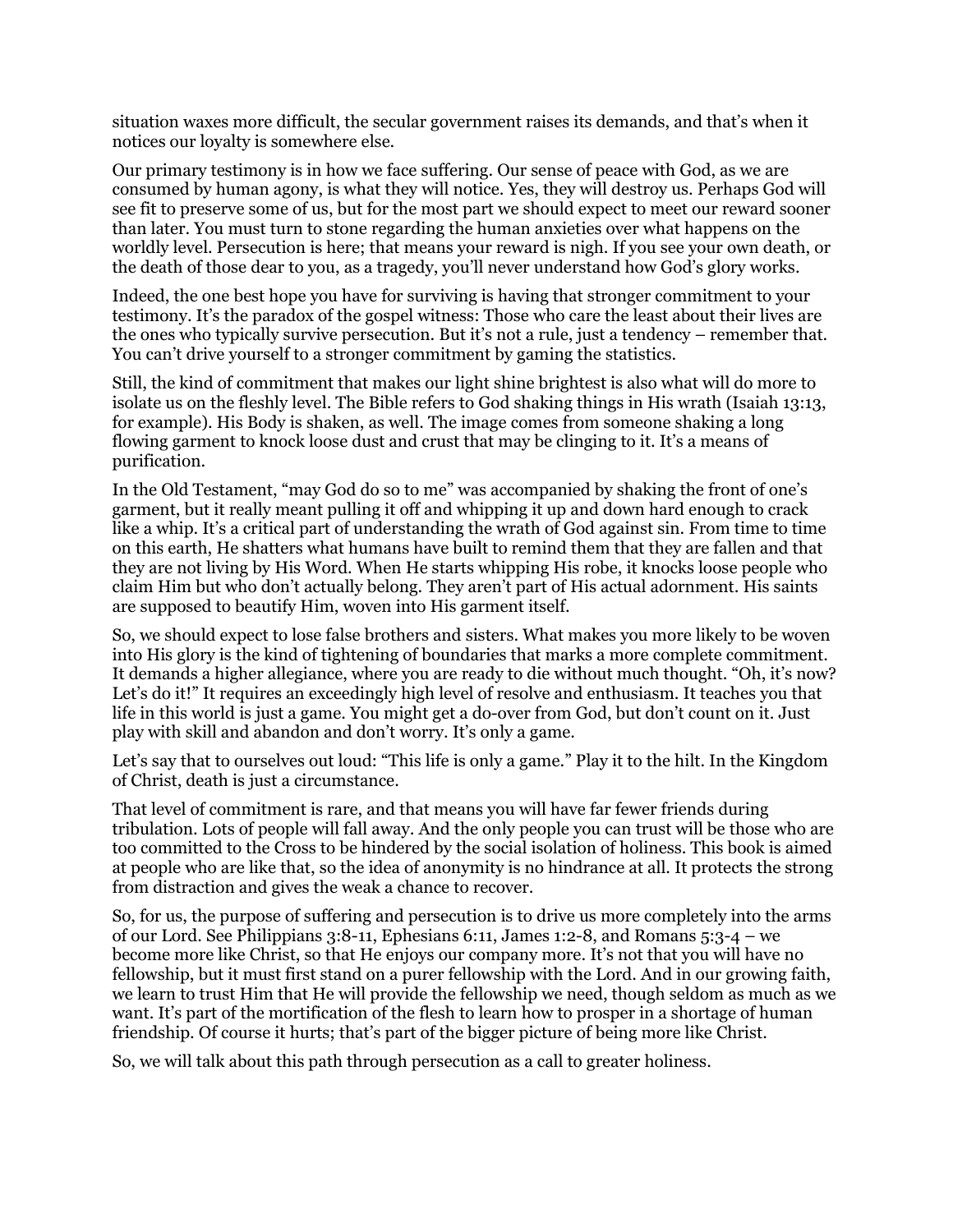#### *Chapter 9: Persecution Church*

They persecuted Christ first.

The primary issue with a book aimed at discussing the gospel message, and the demands of a higher degree of holiness, is that doing so transgresses already recognized boundaries of those who reject the gospel. And those who reject the gospel are in the ascendancy in terms of social and political power. We should expect censorship online, along with intimidation and stalking in the real world.

The choice for anonymity in this book can forestall the physical threat. It also limits the reach on censorship since it becomes challenging to trace it any farther than the author's account at any of the services used. Given the trend of things in the US, the business of publishing the gospel message online often has to do with whether the opposition is aware of it. To our advantage, most of censorship's attention is not against those operating outside the main social media services. But what of the broader terms of persecution to which I keep referring?

"Persecution" is the label we apply to any activity that interferes with our divine calling. Mere social pressure is a given, even in the best of times. It is persecution, albeit rather mild. When the surrounding society becomes more uniformly hostile, to the point they begin making physical threats, then it's what most of the world might recognize as real persecution. If the threat becomes government policy, then it's official persecution.

We have watched over the past few decades as more and more governments have made publicizing the Scripture illegal, particularly passages that condemn popular sins. It may vary with just how public your quotation is, but the principal danger is spreading over the face of the earth. Here in the USA, it has come under increasing social pressure and sometimes commercial sanctions. Now we stand the risk of the government joining in this persecution. For a great many Americans, quoting Scripture can get you fired from your job, socially harassed, stalked by mobs, have your business shut down, and in a few cases, actually jailed.

In the near future, it is virtually guaranteed to become federal government policy to silence the gospel message. Not the whole Bible, of course, just those parts that call into question certain common idolatries. They are only too glad to misuse passages that make good propaganda weapons. It will be technically illegal to hold genuine Christian convictions. Even if you don't press the issue in public policy, your private choices will become progressively socially unacceptable and thus, illegal. That day is upon us.

Do you hope for a harsh backlash, even violence, from those who regard traditional American Christian religion a matter of liberties and rights? People who talk about such things, especially online, will be the early targets of oppression. They have already faced stiff opposition online, being censored and forced to take their chatter to services launched specifically for them (or so they believe). Feel free to join them; this book won't help them much.

The purpose of this book is to address people whose convictions don't run that way. The people who are rising up in aggressive social resistance are not like us. Their religion is nationalism in disguise, draping the US flag over the Cross. For them, this is politics, no matter what propaganda they paint over it. Political resistance cannot perform the gospel mission. Those people will turn on us because we will be forced to condemn their sins, too.

Here's the thing: A higher degree of holiness means completely walking away from the culture war itself, because all sides in that war reject the gospel, though different parts. It's a fight to preserve their choice of sins. No government on this earth will ever promote genuine holiness, whether it be an official government or a simple *ad hoc* one. We must always walk away from such things in order to maximize our peace with God.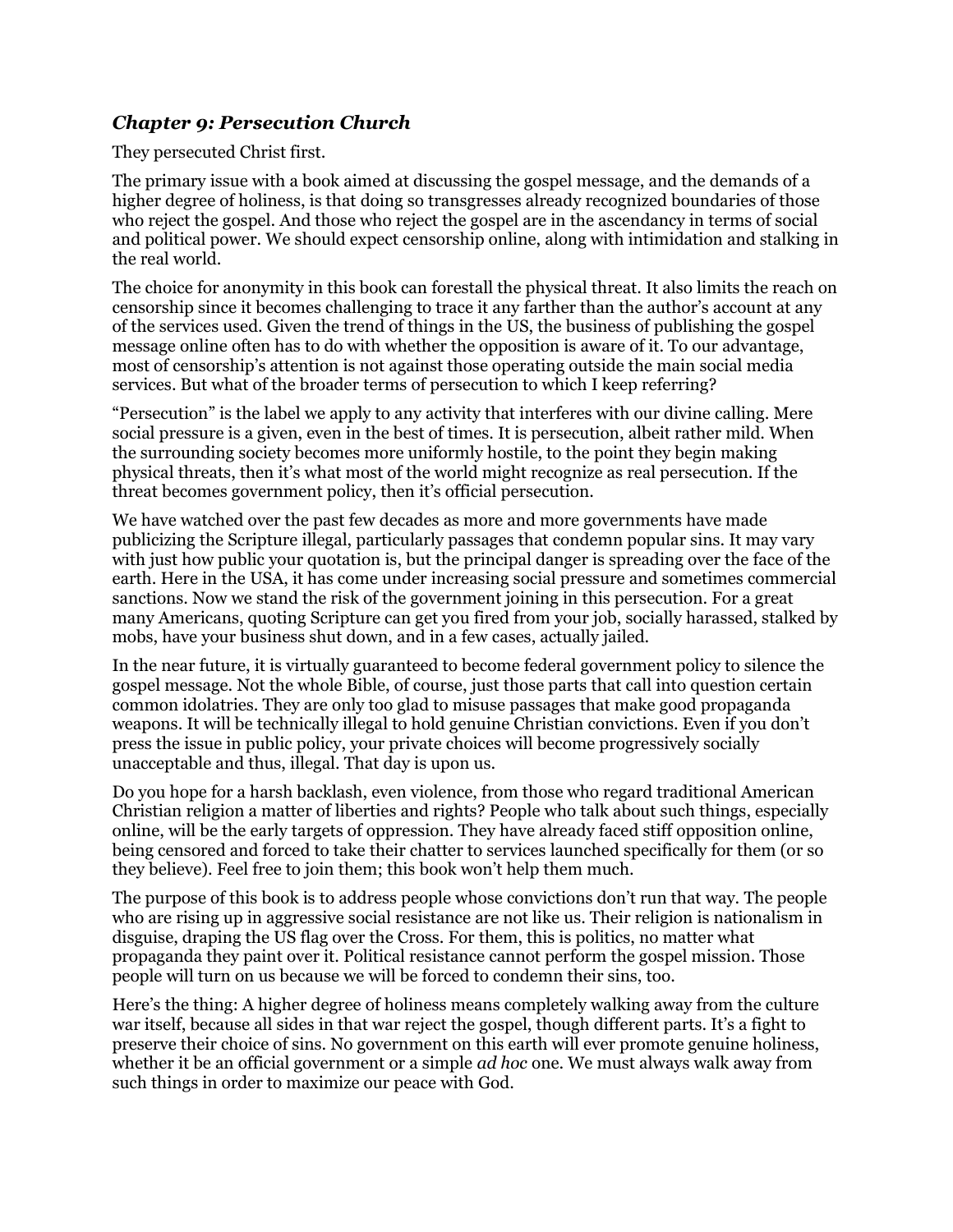What we do here is call for people to rise to that higher level of holiness, regardless of persecution. The paradox of how this works is well known. Persecution is polarizing; it drives away fake believers, but it always seems to call forth people who needed something they could really believe in, something worthy of commitment.

That's the faith we want in our company.

### *Chapter 10: Spiritual Birth*

Let's establish a baseline from which to build personal holiness.

First, without spiritual birth, none of this matters. No human language can explain this rationally; we get hints in the form of parables in the Bible; the term "spiritual birth" is itself a figure of speech. Parables help to indicate ideas we can associate with the ineffable truth of things, but nothing can completely explain it. We must act as if it's true regardless of how it makes no logical sense. Scripture indicates what we should expect in real world terms that come with this ineffable change.

Spiritual birth is the Divine Presence in your soul. It is a miracle entirely on God's initiative. You participate in Eternity; something in you is connected to an existence outside this world, and outside time-space constraints. All of this, while it leaves your conscious awareness locked inside the time-space continuum. This Holy Spirit Presence grants insight, and the power to act on that insight.

The biggest problem we have in discussing the implications is that too many church people bring the wrong instincts to bear on the discussion. You cannot possibly make this thing logical. Human reason is not the pinnacle of our abilities; faith is the highest faculty. Faith should not be subject to reason, because faith makes the most unreasonable demands. Reason must be subjected to faith because reason is part of our fallen fleshly nature. Scripture does not explain things with the aim of giving you enough to analyze, as if you could turn spiritual birth into a logical process. It is by no means a human decision. Rather, Scripture assumes spiritual birth, and it offers just enough to allow the reason to organize and implement obedience only. What revelation demands is possible only after spiritual birth.

It is Scripture that tells us there is nothing at all we can do as humans to gain spiritual birth. Indeed, spiritual birth seems to be the kind of thing that happens outside of time-space limitations, so it's eternal of itself. It either is or isn't already something with your name on it. You don't gain it; you recognize it. There is a lot that goes into that recognition, bringing you to the place where it has meaning. Your faith must be awakened since it is dead when you are born, as was your spirit. But the notion that you can decide it is a flat out lie – without spiritual birth, you aren't even capable of wanting God's Presence in your life (Romans 8:7). All you can do is decide to embrace what comes with it once you realize you have it.

If you can grasp that, then you will be forced to shift your understanding of the New Testament away from common mainstream church teachings. All the Bible quotations and abstractions published and taught in churches that presume spiritual birth is a decision? They become a fat pack of lies. The whole point of seeking "salvation" is a matter of claiming your spiritual birthright. It's not saving your soul, but redeeming your human existence. The reason we gather in church fellowships and raise up an alternate lifestyle of divine grace is to build something that makes the most of what was promised by God to those who walk in His Word. We are making peace with Him, seeking to clean up the mess we all make of our lives through moral and spiritual blindness.

Evangelism is helping people recognize their spiritual heritage, but only if they have one. Obviously, that implies we are obliged act as if there are people who can't do this because they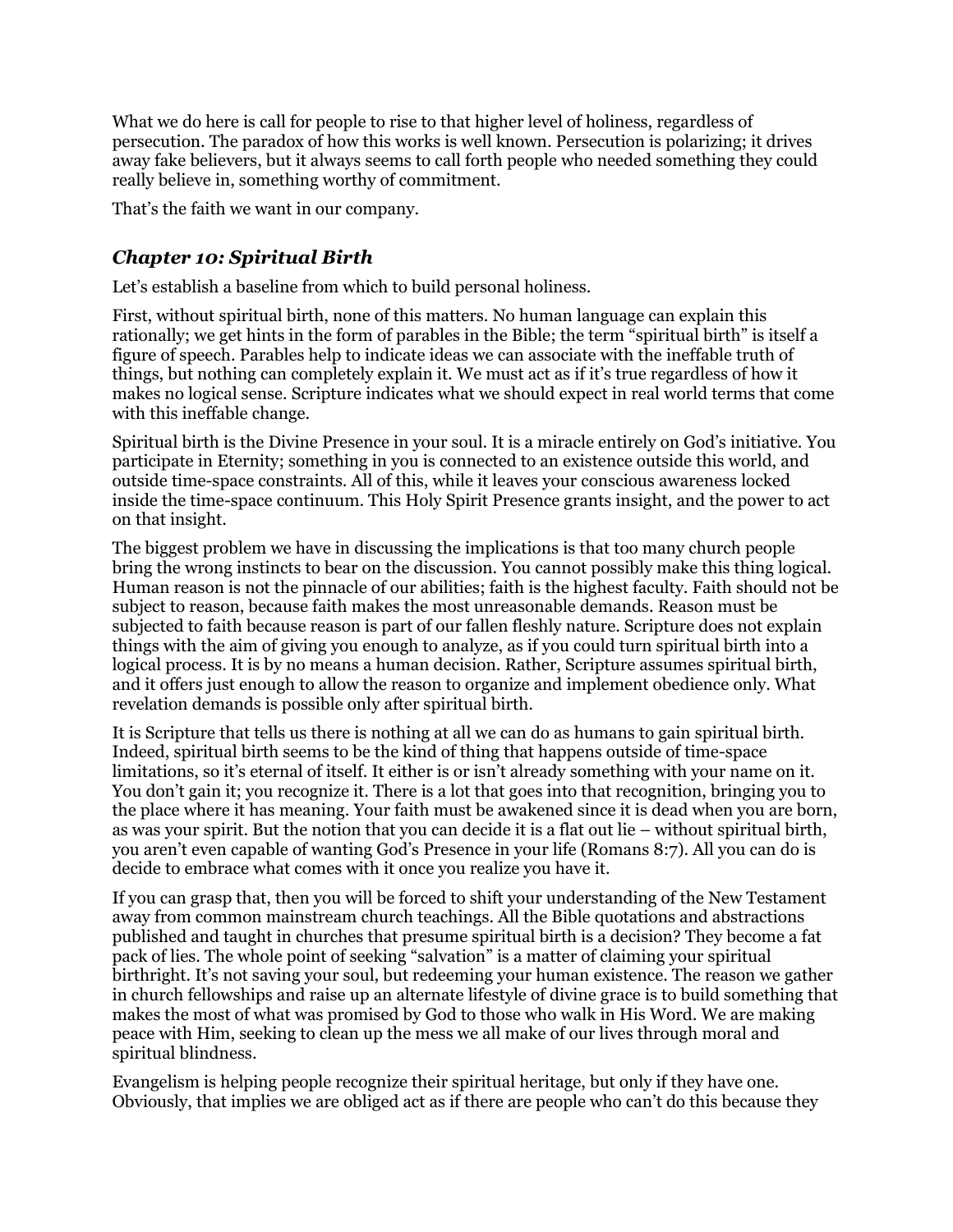don't have such a divine heritage. But as a working model, we should rather assume that the people we encounter simply aren't ready yet. That's because we cannot possibly know if anyone does or doesn't have a spiritual inheritance waiting for them to discover; we can know it only for ourselves. And once other people start acting like they have it, we cannot know if it's real, only that we have an obligation to establish a standard of what it means to claim the inheritance and be a part of our family household of faith.

Church membership should be an implementation of being in a family household. It's not about fleshly DNA, but spiritual DNA. There's nothing institutional about this; it's entirely organic. You can't possibly know if someone shares your spiritual DNA, but you can estimate their loyalty to the Lord through their loyalty to the local family household. That's what membership in a church implies. The member is granted full access to the same love and warmth due one's kin, the same resources shared by the family.

This all assumes you understand that the Law of God is not legislation and rules; it's the fundamental nature of reality. It's an implementation of privilege. In that sense, we can say that the Law of God is its own reward. It's not a restriction; it's a set of boundaries that protect you from deprivation. You stay inside the boundaries because that's where the sweetness lies. And it's only made richer and more magnificent when shared with others who are committed to the family identity. It's a chore to maintain those boundaries, but it's worth it. That's why obedience to His Law is called "salvation" – salvaging what's left of your life, making it conform as much as possible to His design.

All of this is fundamentally consistent with Creation. What God created would naturally reflect His personal moral character. Creation itself actively promotes His Law (Romans 8:19). So, we go about our daily lives of claiming our own inheritance as the primary means of demonstrating what God requires of humanity. Living at peace with God /is/ evangelism. It speaks that language of revelation on a higher level than mere human conscious awareness. We transmit the gospel by how we live, and souls waiting to claim their salvation will receive that message with or without words. The whole universe echoes back, confirming our witness.

None of this is reasonable to the mind of flesh, but it makes very good sense in our hearts.

## *Chapter 11: Graceful Law*

Do you realize that the Law of God requires your heart?

Paul wrote in Galatians 3 and 4 that there have always been two covenants. For so long as the Covenant of Moses was still in force, it was just a cover for the Covenant of Abraham. Some few people in Israel managed to see through the written code of Moses to the heart-borne Covenant of Abraham. Moses himself pointed this out in Deuteronomy 30, talking about how the real meaning of the Covenant was supposed to live in the heart. All the fleshly struggle possible would not breathe life into the Word of revelation. Only a commitment from the heart would do that. It had to be in your mouth (symbolizing fleshly obedience) and in your heart (symbolizing commitment).

Under the Covenant of Moses, it was presumed that if you truly committed yourself personally to Jehovah, He would guide you to the truth behind that written code, and you could discover your spiritual birth. The law code was like a beacon beckoning to lost souls with a strong sense of calling. Through the Law, you could become an actual child of God. Reading the narrative today would indicate that there were far more Israelis who didn't than did. Jesus said the path was narrow.

The individual chronological order of things was reversed on the Cross. There was no longer a national covenant of men, but a spiritual covenant of hearts. It was no longer a matter of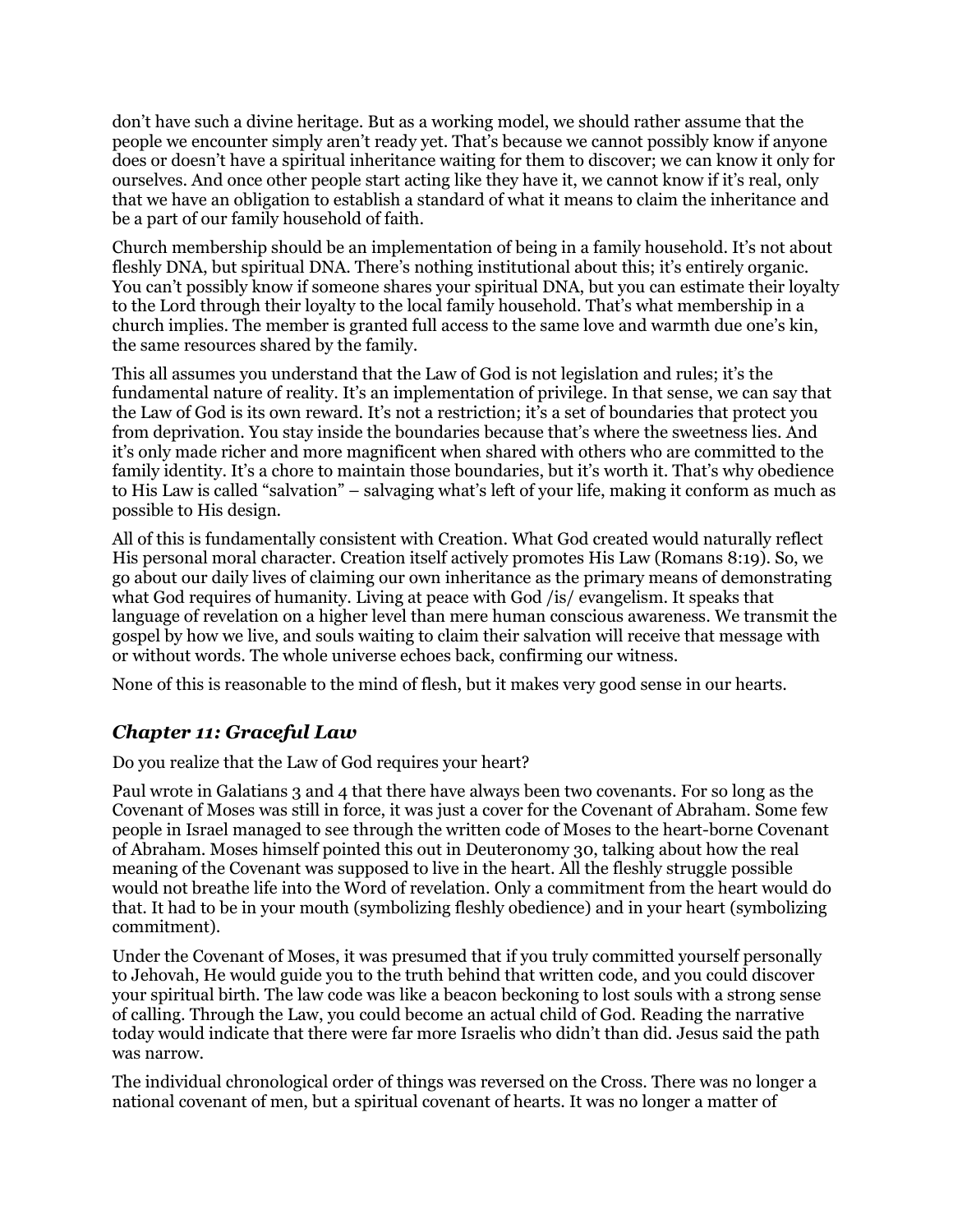working your way through the written law to discover that you belonged. Now you are granted a personal revelation of that inheritance directly to your heart. But then afterward, you are expected to go back and study that written code to find out what comes with that inheritance. The fleshly mind must be conditioned to obey by reflex.

The Covenant of Abraham was the true Law of God. It demands your heart; it presumes spiritual birth. You cannot possibly obey the full Law of God without that birth because the transformation is specifically demanded. It's not in writing, but it's in the person. People who simply embrace the written code are not family. They are like hired servants with no vested inheritance. They can enjoy some limited measure of the blessings of the household, but in the end, that's all they get. There will always be people on this earth who cooperate with God's reign, but do not belong with the family. They cannot comprehend the Covenant of Abraham, much less participate in it.

Today that same covenant is the Covenant of Christ. It's a new name with a new Guarantor, but there was no substantial change in the terms. It is still a heart-borne covenant. There is in Christ a sort of written law code, just as there was matching the Covenant of Abraham. However, our law component is simply abstracted code from previously published law covenants, chiefly Noah and Moses. Indeed, as Gentiles, we are told in Acts 15 that Noah is our law component (the list of commandments is an extract of Noah's Law), while believing Jews still have Moses – that is, Moses as Jesus taught him.

Paul told us in 2 Timothy 2:15 that we are obliged to study the Law Covenants (the Old Testament was their "word of truth"). Instead of wading through that to discover our spiritual birth, we gain the gift of revelation first, and then go back to study the Law to discover what that birthright looks like. And the whole point is not to memorize it, but to discern what applies to us, and how it applies. We are obliged to discern what it tells us of our Father's heart. The law code was always flexible, and recognized priorities that arise in real life, but those priorities must be born of the Spirit.

How can you claim to have the Father's heart if you don't feel driven to obey Him? It's not that we bound by the Law codes, as if it were a rigid discipline of the flesh, but that we are obliged to live out the meaning of our spiritual birth from a burning desire in the heart. We are told in Ephesians 2:10 that the whole purpose of redemption is to change us into the kind of people who manifest the character of our Father. We manifest His character by acting within the boundaries of His Kingdom. Once again, God's Law is our privilege. We are granted a clear insight in our hearts how to live, and it tends to look just like what's written in the law codes. We aren't under Moses or Noah, but we learn from them.

In Romans 6 Paul makes a strong argument about obedience as the inheritance of the Spirit. Way too many people take verse 14 out of context, attempting to set up a conflict between law and grace; the law is a marker, a stage on the path of grace. He's explaining to Jewish Christians in Rome, as well as Gentile Christians familiar with Judaism, how it was all supposed to work. Throughout chapters 5 and 6 Paul goes on and on about how we have crucified the sinful flesh. All that the flesh knew of God was the law code that it could not obey fully. Under grace, the law is within easy reach.

The Law was a gift of grace that awakened our consciousness of sin. Without that, we would never know we needed redemption; we would never seek it. The law code points out things that don't belong with the Spirit. So, with our death to sin, and our realization of spiritual birth, how could we keep treating the Law as a restriction on fun? We aren't under the authority of the Law, but we are under the authority of the Spirit through whom the Law was revealed. It's a step up the same path, from the lower station of the Law to the higher place of the Spirit behind the Law.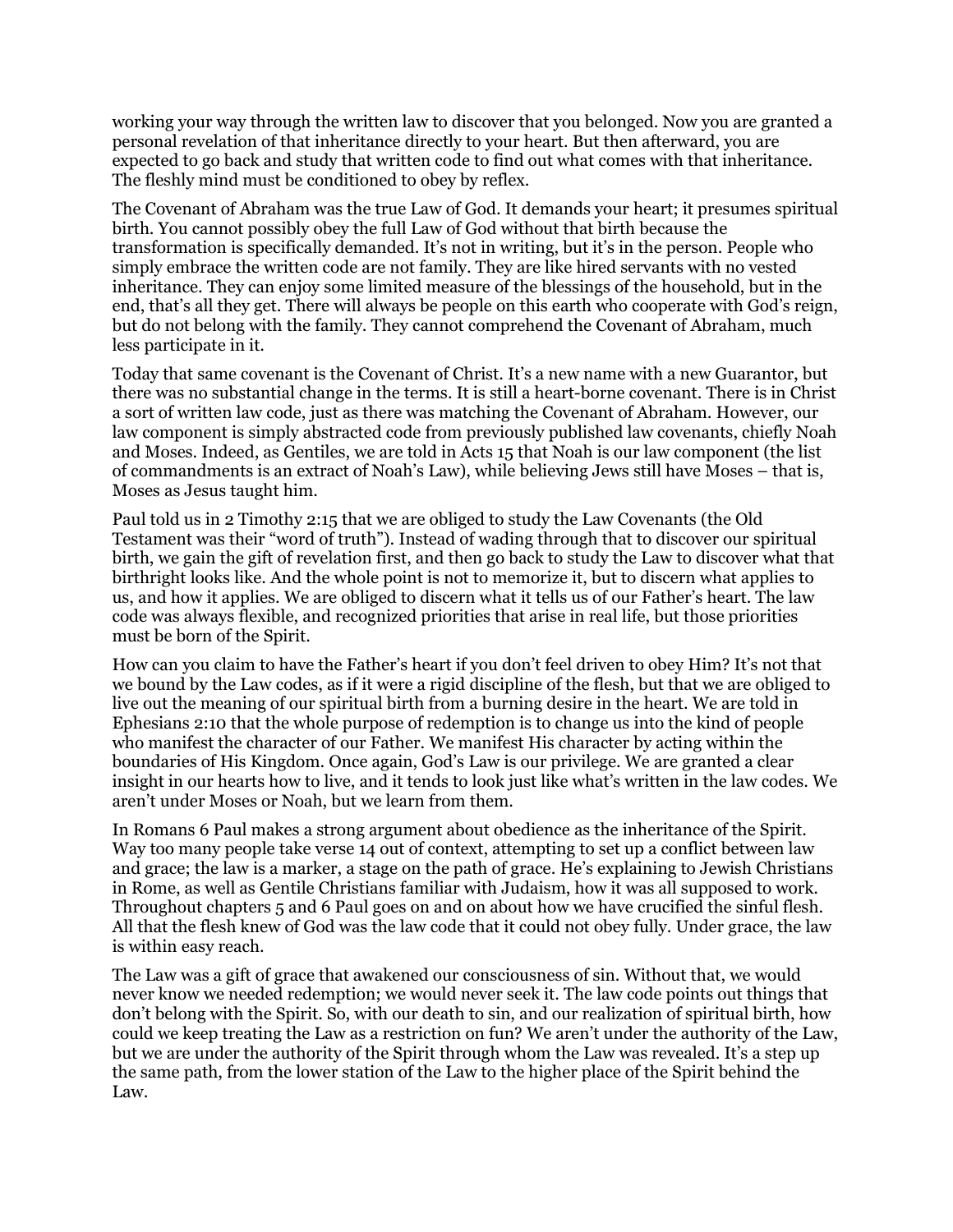So, the issue now is assessing what we should learn from those two Law Covenants.

#### *Chapter 12: The Devourer*

First, a little motivation for the struggle.

You should understand by now that we do not strictly observe the law codes in the Bible, but we fulfill them through our convictions. It's not that your heart needs to learn, but that your flesh needs to learn what to expect from the heart. Often, when your mind stumbles across some fresh expression of truth, your mind goes, "Aha!" But you heart says, "Yep, I knew that was the truth." Your heart already knew but hadn't yet been able to pass that down to the resistant mind. That the heart was trying to get the message across is why the mind was at all primed to receive it.

We approximate the law code in our hearts. The mind will never really get it completely, so it's a lifelong struggle. Our minds must learn to adopt the intent of the law code, in the sense of what it tells us about the Person of our Lord. The closer we get to His moral character, the more we shine with His glory. And His glory is the only reason we live on this earth. It should be our nature to seek His glory, our first instinct when we live with our conscious awareness centered in our hearts, instead of in our heads. We grasp the heart of the law codes by the Presence of the Spirit. So, a critical part of this brain-training is bouncing things off our convictions.

What did God promise Israel if they obeyed? Malachi 3 eloquently portrays a renewal of the Covenant of Moses. What would happen if the nation were to return to that covenant in their hearts? The prophet lists some of the current errors of the people, including a massive failure to recognize that they were under the feudal ownership of Jehovah. Everyone in that day and age understood feudal obligations. It was living as children under a father figure who loved and protected you, guiding and planning how things should go for the long-term health, safety and prosperity of the whole household together. If the people then refuse to give back into the family storehouse a fair portion of their individual prosperity, they are robbing the Lord, not to mention the whole family.

But if they go back to doing what the covenant requires of them as proper feudal vassals, then God promised:

*"And I will rebuke the devourer for your sakes, So that he will not destroy the fruit of your ground, Nor shall the vine fail to bear fruit for you in the field," Says the Lord of hosts; "And all nations will call you blessed, For you will be a delightful land," Says the Lord of hosts.* (Malachi 3:11-12 NASB 1977)]

They would be fruitful, safe and life would be pleasant (which defines the blessings of /shalom/). But who is the Devourer?

Every eastern potentate had two primary servants in his court: a right-hand man (his heir) and a left-hand man (his punisher). We know about the Son, but our Western mythology has horribly perverted the image of the Punisher. Satan is God's left-hand, not His enemy. There is no rivalry; the Son has always outranked the Punisher. Satan did not want the Crucifixion, because he knew the Resurrection would follow. Satan is our Enemy – that's his job.

He's supposed to keep watch for disobedient servants, and then report back to the Lord. He makes a case for punishing the unfaithful servant (he's also called the Accuser). If the Lord agrees as Judge, then the servant is delivered to the authority of the Punisher. The Punisher becomes the Devourer of all the blessings that the servant would normally receive in his daily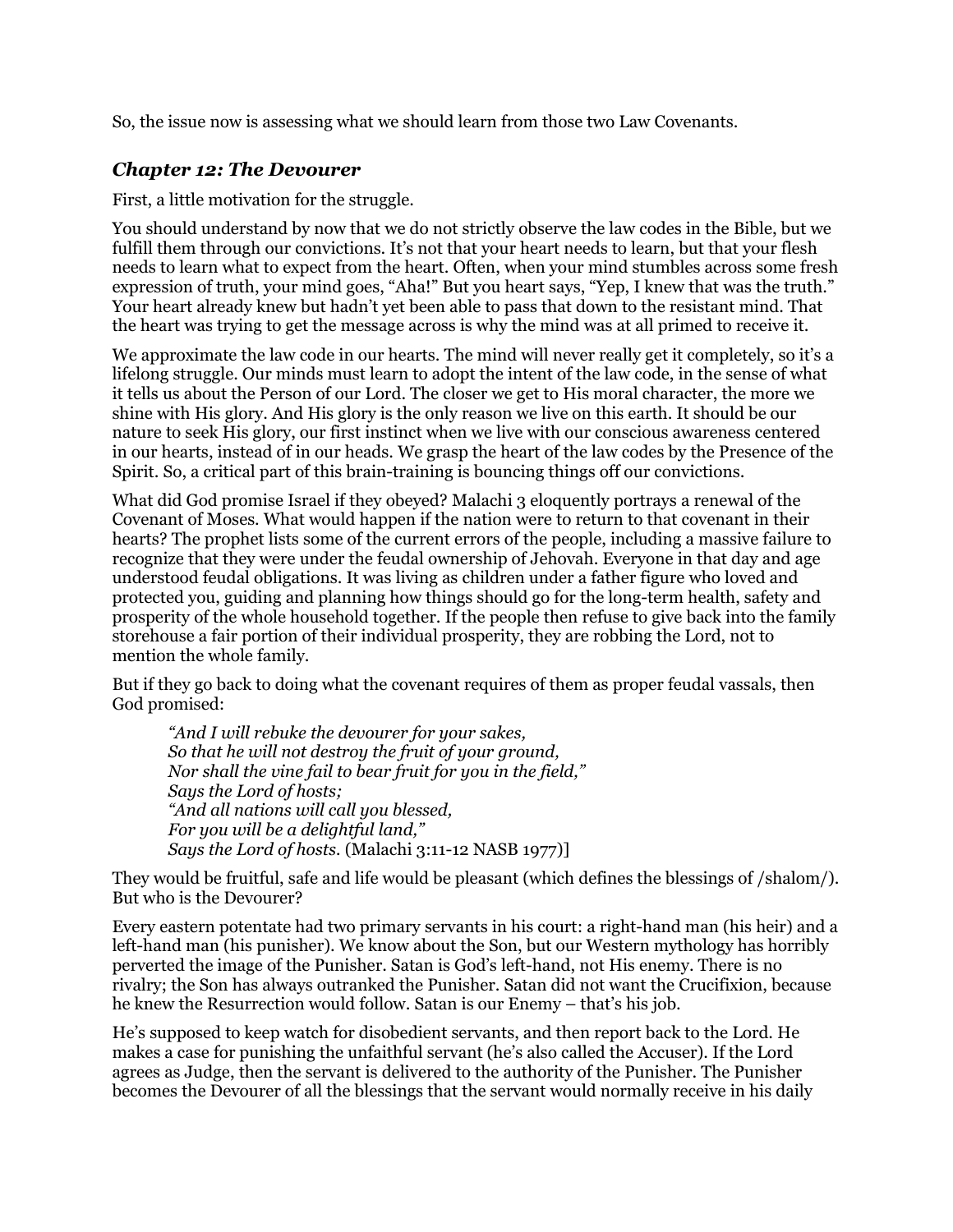life. The Lord's servant is forced to work for the prosperity of the Devil.

Picture in your mind Joseph serving in the jail under Pharaoh. The jailer was Pharaoh's lefthand man. Joseph got room and board but didn't receive any profit from his labor. That's how it is with Satan. He is permitted to consume some portion of our blessings based on the nature and depth of our betrayal.

So, this business of walking in God's Law places a shield between you and the Accuser. It's not a question of merit, though at times the Accuser may try to tell you that. Rather, it's a question of whether we are annoying the Father and His moral sensibilities. If we make Him look bad, we are not at peace with Him. If He sees that your heart is in the right place, your performance failures can be forgiven. Notice what Samuel said about the sacrificial rituals:

*Has the Lord as great delight in burnt offerings and sacrifices, As in obeying the voice of the Lord? Behold, to obey is better than sacrifice,* And to heed than the fat of rams. (1 Samuel 15:22 NASB 1977).

Also, see Numbers 15:27-31 – there is no sacrifice for willful sin. Even under Moses, God was looking at the heart.

If your heart is devoted to making Him smile, He will turn aside the claims of the Devourer in your life. God plays favorites, so the issue is remaining among His favorites. It's a question of your devotion to Him. There is always the fudge factor of facing natural consequences, but you are the only one with the authority to destroy your peace with God. That's what the Hebrew word *shalom* was all about: peace with God. It is living in harmony with God's moral character, boosting His reputation.

Don't get lost focusing on the provisions of the law codes. Get lost in the personal love of the Father. When we comply with the intent of the Law, it grows a thorny hedge around your life that Satan can't penetrate. That hedge gets watered and fertilized by your conscientious effort to understand what makes God smile. It makes your shalom a whole lot richer because the Devourer isn't grabbing much of it. Just ask your convictions; they'll tell you the right answer every time.

The struggle is whipping your flesh into obedience to your convictions.

#### *Chapter 13: True Witness*

So, being faithful to God's Law is a privilege.

It's a relief to be free to live by God's design for human existence. With divine revelation, we are permitted insight into the fundamental workings of reality. We aren't condemned to live with the moral blindness inherent in trusting human capabilities.

This puts us in harmony with Creation. It makes us friends and allies to the natural world. You should have no trouble stepping out into a natural setting and sensing the harmony and friendship. Your heart is wired for that. Indeed, Scripture consistently refers to the natural world as celebrating God's glory, as if it were alive in the sense of consciousness. Jesus made demands of the natural world as if it were a person or a group of people. Perhaps this isn't just poetic drama, but something very real.

You realize, of course, how this puts us very much at odds with society. Our society is founded on alienation from Creation. If we quite honestly seek to spend time in natural settings to worship our Father, to gain some strong sense of stability and purpose, to find a sense of peace and joy, then this puts us entirely outside the realm of where most of our world lives. And yet, this is precisely what the Bible teaches. Jesus Himself often went out to lonely and isolated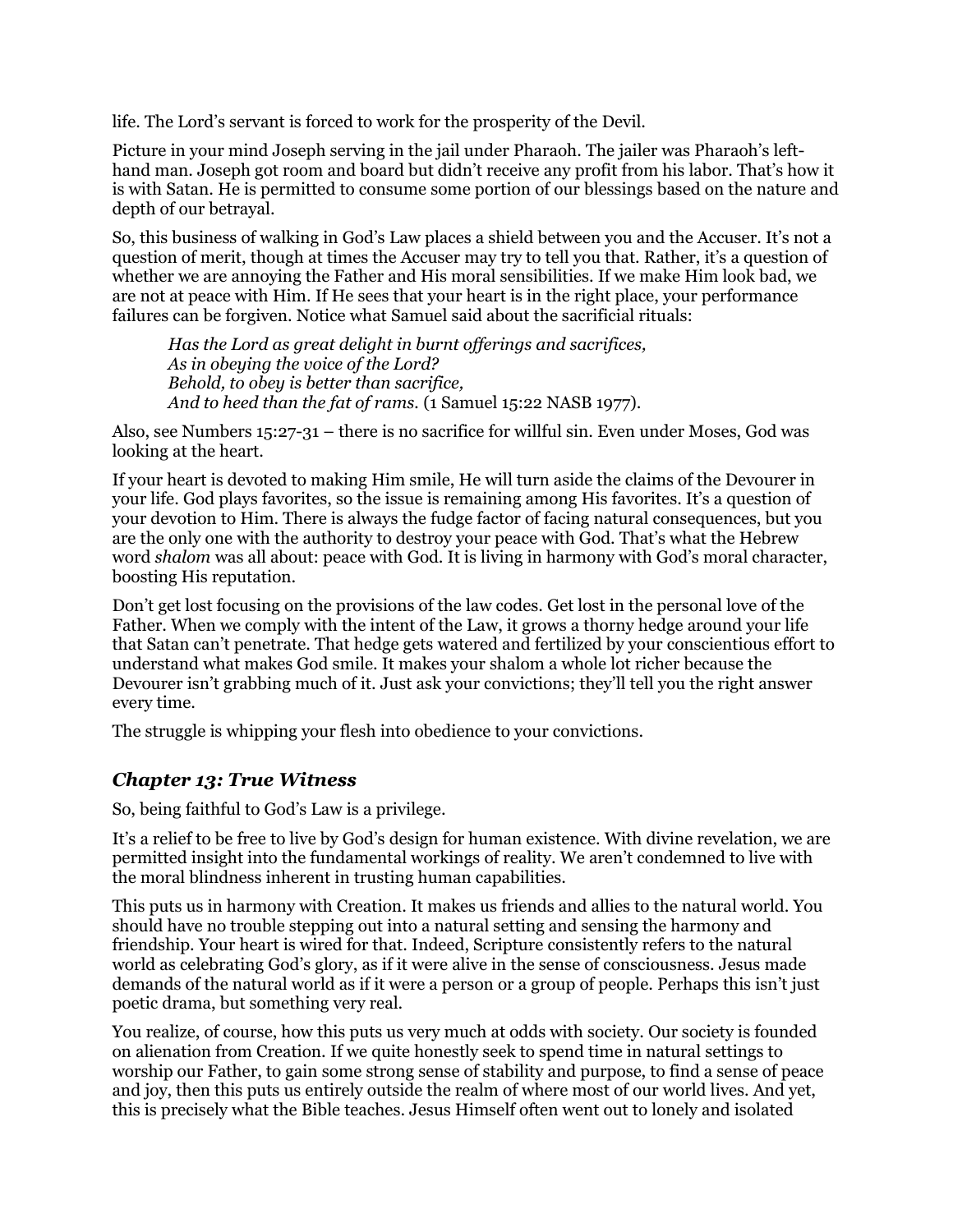natural settings. He had a thing for rocky hilltops and the wind, or shadowed gardens away from human traffic. It's not because nature is itself quiet; the Psalms say that the earth itself sings of divine glory. The point is that He went out to hear the right kind of noise, and it was away from the noise of fallen humanity.

Humanity is fallen; the natural world is not.

How far away from society should we try to be? No mere human can answer that for you. However, it seems every time we find people truly at peace with God in the Bible, it's because they aren't very much involved in common human affairs. Even if we find His people right in the middle of the royal courts, for example, they still maintain an internal distance, a quiet reserve that makes them seem present, but in reality, some part of them is far away. The closer we are to God, the less interest we have in what seems to drive so much of the human race.

With all the surveillance in our modern world, there is one thing those outside the covenant can never detect, much less understand: the divine communion in our hearts. It's a link to God that Satan himself cannot snoop. That wordless yearning in our hearts for God is closed to him, though Satan can see the symptoms of it, and hear our spoken prayers.

When you are faithful to the Law of God, Satan is pushed back. He is kept at a distance. That's the same distance we would naturally have with the Devil's servants among the human race. The only people who discern any part of what's in your heart are those who have the same kind of compulsion for being closer to God. Hearts can talk, though we may not be consciously aware of what has passed between our hearts and that of someone else. And if we are aware, it may be impossible to put into words or discrete thoughts.

It's not possible to explain this phenomenon in words. There is some clinical evidence, but only if you first credit the idea of hearts communicating on their own wavelength. The clinical data means nothing without some *a priori* assumption that admits the reality of things unseen. It's real and quite powerful to people familiar with it.

Thus, everything important in the Kingdom of Heaven comes cloaked in a kind of plausible deniability. If you aren't part of Eternity, then there is no eternity for you.

We know that John Calvin made much of the biblical doctrine of predestination. But then he spoiled it all by trying to make it logical. In the process, he felt compelled to assert things that are manifestly false. Calvinist teaching is loaded with unnecessary logical junk. Scripture says nothing at all about how and why God decides to awaken people who are spiritually dead. We are told to act like it's a possibility for everyone to awaken, yet we are warned that most never will.

The key to our witness in this world is not the actions, but the connection between hearts. Anyone can act like they truly believe the Word of Truth and gain a fairly solid intellectual grasp of the principles. And God can still use people like that. But if you operate by the heart, you'll know on some level that they aren't on the same wavelength as you. You may not know whether they are spiritually awake, but you will know how you must handle them.

It's not a question of objective fact. It's a question of what God wants you to do in your own mission for Him. When you can escape the obsession with objectively verifiable facts, when you can break those chains off of your reckoning, and become more deeply aware of what it is that God demands of you, then your witness is purified. The very act of withdrawing from the common run of human activity will speak on a heart wavelength to those who need to hear it. Obeying God's Law and claiming all the blessings of His Word is not enough by itself. There must be that living, flaming connection between your heart and the living truth of the Father woven into Creation. The people our Lord wishes to awaken will be touched on that level of the heart.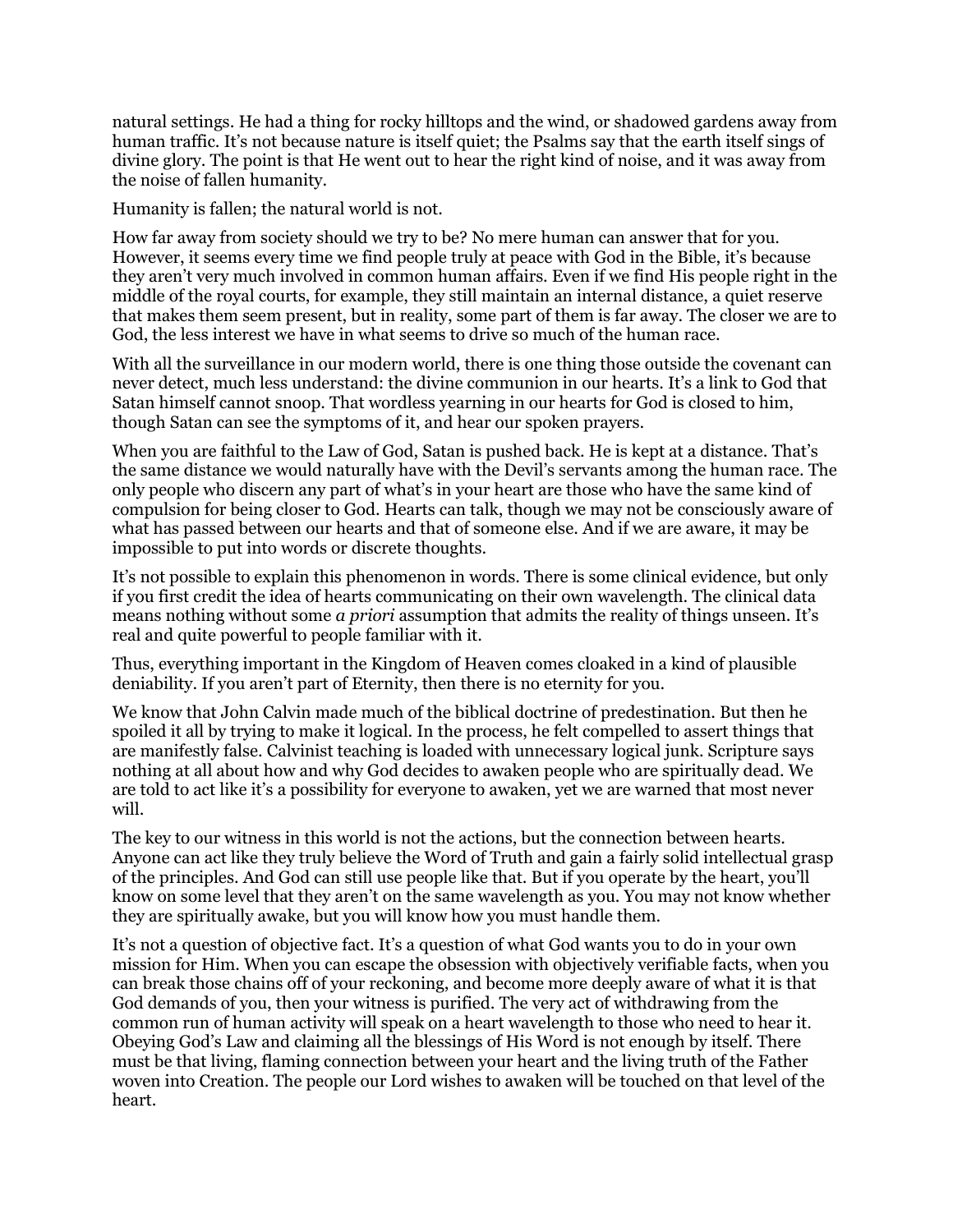People without that heart-borne sensitivity will feel only an exclusion. This is also the voice of God. In any setting, at least some of those present will think you are remote, aloof, or any number of similar ideas. Even if you are directly involved in them emotionally, they are going to feel a distance. They should; that's part of how God awakens the consciousness of sin.

So, you can be actively involved in that communication between hearts, or you can passively move along without a clue. God will speak with or without our conscious awareness of His power and plans. He doesn't need us but will use us anyway. He's always glad to have His children play in His workshop, showing us how He does things. But we don't necessarily have to be aware of Him using us for it to happen. Yet, oh, the blessings of being involved consciously because we have taken the path of the heart.

This is the true nature of our witness in this world.

### *Chapter 14: Covenant Peace*

Without a covenant identity, you have no peace with God.

There are several covenants in Scripture. First is the Covenant of the Fall. This is the default for humanity until Christ Returns. It is more precisely a proto-covenant, signaling that we must seek a covenant with the Lord. In it we are notified of the Curse of the Fall, some of its provisions, and a promise that redemption is possible. The Flaming Sword at the Gate of Eden symbolizes the fundamental law code, the threat of wrath for sin. You must face the Flaming Sword to restore peace with God.

But the Flaming Sword (law code) here is quite simple: Restore the primacy of the heart and stop trusting human capabilities to discern good and evil. Choosing to trust human mental and emotional analysis is the core of the fallen nature. Redemption means trusting faith instead. Stop for a moment and contemplate: Everything you do has moral consequences. If all you have is your fleshly capability – senses and reason – then you cannot possibly know the will of God because He speaks only in the heart, not in the intellect. Your heart is the only part of you capable of hearing from God. The Forbidden Fruit symbolizes the instinct to trust our senses and reason to tell us what really matters. Stop eating from the Tree of Knowledge and pass through the Flaming Sword to restore access to the Tree of Life. Without the Tree of Life, we are mortal.

As mankind drifted farther and farther from the Gate of the Garden, God in His mercy extended fresh covenants of peace. The next one we see announced, but not exactly spelled out, is the Covenant of Noah. It established the principle of feudal authority, something fundamental to all life on the earth. Reality itself is feudal. There must be a human agent of God's authority (a government) to carry out the wrath of God on sin. If you spill blood without justification before the Lord, your blood must be spilled consequently (blood is a big deal with all God's covenants). The Scripture summarizes without giving us the details. We learn later from ancient Hebrew oral tradition that this covenant does have specific provisions everyone knew for a very long time (you can look up the *Seven Noahic Laws* but Acts 15 covers it pretty well).

Still, mankind continued to drift farther and farther. While the Tower of Babel narrative offers no word on any covenant, it does enunciate the principle that human life on the earth must be fractured and decentralized, along with being feudal, to have any hope of peace with God. This serves as an extension of Noah in terms of being a prerequisite.

Then we come to the Covenant of Abraham. This is the first covenant of personal redemption, an offer of covenant identity as members of God's household. Notice how we are told that it was not Abraham's literal descendants, but his spiritual heirs who receive the covenant identity (Romans 4, Galatians 3). Thus, while it has a law code component (Noah), the nature of the covenant is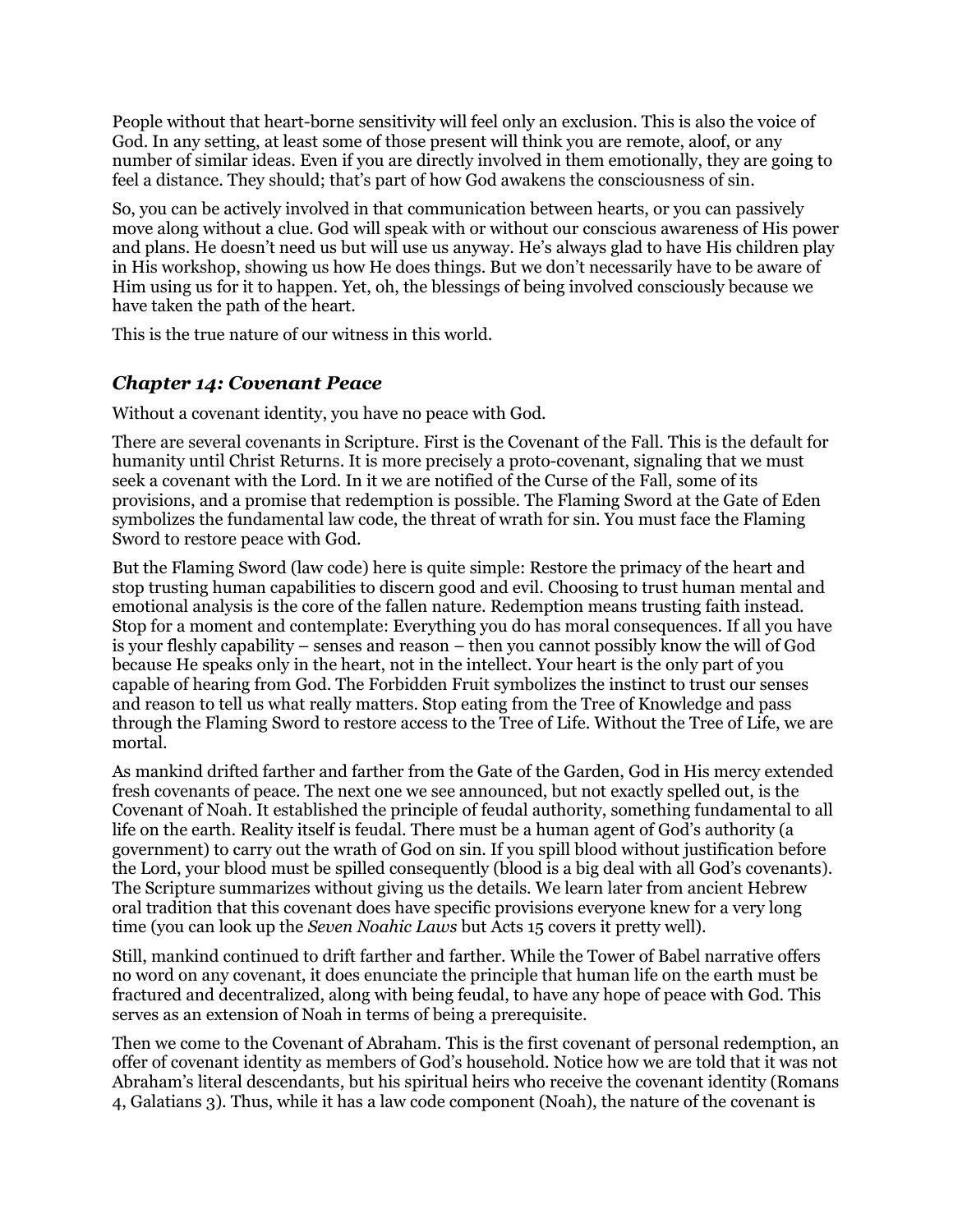personal feudal commitment to God as adopted family. The ritual for this covenant (wading in a pool of blood between slaughtered animal halves) contained a warning that covenant identity would put you at odds with the rest of the world (the oven). Persecution and tribulation in this world are expected when you seek peace with God, but you need never doubt what revelation demands of you (the torch).

The Covenant of Moses was a national identity covenant. It was an approach to the Covenant of Abraham, and a more particular implementation of Noah. The whole idea was to grant sufficient covering that God would reveal Himself more clearly to a world ready to hear more of His truth. Israel was supposed to provide an identity based on this suzerain-vassal treaty (feudalism again) of adoption. It signaled that a closer and stronger identity was possible, but that the law code could not supply that directly. Rather, the law code provided a path for grasping at the nature of the issue: a heart committed to God's ways.

That covenant ended at the Cross. Everything Jesus did up through His death was under the Covenant of Moses, so as to fulfill all the provisions of it on both ends (man and God). Since the nation had drifted so far as to vacate the Covenant of Moses, Jesus had to fulfill the mission of the covenant: to manifest the Word of God in a personal living form. Israel was supposed to do this by living according to the law code, but never could stay faithful. By the time God's Law showed up in a human form (the Messiah), they rejected it. So, that covenant was closed on the Cross and everything defaulted. The Covenant of Abraham was renewed in the risen Christ and the rest of the world remained liable under the Covenant of Noah, as it always had been.

Notice again: Moses was a very specific implementation of Noah. It was for a particular time, place and people. It was a relatively short passage of human time, when you think about the vast sweep of human existence. The national identity of Israel was never a matter of DNA; it was always the Covenant of Moses. If you wanted to worship and serve Jehovah as a Gentile, without becoming an Israeli, you were taught Noah. Moses did not fail, but it was God Himself who fulfilled Moses by sending His own Son. So, now that it's closed, humanity has the one option: Christ as the living Covenant of God.

But now, Noah is not a path to Jesus. Rather, Noah is the hands and feet of Jesus. Christ incarnates Himself in His people. But your hands and feet (your mortal body) do not go to Heaven. Thus, they remain under Noah, with or without Christ. But with Christ in your heart, acting according to Noah becomes instinctive.

Aside from the residual tradition of Jewish Christians electing to live by Moses – as Jesus taught it – all of Christianity manifests, in terms of law code, as Noah. It's symbolized by the rainbow in the imagery of God's Throne in the Book of Revelation. This being the case, we need to understand what Noah requires of the world. Without the witness of Noah in our hands and feet, we fail to provide a witness of conviction against the fallen nature. The world must become aware that it is fallen, and we are that witness against sin.

Let's examine what it means to live Noah, having peace with God.

### *Chapter 15: Covenant or Not?*

The Covenant of Christ is a feudal covenant, as is Noah.

Feudalism is the underlying assumption of everything God says about human existence. Without embracing a feudal covenant, you cannot have peace with God. Granted, it is highly unlikely that you live under a human government that obeys this requirement, so it is something you must embrace for yourself. It is most certainly how churches are supposed to be organized; no church is valid otherwise. This does not prevent church members from embracing the truth individually. Even more so do we as human need a sharper view of individual faith as society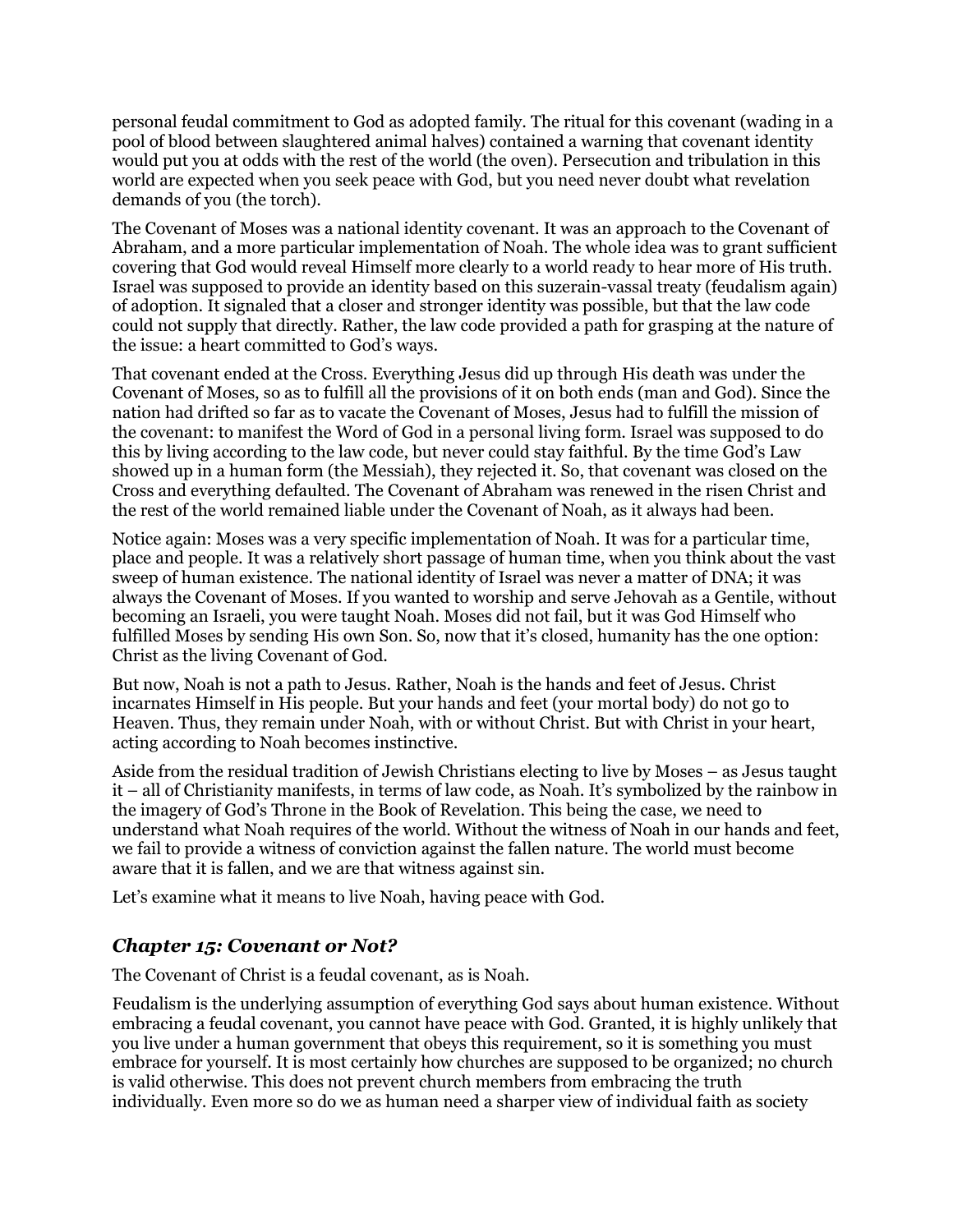moves farther and farther from the Garden of Eden.

No marriage is valid in God's sight unless it is a feudal covenant. Try to understand that the Lord will work through a marriage that starts on the wrong foot, just as He will almost any other bad situation from which we find Christ. However, the full blessing of peace with God requires that both husband and wife must come together in the feudal covenant of Christ. And note that sex under any other standard is inherently evil. All human sexual relations are evil unless sex comes within a proper feudal covenant marriage.

That's a major issue. Holding to this standard separates us from almost the whole of Western Civilization. It's one man, one woman, paired for life under a biblical covenant of faith in Christ. There is no justification for sex otherwise. This is the biblical standard under all valid law and faith covenants.

Take a moment to note that a covenant community could come together and formulate a valid church family if their covenant is based on the Covenant of Christ. The reason they might formulate something unique is to bring the gospel message to bear on their unique context. Individuals can also do something of the same thing, proposing a covenant with the Lord that reflects what He has already revealed in His Son. The purpose is to manifest the same divine covenant in your own unique situation.

So, for example, if you live under Western Civilization, your covenant might mention a rejection of Western culture as morally inferior to a lifestyle of following Christ. That provision isn't mentioned in the Bible simply because the West had not yet been born at the time of Christ. However, you'll find in Scripture the example of denouncing the Roman Empire as "the Beast" for similar reasons. Your covenant statement should reflect your devotion to Christ alone in your own context.

Sometimes it does well to state in your covenant something that was taken for granted by Noah and Christ. We've noted above how this includes a feudal covenant community, even if it's just a community of you and Christ alone. Creation is feudal in nature. We might do well to state this openly, as it's no longer obvious. You may need to state a proper sexual standard. A couple more things that become major issues for us today were taken for granted in biblical times.

First is that *everything is personal*. This is a corollary to God's Law being feudal in nature. There would be no place for impersonal contracts in Christ. Everything is person to person, commitments to God and to each other. In other words, there can be no contracts, only covenants. You cannot commit resources and future performance, but you can commit persons in personal loyalty.

Second is yet another implication of this. *All physical property must be owned by a person*. There can be no corporations. There can be no trustees, only personal guarantors. Thus, there can be no such things as community property, without a single feudal chief taking personal responsibility for it. And everyone else in the community must be clear that this chief has full authority to render decisions, even if these people have a vested interest. How the chief arrives at that decision is between him and God, but somebody has to be accountable to our Creator for people and property. Somebody somewhere – an individual person – must stand ready to take the heat for whatever happens. We'll cover this more in depth later (Chapter 31).

We must absorb these principles because they are inherent in the DNA of Creation itself. This is how God Himself views all things. We dare not defy His will in our personal outlook, and in our personal conduct, regardless if the whole world opposes us. It will require a lot of prayer and divine wisdom to handle the inevitable conflicts with those who aren't under any valid covenant. However, the one thing on which we must not compromise is that, within the covenant community of "two or more gathered in His name" this must reflect the way things are done.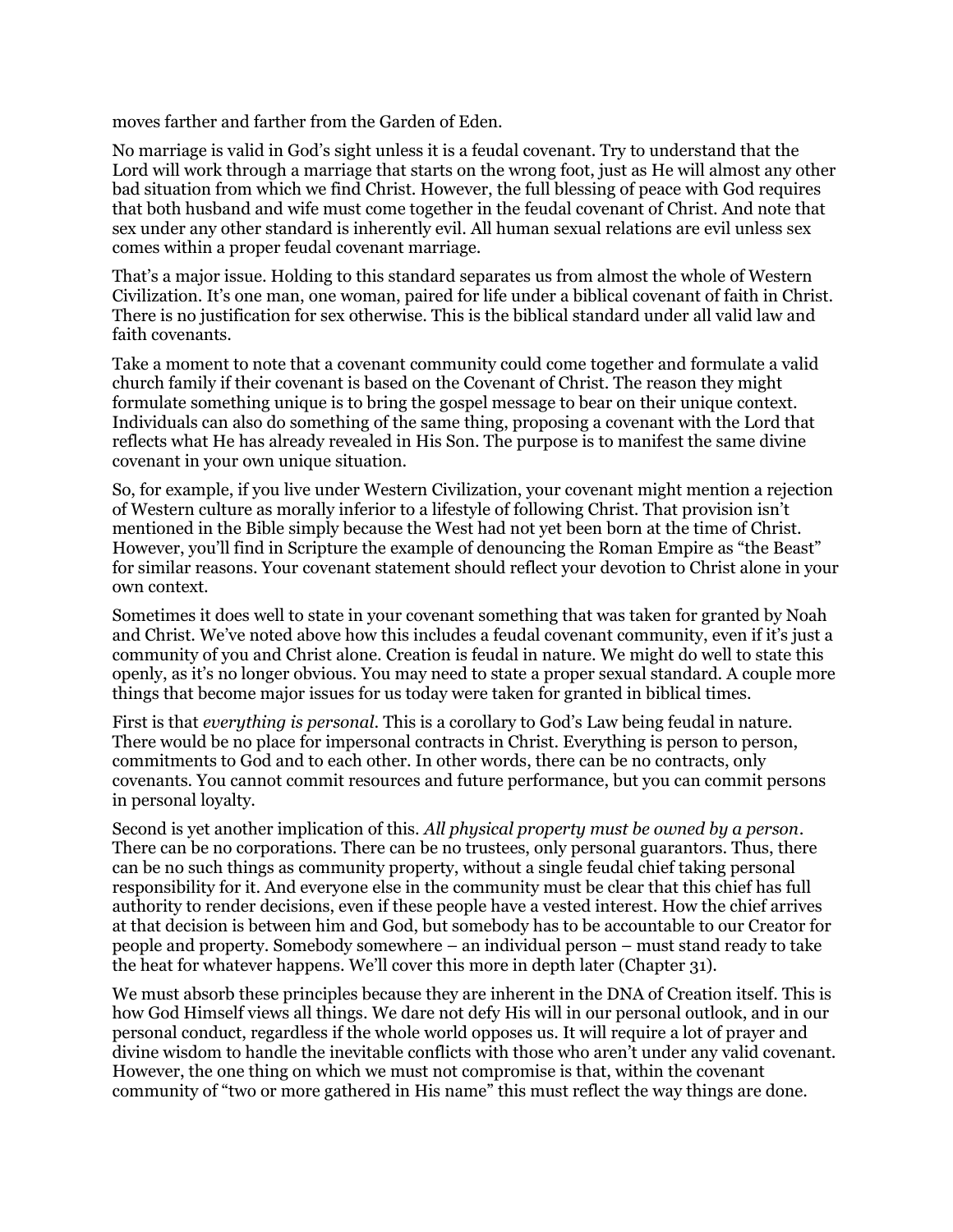We must learn to see everything in terms of whether it is or isn't under a valid covenant. Our expectations of how God does things depends on this understanding. People under His covenant will desire to obey and will be blessed accordingly. People who acknowledge no covenant will find themselves treated by God as mere cattle for mass herding.

Feudalism is woven into Creation itself.

### *Chapter 16: Open Floodgates*

The flood of divine blessing is ready to wash through your life.

You are a servant of Christ. You are a feudal vassal of your Master. Once you awaken to your divine heritage, you begin to occupy the privileges of your role. The Father grooms you through His Son, making you fit to hold His authority on this earth. No two of us are given the exact same mission, but we broadly share the calling to boost our Lord's reputation and to increase His holdings. His true treasure is people.

In order to be properly vested as His vassal, you will be granted a domain. The amount of authority you exercise on His behalf within that domain depends on how faithful you are to His purpose in you. The more you sacrifice for His glory, the more authority you gain – in terms of both depth of sacrifice and range. You must acknowledge His authority over every element of your human existence.

The gospel of Jesus Christ is nakedly patriarchal. It wasn't just a matter of Jesus' culture, but something fundamental in Creation itself, and certainly fundamental to the Curse of the Fall. There can be no women in the priesthood, no exercising authority over men in any way. It's not the same kind of crap that characterizes Western patriarchy; the Kingdom of Heaven is best understood as rooted in the Ancient Near East. We are talking about ancient Hebrew patriarchy, the role of the shepherd. Every man is a shepherd in his domain.

Nobody will suggest that it's all neatly packaged and easy to fulfill. In the West in particular, you would be hard pressed to find men who understand this, and even more rare is the woman who is even ready to learn it. Those few of us who grasp the mystery of this feudal existence will find ourselves aliens in this world. This is a mark of greater holiness, but that is no excuse for being smug and elitist. Rather, we should be ever ready to fall on our faces before the Lord, in the presence of all humanity.

This does not make us elite. Any number of people we encounter may well be destined for roles in the Kingdom that outrank us. The only thing that makes us different is that we are farther down that path back to Eden. What makes fellowship so very hard is not the distinctions in roles, but the distance on that path. It's very hard to fellowship with people who need your experience yet refuse to recognize it. It's that issue of dominion – you cannot offer the blessings that the Father has granted you unless someone recognizes your dominion. It's not that they insult you, but they insult God; they disparage His ways and His Word.

What kind of vassal domain-holder are you? How do you represent the divine authority of the Father? Part of it will be written into your calling; part of it will be contextual. You need to contemplate this matter from time to time, because changes in the context could affect what He expects of you. But know that your obedience to His Word means you can offer to others a moral covering against the Curse. Your authority will never be absolute, though it will be substantial in cases of your own children. Still, without someone recognizing your dominion at least within the context, you cannot cover them. By the same token, if you do not recognize their limited dominion from the Father, they cannot add to your covering. Learn how to intertwine your combined authority.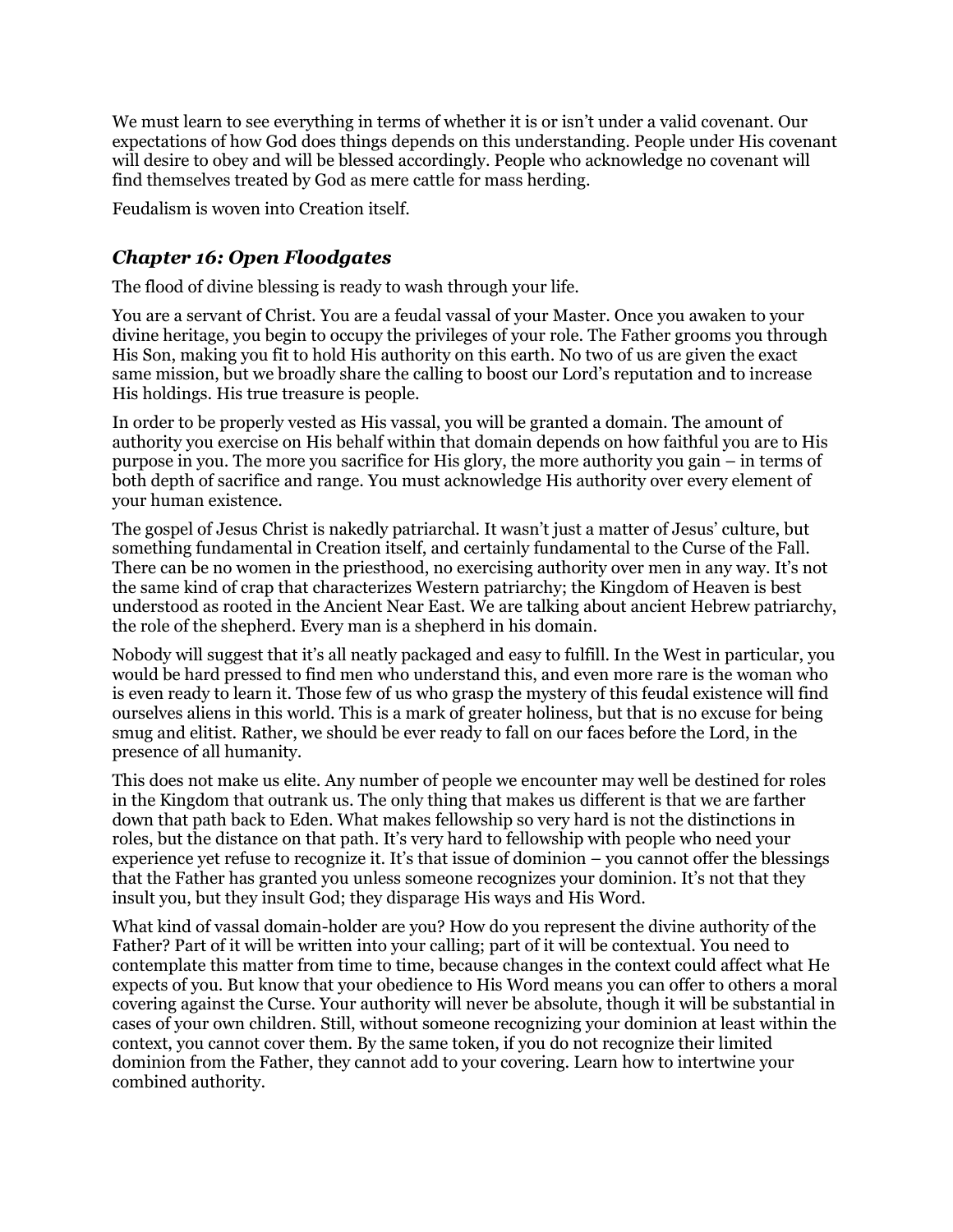It's not as if the Lord has no place for females, but it's nothing like the place Western mythology gives them. If this brings any kind of resentment, then you'll be held back, ladies. If you cannot surrender to the declaration of God regarding this, then you will be trapped in idolatry. Still, Paul made it clear that a godly woman stuck in a bad marriage to a pagan man can accomplish the miraculous works of God, so long as she listens to the convictions in her heart and obeys what she can understand from the Word. She can certainly ascend in moral authority over other women, and over children, exercising a kind of dominion in her own right. The trick is to understand what divine privilege looks and feels like, and distance yourself from the lies of this fallen world.

This issue alone makes us utterly alien to the world at large, and particularly strange to Westerners. It opens us up to persecution in many forms. It also opens the floodgates of Heaven in our hearts. This is critical to our witness, calling to the hearts of those whom the Father has prepared to receive His offer.

His power fills us to overflowing.

#### *Chapter 17: Deep and Wide*

How much, and how thorough?

Hopefully, we've established by now that faith is not some iron discipline. It is the cultivation of desire. Holiness is purifying the habits and expectations to match what God designed. There can be no static perfection because that is not how the Bible defines "perfection." Rather, perfection is meant to signal a maturity of effort to be friends with God on His terms.

The relationship is dynamic. Some elements are simply a matter of more-of-the-same. Other elements reflect the context. You should ever be asking: "How do I handle this, Lord?" After a while you gain a sense of pattern, so that your response becomes intuitive. This is the actual goal. Not that we can push it into the background, but that we build a routine of keeping Him in the center of our attention.

This book is committed to those facing tribulation and persecution. During times of God's wrath, Satan and his horde are unleashed to execute that wrath. That's their duty. Within that Old Testament imagery, we seek to build a hedge that will tend to keep those demons out of our lives. We aren't exempt from everything. It's utterly necessary that some suffering leaks into our lives simply because we remain mortal humans in a fallen world. Daniel's buddies faced the fiery furnace; we want to learn how to come through unscathed. The fire cannot burn what God protects.

So, the issue becomes a matter of how much holiness can you embrace? It's not a static standard. God's demands aren't inflexible; He's the one who is merciful and realistic about your development. The target of peace with God will never be fixed in one place in this life; it's a process, not a place. For this reason, you should envision this as the quest for what's possible according to His perception. It's a perception He always reveals to those who ask Him about it.

If you doubt that we are in a time of tribulation, this lesson remains the same: We always have a need for more holiness. Holiness will ever be a moving target. Tribulation or not, our Enemy's only source of prosperity is our unclaimed blessings, the ones we surrender to him because we don't seize them and use them. Holiness is laying hold of those blessings.

When God's wrath comes prowling, our immediate reaction should be: "Me first, Lord! Start your cleansing with me!" There should be an eagerness to face the death of our fleshly nature. His wrath never hits anything else. The only question, then, is identifying what He wants us to get rid of. The Enemy saddles us with a load of anxiety and false privilege. We need more of the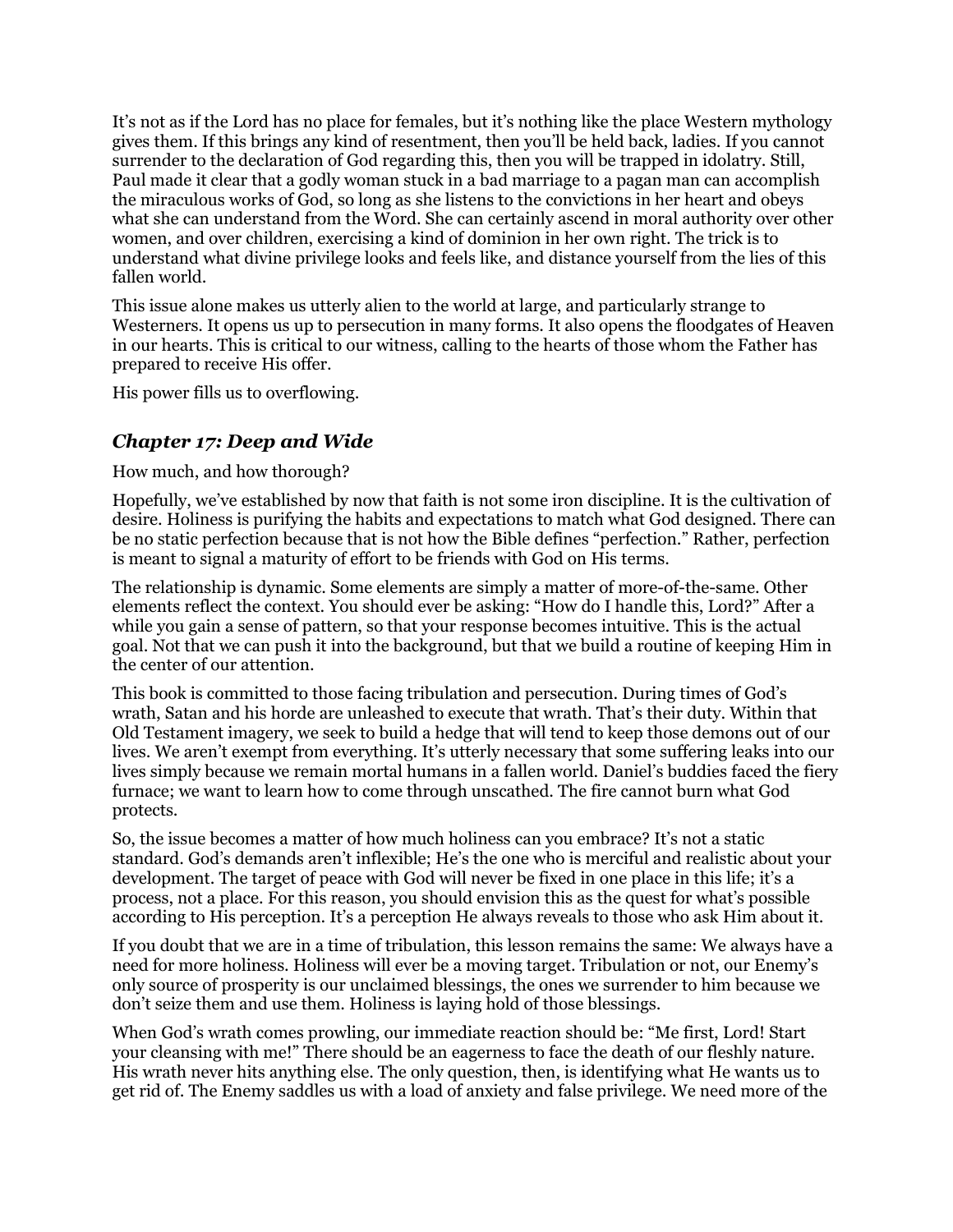divine compassion and real privilege, the privilege of self-denial. When the mission of shining the Father's glory is all you care about, it's pretty hard for Satan to hurt you.

So, the question becomes a matter of taking stock of things you shouldn't have and marking them for disposal. Leave it behind. If you don't love those things, it hurts less when they are taken. Just how wedded are you to the Enemy's toys? Reduce your target surface to something not easily struck by temptation and sorrow. The whole point is to make you let go of those things. It's the imagery of reducing your dependency on things of this world. Learn to do with less, so that you are always ready to walk away from something that can trap you.

Yet, have no fear of making generous use of things our Father provides. He can be quite extravagant about that. Still, it becomes extravagant precisely because He can trust us not to be trapped by those things. All of Creation is just an implement for His glory. If you need something, ask. Ask according to His guidelines about provision for the mission. Then leave it in His hands to provide or not, as He sees fit. Keep your focus on what pleases Him.

Be content. When God moves, He always awakens a conviction, a desire for what He intends to do. Learn how to turn toward that. The biggest hindrance is false expectation, the structure of "necessity" as imagined by fallen human reason. It's easy to spoil the process by focusing on the product. It's never a matter of where you are going, but always a matter of following God around, of being included in what He's doing in your life. Nail human ambition to the Cross.

How much holiness do you want? What resources of your life will you employ for His glory? How deep can you dig into it? How strong will your commitment be when temptation comes? How much protection from Satan can you embrace?

It's never enough; it's never finished until He brings you Home.

### *Chapter 18: Bride of Christ*

Religion is supposed to be a manifestation of faith.

*Religion* – noun; a collection of practices, both mental and physical, that manifest an inner sense of spiritual drive and purpose; may also refer to a collection of socially defined practices and beliefs that only pretend to mark any real faith, often used to govern people.

Up to now, this book has addressed what are viewed as shortfalls in mainstream Christian religion. There is no intent here to reform that mainstream, nor to start a competing institution. Rather, this is aimed at recovering something long lost regardless of the existing systems. Faith is not defined by religion, nor confined by it. Religion is the ongoing expression of faith that lives in the heart. What we should hope for is rekindling faith and breathing life into individual religion.

If the current quarantines and social restrictions persist, a great many churches will close up shop, or be reduced to mere shadows of their former selves. This is the intent of the ruling elite in our world. If it is possible to kill mainstream churches by such means, then we haven't lost much more than a mere social outlet. What the ruling elite cannot kill is genuine faith. They don't even understand it.

Science can detect the sensory activity of the heart but cannot hope to read it. The Devil cannot intercept spiritual traffic. He can sometimes delay some of your blessings, but he cannot touch your joy and peace; he cannot steal your persistence.

When Christ returns for His Bride, He won't be looking for a human institution. He'll be looking for the resolute souls who cling to Him through the persecution and tribulation, and no mere human institution can do that. He will be looking for a body of hearts who never allowed their faith to be defined by orthodoxy (approved thoughts), orthopraxy (approved practices) or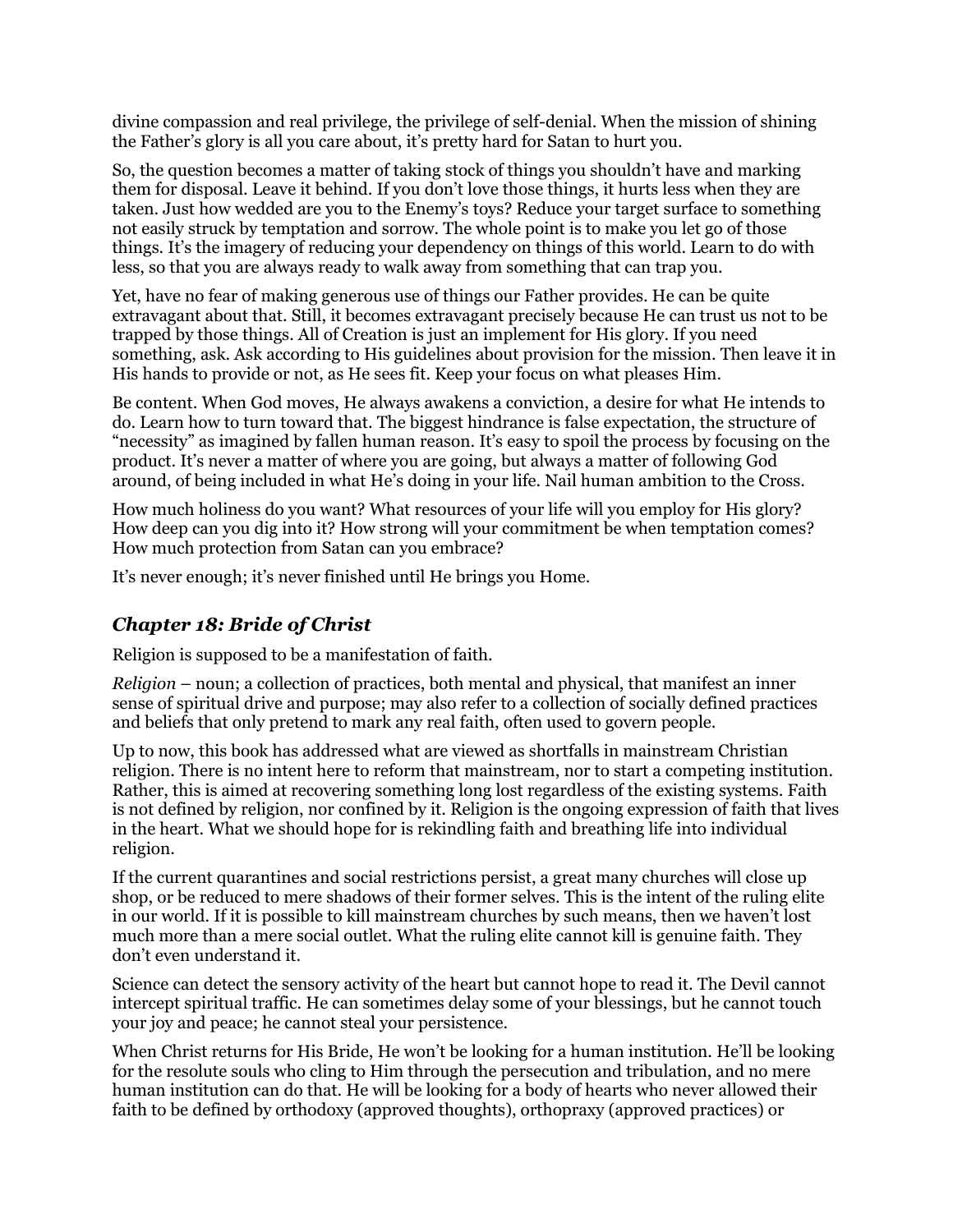institutions. Rather, it is faith that defines those things. The Lord will seek His family, and there are precious few congregations that are much like a family clan; most are somewhat secular institution governed by discrete legal policies. These days, a significant number of people discover their spiritual inheritance despite the efforts of the institutions to confine expressions of faith to the institutional comfort zone.

A major premise of this book is the emphasis on individual faith. Nothing here will seek to constrain your religious expression of faith. Rather, we will strive to set you free. Further, we will seek to evoke an expectation of forbearance, of setting aside some portion of one's divine authority in favor of fellowship in heart. We are going to need all the warmth we can curry from fellow believers in this chilling time of tribulation. Yet, by the same token, we should aim for quality over quantity. The Scripture is filled with warnings about discernment of people trying to hijack your personal religion.

It should be a spiritual gravity that pulls you together, not some artificial constraints that enclose you from the outside. There ought to be people in your life you would turn to when nothing makes sense, people who really do seem to understand what you are going through. It won't matter if they offer emotional support so much as encouragement to face the trials. Who do you know that can walk you through a rough time? That's your real brother and sister in Christ. They don't give directions; they focus on pulling away distractions, allowing you to make your own best choices (1 Corinthians 10:23-31).

Yes, I know: We all have this instinct to look for people who appear and act just like us. That's hard-wired in the flesh, but we must temper that longing with a recognition that this is nothing more than a human instinct, a part of the Curse. It's just a symptom of the isolation we all feel, alienated from our God by being confined in a fallen mortal body. Look for something that goes much deeper; fellowship is one thing, but spiritual communion is something else. Look for people who embrace your faith, who let your religion be your own.

These are the people who enable your faith. Look for them and treasure them when you find them. Pour into their lives whatever treasure God has placed in your hands. And if you stumble across a community that features this kind of faith encouragement, then this is a worthy church. We could really benefit by redefining the meaning of the word "church." It's not an institution, not an organization as commonly defined, but a family.

Pray that the Lord leads you to such a family. Tribulation is best faced with support. Still, in the final analysis, you may end up being very much alone in your depth of conviction for a while. It may take time for God to sort things out in the souls of people who haven't yet been moved to reevaluate their faith and religion. Our God passes by with His hand of wrath to test our loyalty. If we are glad to see Him under any terms, we shall stand. If our response is seeking some refuge from His wrath, we don't belong to Him.

The saints of God will tribulate. Tribulation is our natural element, for we live in a fallen world from which we seek to escape back to Eden, and the world around us sees that as treason. They would seek to claim us as a resource for their plans to do anything at all that they can dream up, anything except what our Creator demands. The world does not own us, for we are the Bride of Christ.

When He comes for us, what will make us glorious and unashamed is how thoroughly we have prepared ourselves for this final act of union. The pure and unstained arraignment will be our ability to commune with each other, held together by that which every joint supplies. Not in some human institutional organization, but we should be bound by a moral union of hearts pulling together and standing firm through testing and trial. It's not the kind of thing fake churches do with lawsuits and political influence. It's the kind of thing we do that draw no media or government attention, except to condemn us for refusing to conform to their fallen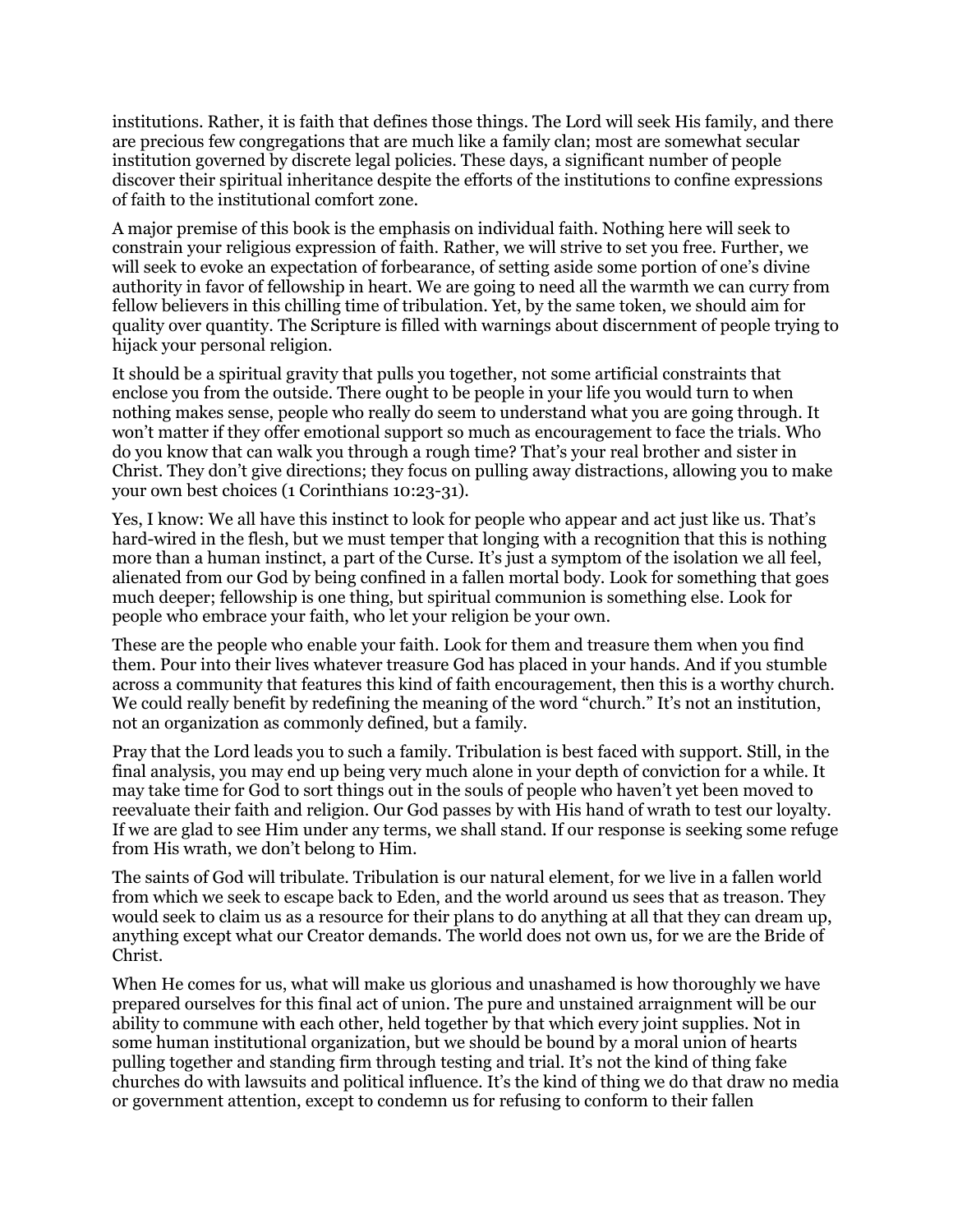expectations.

Your religion is your own, but faith makes us family.

### *Chapter 19: Standing Firm*

Don't get tired of handling persecution.

This should be relatively simple: During times of tribulation, the primary means of witnessing for Christ is living His Word. It's not something you can do with your head; it must be in your heart. Notice the pattern in the Book of Acts. The Apostles go out to some new place and start preaching in the village marketplace, where news was typically announced to the public. Once a few folks believe and a church gets started, you never hear any more about preaching in the town square. You do hear a lot about going back and strengthening the new churches, though.

The core of the Great Commission is not preaching, but living the truth in front of the people wherever you are. It's not even putting on any kind of display, but simply living the revelation of God.

Of course, it didn't take long for the Judaizers to chase down the new churches wherever the Apostles went. The primary game of Judaizers was trying to bring new Christians, both Gentiles and Jews, back under the Talmud. A major element in that plan was to introduce the same kind of legalistic analysis of Scripture that had captured the Jewish rabbis three centuries before Christ. By and large, the Judaizers succeeded long term, not in making churches adopt Talmudism, but in convincing them to become legalistic. They came to insist that faith was in the head as rational content.

The early controversies give proof that the church leaders after the first century had gone down the path of semantic nit-picking, trying to nail down a legalistic orthodoxy. In doing so, they surrendered the ground of battle to the heretics. They seemed unable to use standard Hebrew mystical reasoning to answer the Aristotelian nit-picking of the heretics.

Thus, within another two centuries after the last Apostle passes, Constantine captured the church. His only interest was in using Christian religion as a politically unifying force. Meanwhile, he continued his worship of the sun until on his death bed. His pagan influence remains in Christian religion today.

What we face today is a certainty of tribulation, and a very real threat of persecution. One of the hardest things for us will be the pressure from established churches. Granted, economics will shut down some of the larger institutions, but the remaining presence of Westernized Christian religion will still haunt us. They could easily contribute their own brand of persecution against us, making things worse than necessary.

In 1 Peter, we see the advice that the Apostle gave to Jewish Christians in what is today northern Turkey as they faced heavy persecution. These new believers outgrew the Talmudic law. The unconverted Jews they left behind were using every bit of Roman law they could to oppress what they regarded as religious traitors. They lied to Roman authorities about how these renegades were breaking various laws. Peter's advice to his readers is that they stand strong in faith.

He warned that they would lose property and suffer harassment from authorities. However, the only way to deal with this was to uphold a strong life of faith and compassion. By this means, they would prove their accusers to be liars. It's no secret that in many locales during this time across the Roman Empire that local Gentiles regarded the Christians highly. The only way to fight back against persecution was to have a strong testimony. That's always been the whole point of tolerating life in this world in the first place.

If you absorb any teaching from this book, you will likely be rejected by the mainstream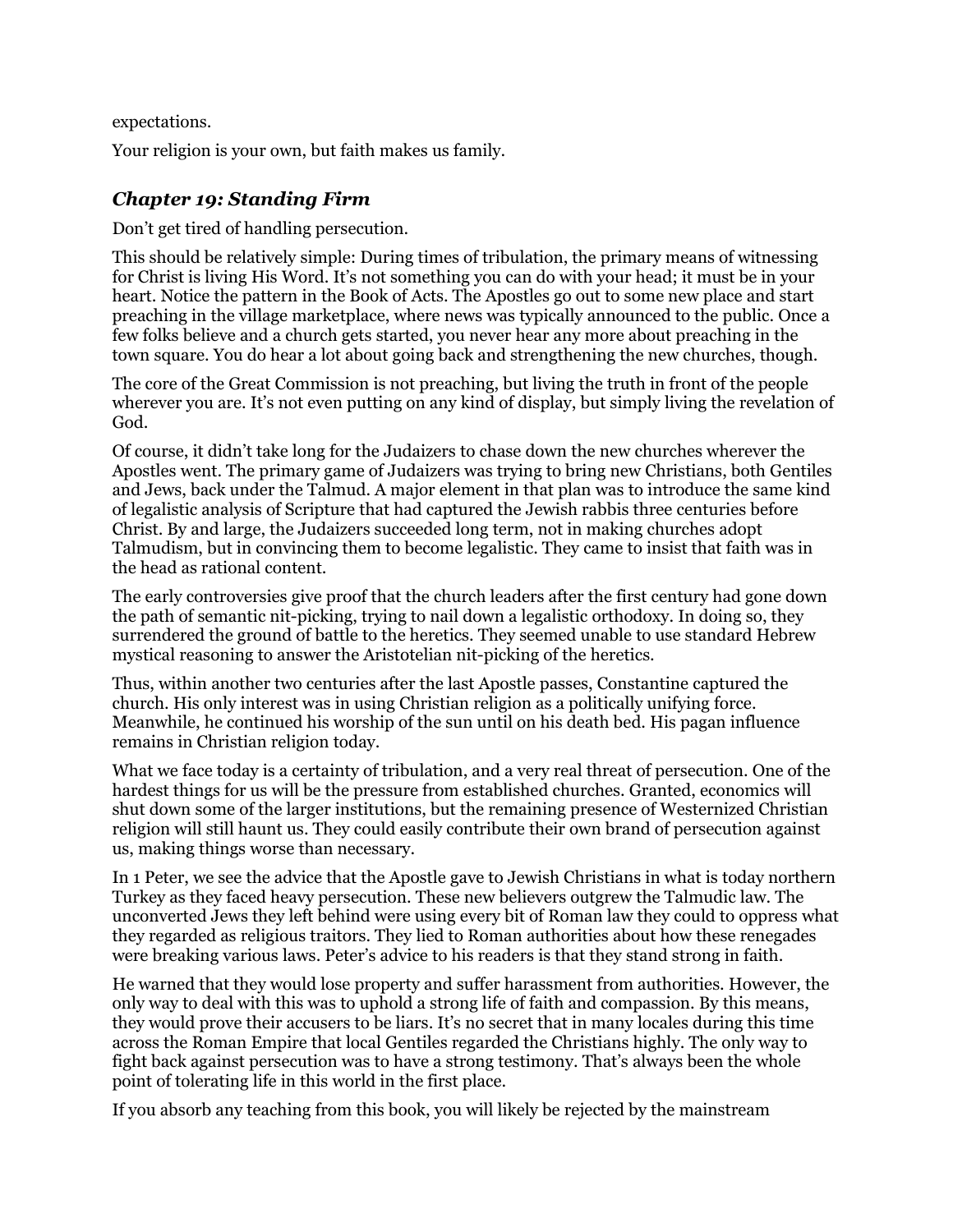churches. While they may not be as scheming as the Jews were with Jewish Christians, it will nonetheless show up in various ways when things start getting tough. Mainstream churches will start to blame us for their problems. We have to show that they are wrong by harvesting the blessings of God's promises.

Ever hear of Richard Wurmbrand? He was a writer who lived under the old Soviet Empire and kept a record of stories of persecution. He wrote several books about it. What you'll find in those books is that he consistently ignores mainstream orthodoxy and points out how the real issue is faith in Jesus Christ. The people who stood firm might be all over the map theologically, but what they had in common was something that drove them through the most difficult times, standing firm in their commitment to Christ. We need more of that again today.

Do you suppose we can escape the sins of the early church leadership?

#### *Chapter 20: Expect Harassment*

Get ready; it's coming.

Peter warned his Jewish Christian friends not to think that trials and tribulations are so strange, as if God isn't doing His job (1 Peter 4:12-16). His own Son went through it. Indeed, Jesus Himself warned that if we truly follow Him, we should expect the same reception He got (John 15:18-25). Finally, His brother James teaches that it's actually a blessing (James 1:2-8).

Every day you can read stuff from people claiming to be Christians who spout off in rage about how their rights were violated. America was never a Christian country. In order to claim that, there would have to be a feudal tribal covenant, and the US Constitution looks nothing like that. All biblical covenants are feudal and tribal. Any other organizational structure means that there is no covenant and God is not involved. It cannot be a Christian government otherwise. The whole concept of rights is pagan.

What our American founding fathers called "Christian" was just Enlightenment Deism. They proclaimed that the Bible was good for the people, but the leaders themselves saw no problem with ignoring it, or even editing it by cutting things out. When you use the law of the land, don't confuse it with God's Law.

You should never be surprised when sinners commit sin. We take it in stride. Cynicism is not a sin. It's not that most people are decent, but they want to believe they are. They are ripe for manipulation. Their sense of moral obligation tends to reflect what they perceive is the contextual value system. Virtue signaling is a major preoccupation with the average resident of the U.S. And you can bet that genuine Christian faith is not in vogue right now with any crowd.

So, if you open your mouth and speak anything that we've discussed in this book so far, you should expect harassment. You can predict it; you know it's coming. Sometimes you'll get people to shake their heads in agreement on some issues, but these are the same folks who will join the crowd when it's mostly social justice warriors. If you stand for God's Law, you'll be tagged an enemy, with all kinds of silly labels indicating how awful they believe you are.

It's important that you know for certain your calling and mission. Don't pick fights just because you can find sin in what you see around you. Only in some rare cases will it be your duty to point out that sin verbally. Most of the time, it's enough to simply live your faith. People can tell; their own hearts will convict a lot of them due to the powerful field of grace emanating from your heart.

The last thing you want to do is shove it in someone's face. This is especially true when that someone does not share your faith. You see, every time the Bible talks about how you treat your "neighbor," it's referring to people who share your covenant commitment, not random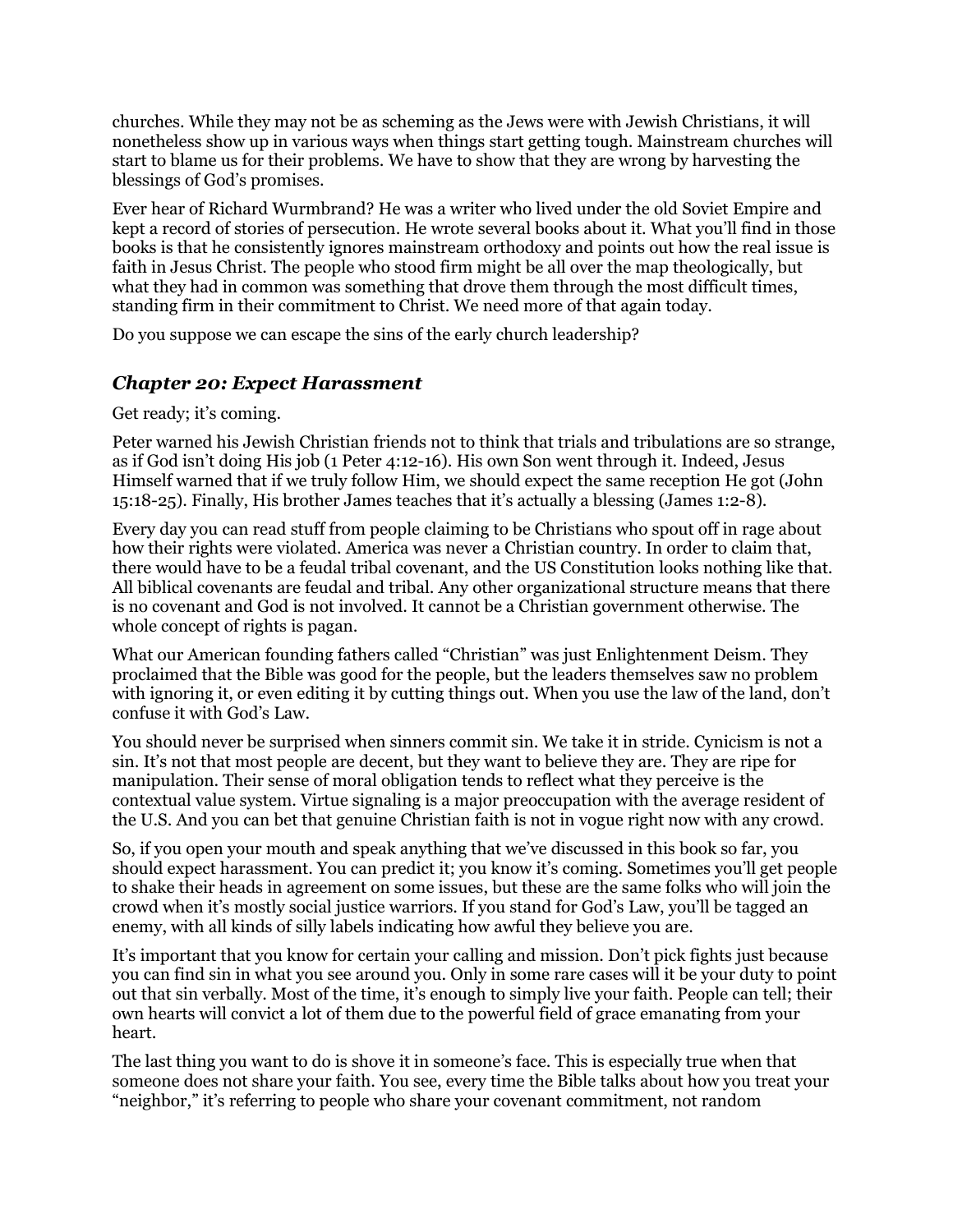strangers. If they aren't under a commonly recognized covenant of faith, they are outsiders, not neighbors, regardless of the proximity of residence. There are limits to what you can do for them, and their sins aren't your problem until they directly threaten something or someone God placed under your dominion.

Don't play chivalrous; that's a pagan concept. When the organized Roman Church was under siege from the invading Germanic hordes during the 5th through 7th Centuries, church leaders eventually figured out the pagan Germanic mythology and tweaked the gospel message to fit that. The idea that women are morally superior to men was a pagan myth of the Germanic tribes, and that's where chivalry comes from. Be polite and friendly when possible, even gracious and serving, but toss chivalry in the trash; it's idolatry.

God's Word says that men are moral guardians for their women, because women are wired to be flexible about such things. They can be quite mistaken about moral issues. Draw the boundaries and stand for His truth. Know that you will catch Hell for it. Decide in your heart what the context requires of you and don't back down.

Prepare to rejoice when you are persecuted like Jesus was.

### *Chapter 21: Walking Alone*

Avoid binary thinking.

Paul argued with Peter and Barnabas, and other fellow believers. It was never a question of who was right, but whether they could continue working together. Paul operated under very firm convictions; he knew what was required of him. It didn't matter what God might require of someone else. They should obey their own convictions. (The issue with Peter was that he disobeyed his own stated convictions.)

So, in some of his letters, Paul was known to teach that people should mind their own business. If you are sure God is leading you in certain ways, go with it. If someone else is led in another direction, don't get the idea that they can't be hearing from God just because He tells them something different. There's plenty of room to cooperate in fellowship without allowing little differences to hold things up while you argue about it. Don't argue. Just evaluate whether you can continue working together. Paul separated from Barnabas at one point for that reason.

The last thing you should want to do in a time of persecution is add to the woes of believers by pressuring them to become uniform in any human sense. Paul said we have one Lord and one faith, not one denomination and one theology. You shouldn't have to defend yourself from verbal attacks just become someone feels led in a different direction. Agree to stay out of each other's way and get on with the mission.

God will lead His people in conflicting directions. He is not restricted by our sense of logic about that. A critical part of what churches were supposed to do was teach how to handle the inevitable differences. It's not a zero-sum game where somebody has to win, and somebody has to lose. God it not restricted to binary logic; binary logic is peculiar to Western thinking and is not found in the Bible.

Theology is just one man's reasoning about what Scripture demands of him. Nothing in the Bible supports the idea that there can be only one right intellectual path for everyone. Again, there is no such thing as "objective truth." The question is not who's right. The question is what God demands of you.

In your life there will be brothers and sisters you need to work with, and some you need to avoid. There are some who will claim Christ and you should not believe it. Not in the sense of you claiming to know whether they are spiritually born, but whether God wants you to treat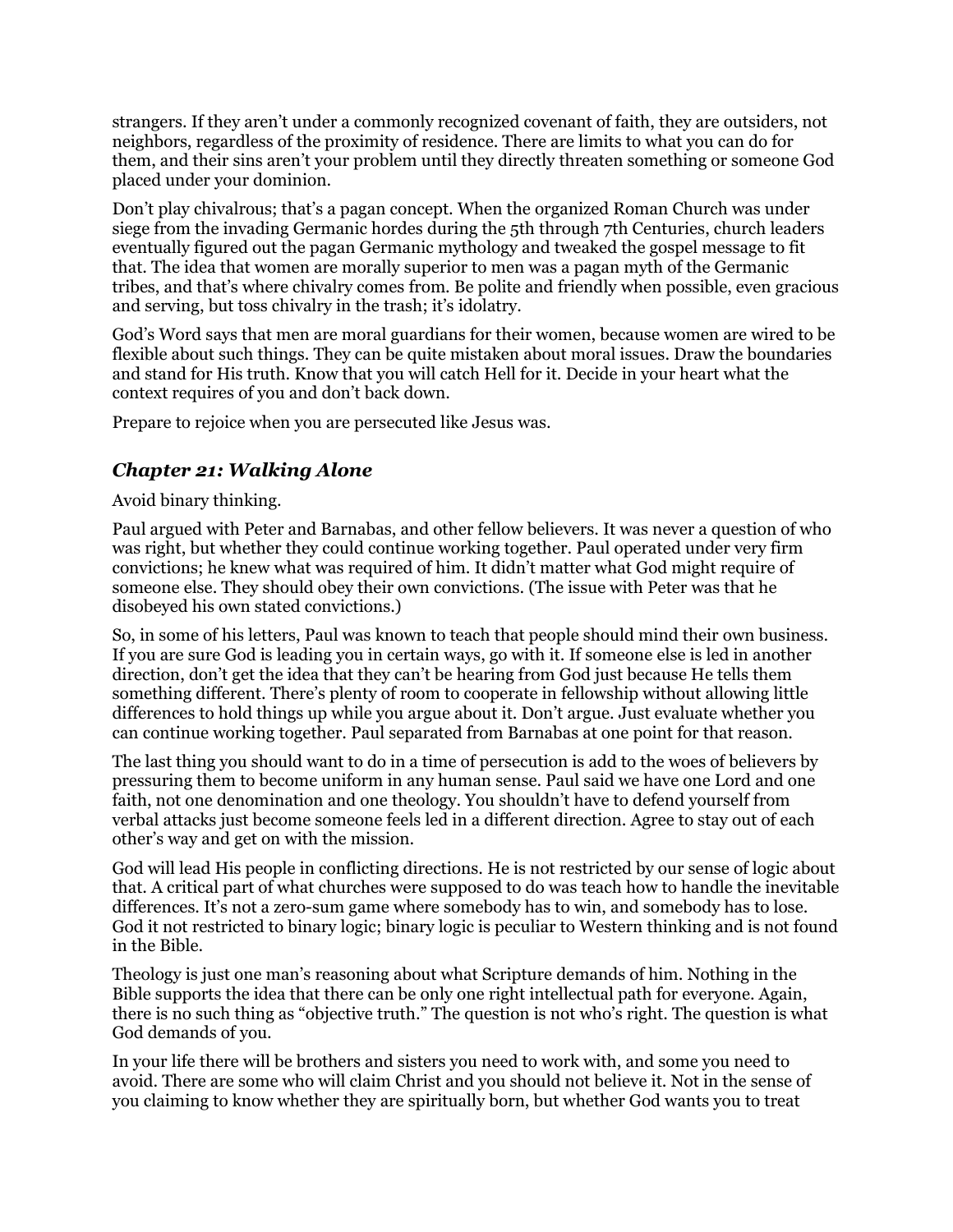them as fellow believers. Operate as if there are alternate realities overlapping. In your reality, some people who claim faith in Christ are simply good, hired servants in the Kingdom, with no real vested interest. Again, it's not that you can claim to know how God views them, but how He wants you to deal with them.

And an enemy is defined as anyone who seeks to tear down your faith. There are a whole bunch of church folks who get very pushy about trying to make others conform to their way of doing things. It might be how they dress, how they talk, etc. You should develop a discernment for these folks because they are such a common problem. Some of them can be quite relentless, arguing nonstop until you either surrender or stay away from them. They are working in the flesh, not the Spirit of the Lord. Treat them as enemies of your faith.

As always, never be surprised when conflict arises, even between folks who genuinely love each other. Never be surprised when sinners sin. A lot of religious folks harassed Jesus and nailed Him to the Cross. Stand on your convictions, but never shove them down anyone's throat. Know your own mission well enough to be certain of those things you can simply avoid. Don't worry about things God has not put in your hands.

Always be ready to walk alone with Christ, especially in a Western social context.

### *Chapter 22: Covenant of Noah*

Again, the best response to persecution and tribulation is greater holiness.

So, we have covered a lot of basics in the sense of trying to shift our thinking from American in particular, and Western in general, to a genuine biblical orientation. By and large, that means an ancient Hebrew orientation, since a major element in Jesus' ministry was calling His nation back to the ancient ways of the Covenant of Moses. Every dispute He had with the Pharisees and Sadducees was a matter of their departure from the ancient Hebrew ways God grave Israel.

Keep in mind that Judaism is essentially Pharisaism. As such, it is elitist and generally spiteful to the common Israeli folk. Toward the end of John 7, we see how the crowds were moved by Jesus' teaching. It tugs at their hearts and brings conviction. When the Pharisees sent Temple Guards to arrest Jesus, they were unable to do so. There was something spellbinding in His message. Notice what the Pharisaical leaders say: "But this crowd that does not know the law is accursed."

Do you remember when Jesus told His disciples something about how being wealthy could hinder your salvation? His disciples were shocked, only because, for their whole lives they were pickled in the teaching that material prosperity was a mark of God's favor. And while they seldom said so outright, this implied that the Pharisees were convinced being poor meant that God didn't like you. And the Scribes and Pharisees tied this to knowing "the Law" as they knew it.

Keep in mind, when they used the term "the Law," they aren't referring to the Pentateuch, but to the Talmud. This was the grounds on which they were judging Jesus. The people were unlikely to know much about either Moses or the Talmud because Moses was seldom taught in the synagogues. So, when the Old Testament was read, it was always through the lens of Hellenized legalistic reasoning. Thus, even when teaching from Moses, they were teaching the Talmud, rather like an obscuring mess overlaying the written word. Further, it was taught in a way that was spiteful to the common Judean citizen.

The Pharisees were greedy and materialistic. They kept secret teachings that favored them, and the common folks never found out until they went to court, where the secret legal provisions came into play. Jesus condemned them for "devouring widows' houses" and oppressing anyone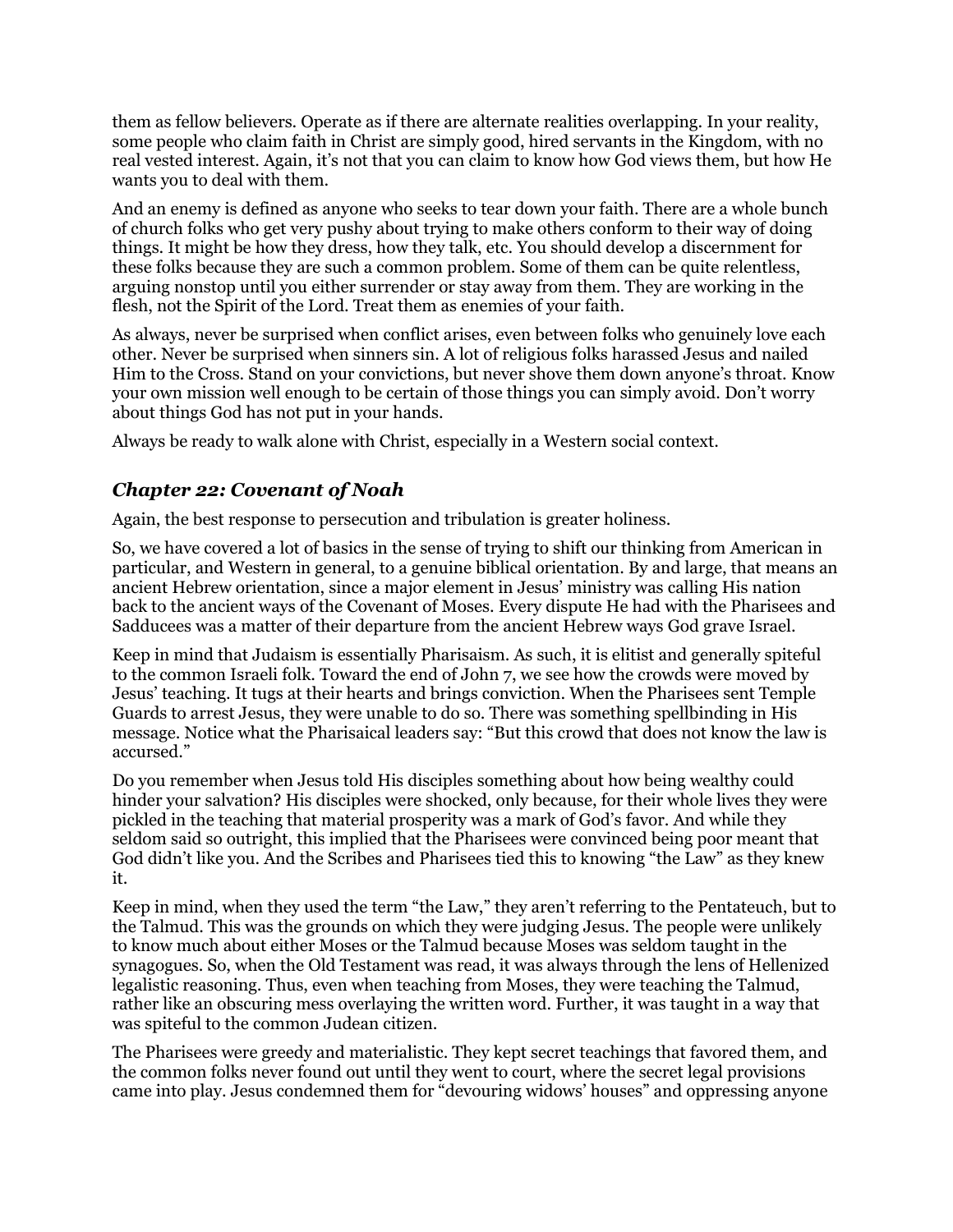who didn't have a good Pharisaical lawyer. It wasn't Roman taxes that were high, but Herodian taxes and Temple taxes ate people alive. Even today, in Jewish ghettos around the world, rabbis still oppress and tax heavily any Jew who isn't a rabbi.

So, when we draw from rabbinical tradition, it requires a very sharp and cynical mind to see through the Pharisaical lies. What that in mind, let's begin turning to God's Law and examine what it requires of us. Today, the Covenant of Moses is closed; it ended at the Cross. We use it to enlighten us about Noah. It is a far more specific and expansive subset of Noah: that people, that time, that place. Moses gives us clues to Noah.

Here is the Talmudic tradition regarding the Covenant of Noah:

- 1. Do not worship pagan idols.
- 2. Do not curse Jehovah.
- 3. Do not take human life unjustified.
- 4. Do not commit adultery, bestiality, or other sexual immorality.
- 5. Do not steal.
- 6. Do not eat blood, strangled animals, or flesh torn from a living animal.
- 7. Establish courts of justice.

Whenever you read Old Testament history, you are supposed to know without the text saying so that this is what Israel handed to any nation that they conquered, or any community that submitted to them without actually embracing Moses and becoming Israeli. Anyone could at any time fully participate in the *shalom* of Israel as non-covenant allies by embracing these seven laws as applicable.

If you go back and examine Genesis 9, you'll see where some of this is explicitly stated. There was the issue of consuming meat with blood in it and the business of avoiding murder. It's cast heavily in terms of blood being sacred. Blood can atone for sin, but it must be handled properly. Executing a murderer is a means of using his/her blood to cleanse the land of all the blood they shed unjustly. The concept of blood-price figures large in Moses, as well.

Once more: This Covenant of Noah is binding on all human governments, regardless of whether they are aware of it. This is God's standard for all human relations, wherever it is within the created universe that humans can be found breathing. This is why visions of God's throne include the presence of a rainbow to symbolize His revelation of justice on the earth.

We will begin to examine what this means to us as persecuted believers today.

### *Chapter 23: Minimum Standard*

It may be a tall order, but it's the minimum standard.

Notice something about the Covenant of Noah: Blood is sacred, but life is not. In Genesis 9, God granted Noah the moral freedom to prey on non-human creature as needed. However, it was necessary that the blood be drained with reverence. Something gave its life to extend and improve yours. It's partly the same when taking human life; it must be done with a sense of reverence and respect for the blood price. Blood can both foul and cleanse the land, depending on how and why it is spilled.

Also consider that it's possible to foul the land in other ways. There are others sins beside murder that defile the people and Creation itself. Those sins can require shedding blood to cleanse the land, as well. We get some specific details on that under Moses, but the principle is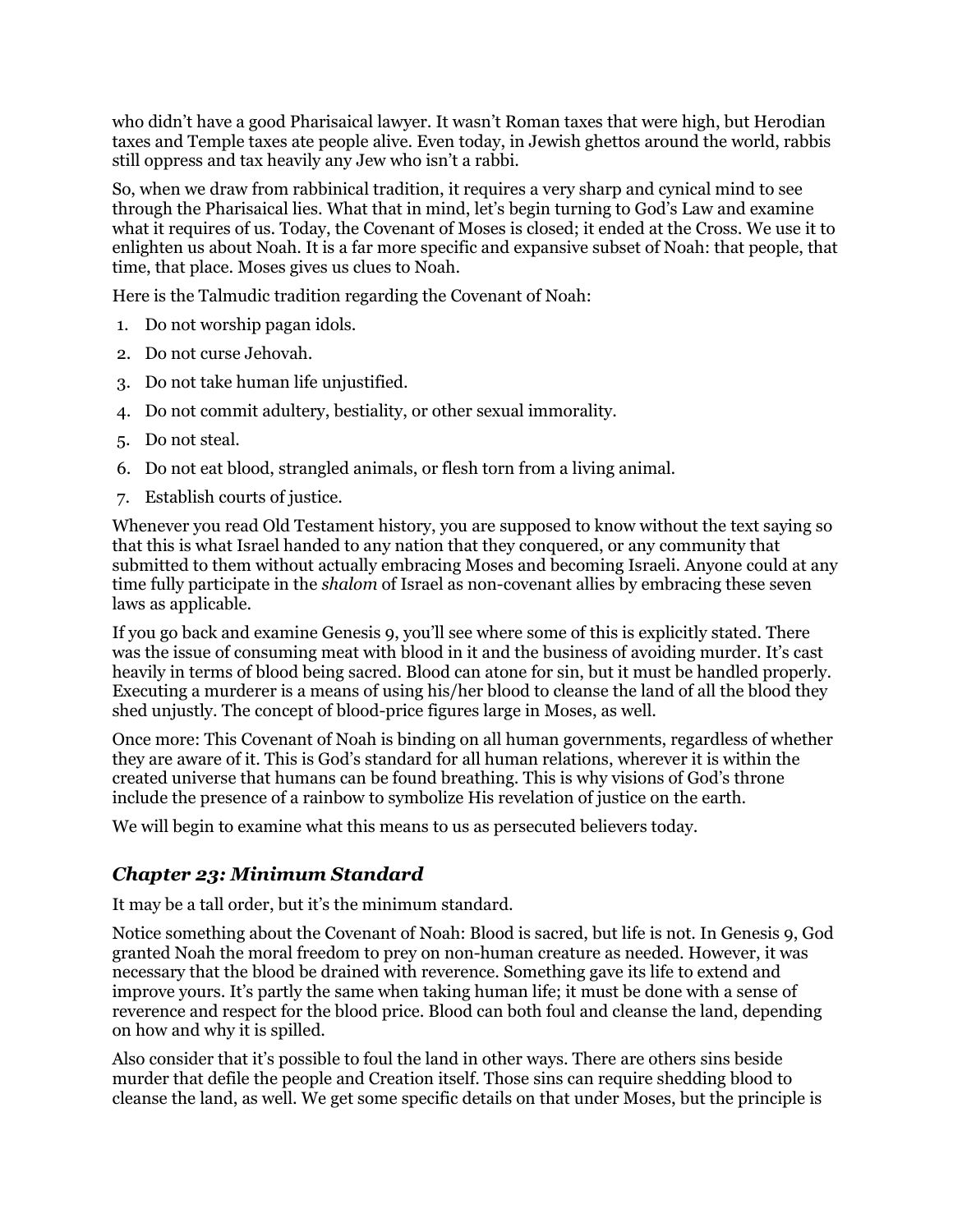inherent in God's declaration in Genesis 9. Some things threaten covenant life so badly that they merit a blood-price.

Let's look at the list of Seven Noahic Laws with a critical eye to understanding how it changes with the context. Refer to the previous chapter for the list as cited in the Talmud.

The law against pagan idolatry is not just an Israeli thing. Idolatry is destructive in itself. It leads to dissipation of life and resources chasing something that does you no good. All deities other than Jehovah are demons in disguise. Notice that it does not require people to worship Jehovah, only that they avoid worshiping anything else. We learn later in the New Testament that God was rather tolerant about this, simply because He had not pressed the issue Himself until Christ (Acts 17:22-34). It was never hard to gain His forgiveness with repentance.

It should be obvious why God doesn't tolerate blasphemy ("cursing God"). That's the act of confusing God and man, either by trying to pull God down to a human level (suggesting He's not holy) or trying to elevate someone lesser to His level (painting wings on a sinner's picture, claiming at least some humans are divine, etc.). God demands that we acknowledge Him as Creator, the one and only God. Again, up until Christ, Jehovah was rather tolerant about this in most contexts.

The issue with murder we've covered above. Again, life itself is not sacred, but blood is.

Sexual immorality is a major issue. Jesus warned that it was quite easy to get this wrong and harvest curses for it. The common modern formula is: one man, one woman, for life. All other sex is defiling. This is not just mumbo-jumbo; it's how we are wired. A human's first sex sees him/her imprinting on their partner. It alters something in their wiring and it never can be changed back. It's more obvious with women than with men, but still true. Jesus was clearly not very tolerant here, and Paul is just as strict. Again, God was tolerant of polygamy for a while, but Jesus stated flatly that it's not what God had in mind.

There's more than one way to steal. Any action you take that deprives someone of the stuff God gave them is wrong. The point is not so much how they got it, but that you must respect the idea that God didn't give it to you. Notice how this turns things around from the common Western viewpoint. This is inherent in the Decalogue with its warning against coveting. It puts the emphasis on the first-person obligation to be content with what God provides. There are caveats wrapped up in this one that we'll cover later, but the issue is fairly clear: Don't demand something God doesn't offer you.

The issue of consuming blood or flesh not properly slaughtered is not at all obvious to Westerners. Just so you'll know, we aren't talking about the reddish protein liquid that oozes from cooking meat. That's not blood. However, you can bet that most commercially sold meat is not kosher unless it says so. We aren't about kosher; Jesus ended that. What God provides is clean enough (Mark 7:17-23). The point here is that you personally must be aware of the issue of blood-price. While there's no prescribed ritual here, handling blood with reverence is required. All blood must be an offering to God, or it defiles.

The business of establishing courts of justice stands in the context of ensuring that every human lives under a feudal tribal government and society. Nothing in the Bible makes sense unless you see that woven into the background; the whole Bible assumes that background. Not just because that's what they had back then, either. It's how Creation itself is wired. It was tacitly restated at the Tower of Babel. The whole human race was forced to decentralize into little tribes, each with its own language, and eventually its own culture. And without eastern feudalism, you cannot claim to obey God's Law.

So, the court system demanded here is tribal elder court. It's a symbol of the kind of government that is required to carry out God's demand that murderers be executed. There simply must be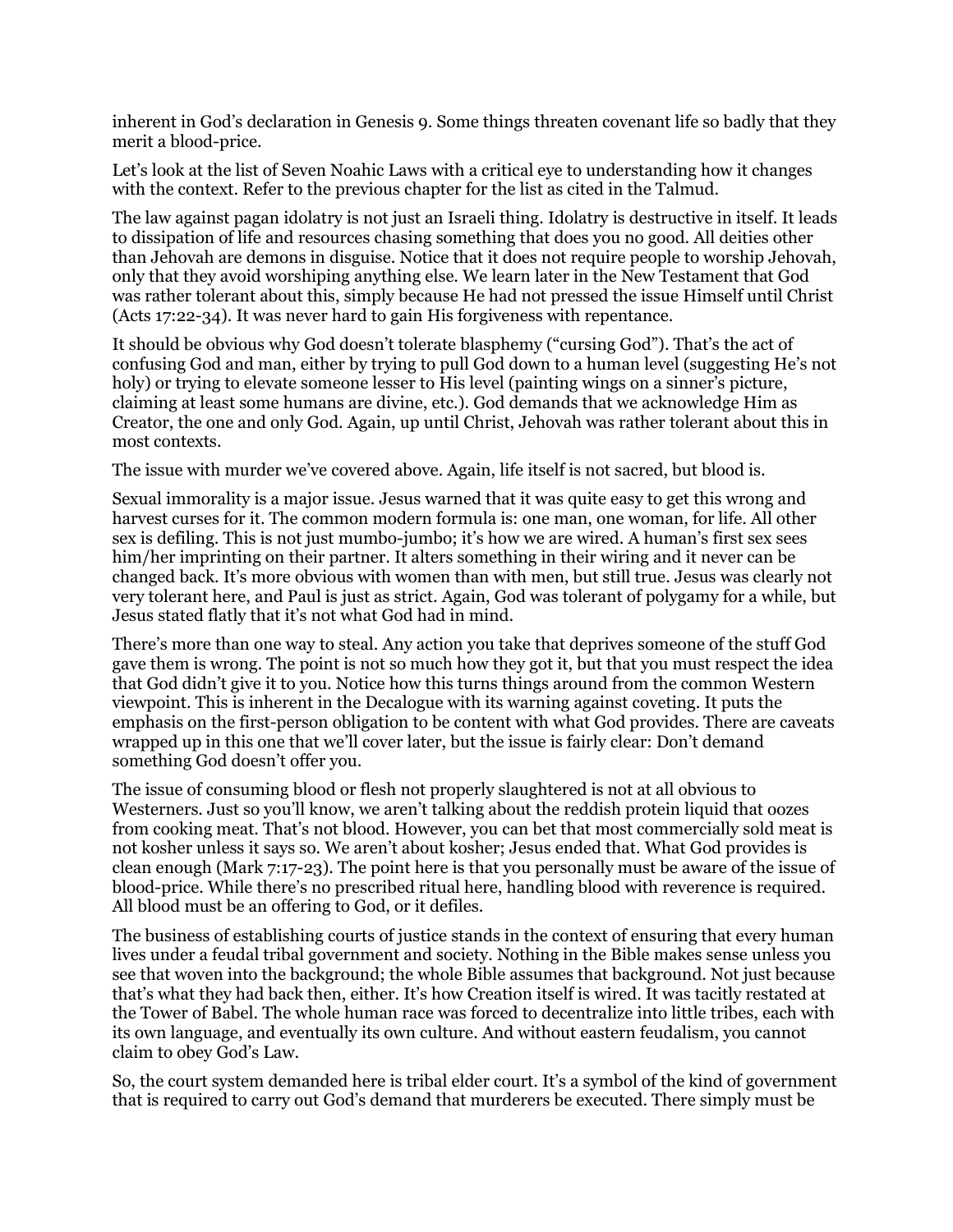some human authority standing ready to offer a human blood-price for crimes that defile the tribe and threaten peace with God.

This is the minimum foundation for God to tolerate any human society. There is a great deal more implied, and we will look at that. Still, this is already more than any existing government is willing to do. But the emphasis here is not judging human government, but understanding how to begin the thinking process for understanding holiness – holiness that generates a hedge, a covering against demonic oppression.

Distinguish yourself by your testimony.

#### *Chapter 24: Noah in the New Testament*

You'll find the Covenant of Noah in Acts.

So far, we know that God's Law is a refuge from confusion and deception. It is the ultimate reality of how things work. It's a privilege to even know it, and it puts us in synchronization with Creation and our Creator's divine moral character. The Covenant of Noah is the law code level of the Covenant of Christ.

In Acts 15, we see it restated in terms of following Christ:

*[I]t seemed good to the Holy Spirit and to us to lay upon you no greater burden than these essentials: that you abstain from things sacrificed to idols and from blood and from things strangled and from fornication; if you keep yourselves free from such things, you will do well.* (Acts 15:28-29)

Notice the list:

1. Abstain from pagan sacrifices. It was typical in those days to buy food from pagan temple booths, where food offered to the deities was resold at a decent discount to enrich the temple treasury.

2. Abstain from eating blood or anything that was strangled.

3. Abstain from sexual immortality.

Notice that some of the Noahic Laws aren't mentioned. There's no need to make an issue of actual idolatry with Gentile Christians, but this is an extension of the idea of ensuring that there be not so much as the appearance of supporting idolatry. It may be difficult to avoid indirect support in many ways, but this one issue had arisen often enough to receive a definitive statement.

And who could curse Jehovah's name when claiming to follow His Son? Murder was already illegal under Roman law, as was stealing; the local and Roman courts handled this well enough (and eastern feudalism was almost, with only a few exceptions). Sexual immorality was, however, a major problem. Common Greek culture was downright awful on this, encouraging all kinds of perversion. And the fact that so very much meat was sold in public markets either strangled or insufficiently bled out in that part of the world was a major problem, too. Thus, Gentile Christians were indirectly encouraged to buy from Jewish food vendors for meat.

Eventually we'll find Paul recommending that churches establish their own internal elder courts (1 Corinthians 6). While it lacked the force of the sword, people who flouted church court could be excommunicated. Again, it was meant to be a feudal tribal covenant community with elders for judges, men who were picked out as fair and focused on the welfare of the whole church body, seeking to avoid a defiling presence that gave Satan an open door.

It is not necessary to make formal lists and prolonged statements about all of this. That's not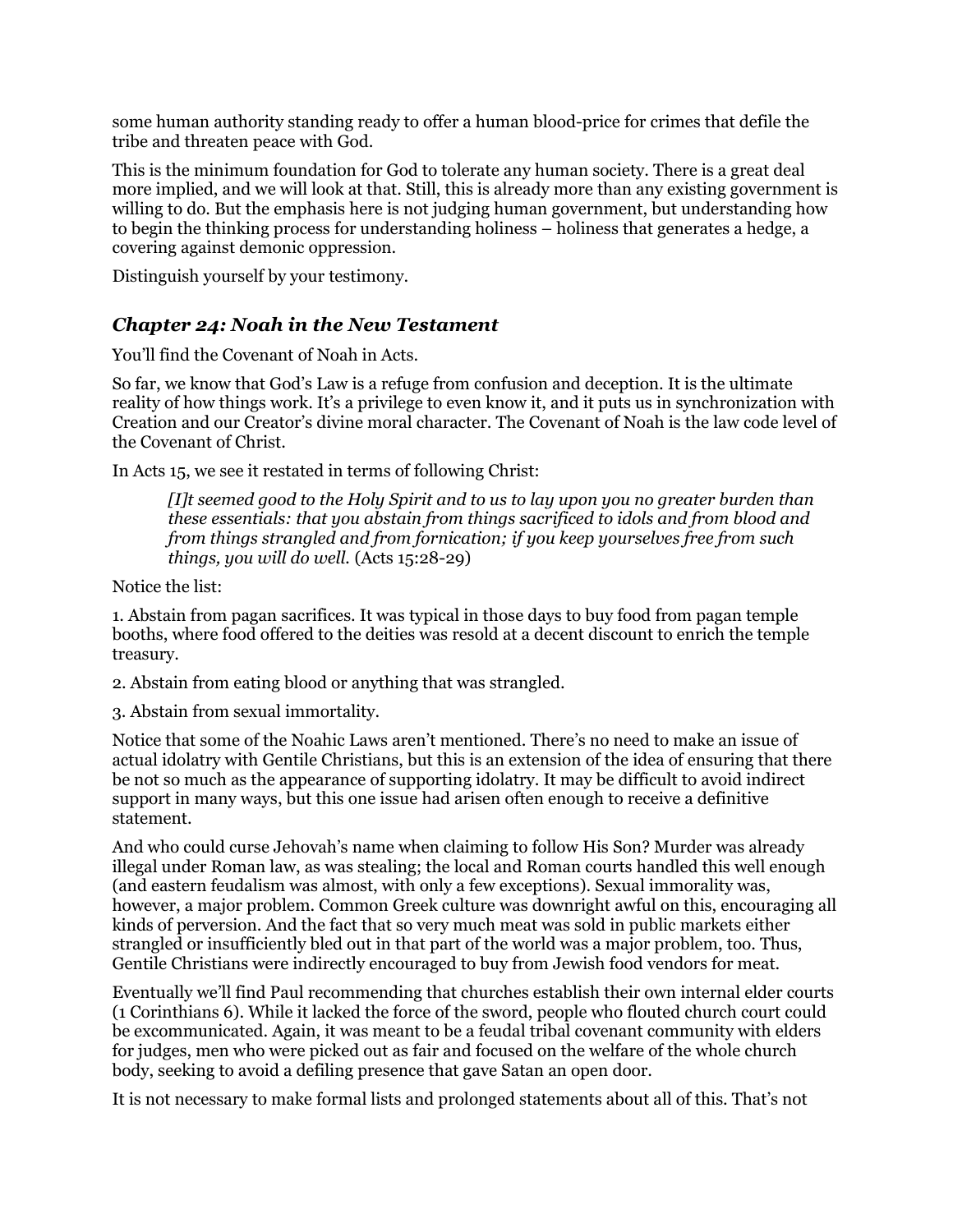how feudal tribal church families do things. And given the nature of the tribulation and persecution we should expect to face, it's far more important to emphasize the individual side of obedience in this book. We will be looking at what God's Law says and various ways we could seek to fulfill these things.

This is our armor against spiritual attacks.

#### *Chapter 25: Noahic Individualism*

Holiness can be a lonely calling.

Let's recap what we've learned about Noah's Covenant. The original covenant revealed in Genesis emphasizes the sacredness of blood. All blood is an offering to Jehovah. It is holy and devoted to His use alone. Any spilling of blood outside the Covenant constitutes a defilement; unjust blood literally defiles the ground, and by extension, the covenant community living on that ground.

Eating meat was never a problem, but the blood had to be drained off as an offering to the Lord. It's not about rituals but about honoring the Lord's wishes. Human bloodshed must be justified as an offering to cover the sins of bloodguilt. This is expanded under Moses to cover a lot of things that indirectly cause unjust bloodshed. Thus, capital punishment is extended; the point is that there may be plenty of good reasons to kill people that aren't explicitly stated. It is possible to become defiled with bloodguilt in terms of net effects, not merely discrete acts. The ultimate authority is God and His power to bring wrath against defiling bloodshed. However, He demands that humanity organize as feudal tribal communities with leadership that will strive to execute His justice on sinners.

The Seven Noahic Laws noted in the Talmud constitute an expanded version of the original in Genesis 9. This expansion was used by the Israeli Kingdom to grant peaceful coexistence with allies within the land, as well as tributaries they had conquered outside the land. The Seven Laws as a code are not specifically binding on us for the same reason Moses isn't: It belonged to a specific historical context that is long gone. However, the underlying meaning behind those Seven Laws do bind us. We are to honor Jehovah and His revelation regarding the nature of bloodshed.

Thus, we are still bound by the shorter list in Acts 15. We must be careful about getting entangled in anything idolatrous because all idolatry is by default the worship of demons. We really do need a strong reminder about blood being sacred to God. We also need a strong reminder about the boundaries of sexual immorality because it continues to be a major problem with our sex obsessed secular society and how it influences covenant people. Churches have let this stuff go way, way too far, while clinging to a very perverted standard that bears little resemblance to what's in Scripture.

We should not have to be told about stealing, but plundering the covenant community is a major problem still. We need to realize that the term "tithe" has been seriously abused as legalistic leverage over church members. In the Bible, the only thing tithed was agricultural produce. Very specifically, money you made as pay for work was exempted from the tithe. This ten percent thing was tied to life support, so if you worked and earned your income outside agriculture, there was no tithe. Instead, there were freewill offerings. The idea is that you should be moved by your own convictions to give, not be hammered with verbal manipulation so your church leadership can make out a budget for their convenience.

Every gift to those in need is considered a freewill offering to God. Nothing in Scripture requires you to pass it through the hands of church staff so they can peel off whatever their consciences will justify. This fraud has gone on long enough.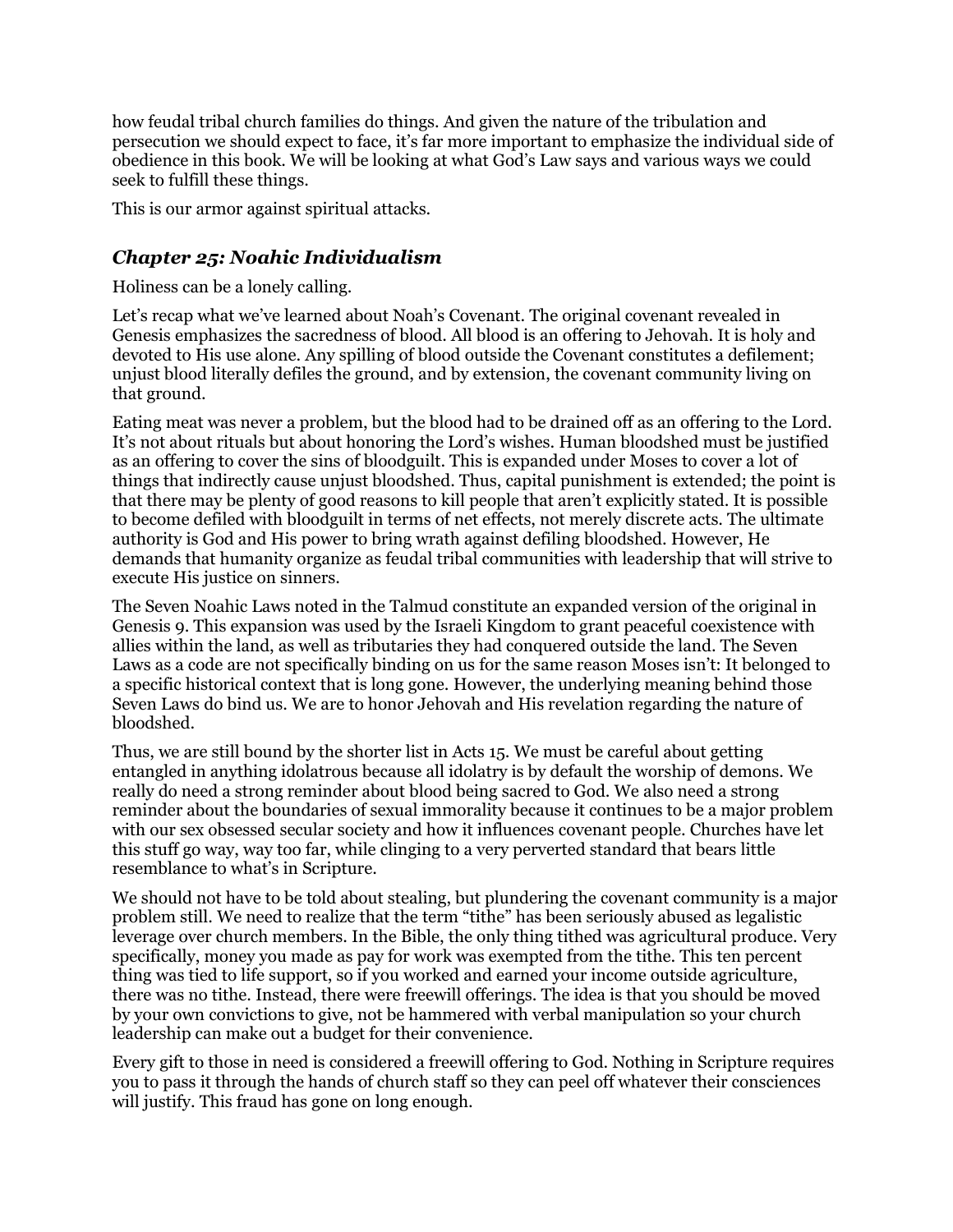Finally, let's remind ourselves that this whole thing presumes a feudal tribal covenant community structure. Without this, no church is valid before the Lord. Creation itself is feudal, and tribal association is the hard-wired default for fallen humanity. Furthermore, without a valid biblical covenant that echoes Noah, there is no church at all. We need to recover a strong biblical understanding of dominion, and how it affects covering for sin.

Given the improbability of seeing Noah duly honored by Western Christianity at any time in the near future, we rightly emphasize the individual nature of building a faith and religion in the face of tribulation and persecution. Thus, while we will point out the failures of mainstream Western Christian religion, this book will focus on the implications for individual believers isolated from a genuine faith community.

Faith turns you into an alien creature.

#### *Chapter 26: No Rights*

Humanity is fallen; the rest of Creation is not.

Creation doesn't owe you anything. You are born at enmity with God and all He has made. The mere existence of a mortal body is all the proof you need to know that you are born under a cursed rejection of God's authority and His divine moral character. There is a brief period of innocence in childhood while we develop our first sense of moral obligation, but once we can comprehend right from wrong as a fundamental concept, we are accountable to God for the sins of Adam and Eve.

We are not inside the Garden of Eden, and we are not eating from the Tree of Life. Instead, we still have that bite of the Forbidden Fruit in our mouths. We are mortal, burdened with a fallen nature that fights God instinctively. For this reason alone, we deserve a short and miserable life, a lingering painful death, and eternity in Hell.

Do you see how this divine truth conflicts with the notion of "human rights"? Consider for a moment: The source of any thoughts about human rights is the vain imagination of fallen creatures who reject their predicament. First, we have the idolatry of fallen human reason. Second, we have this subsidiary false deity of rights arising solely from the arrogance of human reason in rejection of God's righteous judgment. It seeks to raise a standard to which God is held accountable by man. It's madness.

The notion that certain constitutional rights (in the US) and general human rights (among globalists) were given by God is sheer nonsense. Nothing in Scripture supports that notion. Instead, God granted certain provisional privileges to a handful of people who embrace His covenants. There is nothing static about this; nothing exists outside the dynamic relationship with a living God. The theory of rights is meant to depersonalize things, and depersonalizing relationships is dehumanizing. God says if you aren't actively relating to Him moment by moment, you are morally dead. Without that constant reliance on Him, you cannot claim anything from Him.

More to the point, you must be in covenant with Him. **God offers no blessings outside of His covenants**. If you are not in covenant with Him, you are just an accursed beast, a sad creature who is morally fallen in a universe that is still in communion with Him. Your status is beneath the rest of Creation; you are under a curse. Entering into covenant with God restores you to the status as God's created managers for the universe. There is no middle ground.

You may allege that other cursed fallen humans owe you something, but God does not honor that. He is under no obligation whatsoever to enforce it. You are left to the random chances of an unguided universe. Thus, the language of rights is an idol, a false deity that is backed only by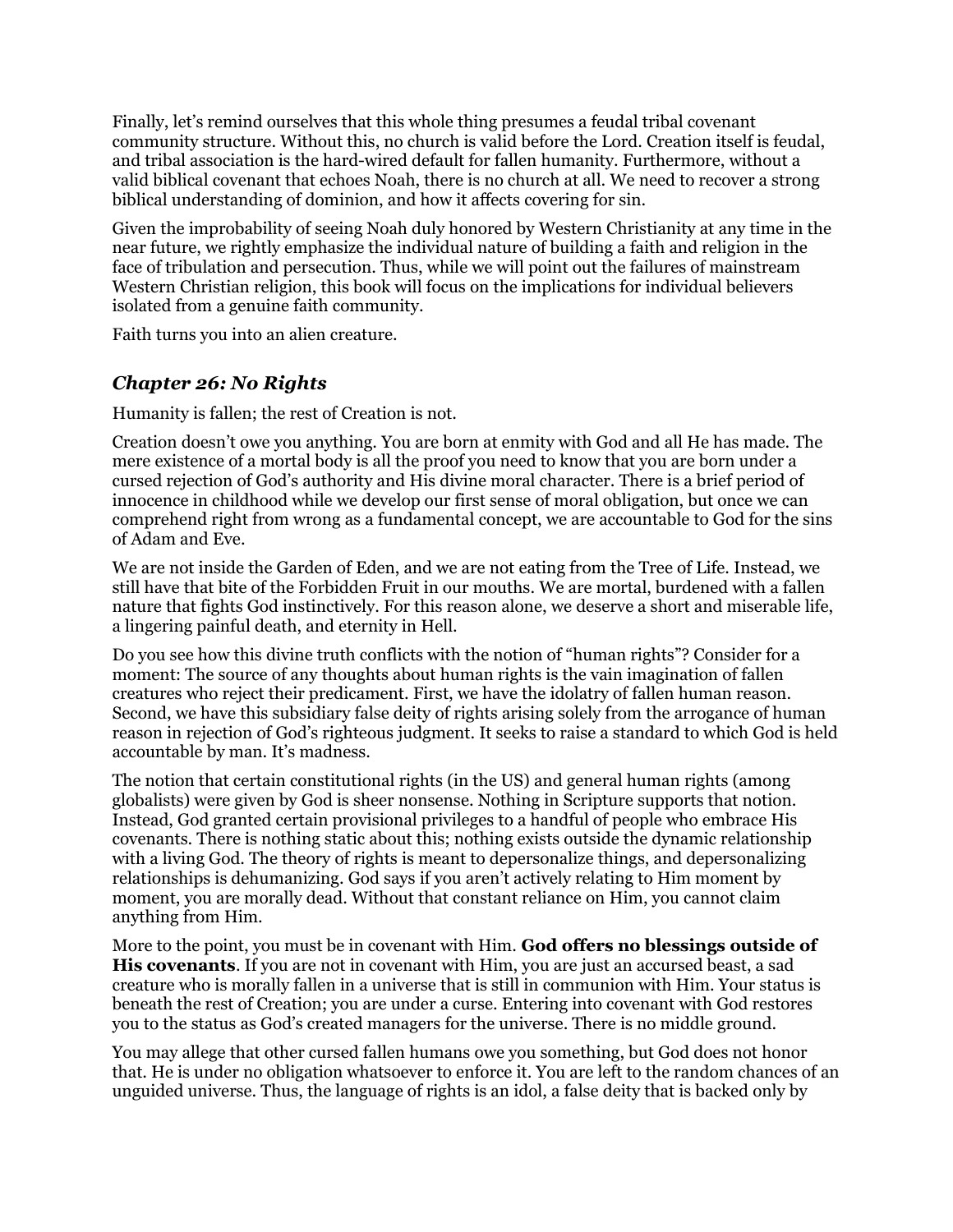demons seeking to keep you from God's covenants. It's a trick of Satan. To escape it, you must first reject the concept of human rights. Then you begin reaching for divine privileges. And the path to those privileges is through His covenants.

There is one slender ground of privilege that allows you to resist the tyranny of human governments: You must be under a covenant tribal government. Your tribe has some limited permission from God to fight back against threats. If your tribe has a valid biblical covenant identity, then you have some leverage to seek God for protection. You can seek His face for covering when your tribe does battle.

Here's the problem: Right now, your tribe is not self-aware. Granted, a great many Christians talk about a Christian identity, but it's not valid. It's not based on the Hebrew thinking inherent in Scripture. It's based on Enlightenment thinking, a mishmash of Germanic pagan mythology and Greco-Roman pagan philosophy. Sure, you would struggle to find a valid covenant church body obeying the requirement for a feudal tribal structure. If you should stumble across one, it won't be big enough to even consider resisting secular government tyranny.

It's just vaguely possible that you can come together with other believers in *ad hoc* covenant communion experiences. That's always sweet when it happens. Sometimes you can hang onto those small groups long term, though it tends to be just random individuals here and there. Going through the work of building a genuine tribal feudal covenant household is simply not likely, in part because it is so very much work. You must come together as a single household. Everything in our laws and social structure militate against it, and we would all have a long haul individually learning all over again how to be a part of an ancient Hebrew feudal household, based on covenant relations, and not DNA. It can be done, and should be done, but it's a monumental task.

So aside from the *ad hoc* fellowship that we might encounter here and there, we are pretty much alone in this time of tribulation. That's not to say God can't still call and empower you to resist, but that it's highly unlikely. It will end up being a matter of resisting specific demands that your convictions won't permit. And then you'll have to work out the tactics of your resistance. You'll still have to wait on God to see if He intends to give you any measurable success on the ground, or if He wants you to resist on principle alone, with plans to let you face the consequences for His glory.

You can still operate under the covering of a covenant, but only if you consciously embrace the covenant identity offered in Christ. And that covenant identity is visible to humans and to Creation through the Covenant of Noah. This is the starting point.

There are no rights, only privileges.

#### *Chapter 27: Romancing the Covenant*

#### What is covenant love?

The Covenant of Noah assumes that you favor your convictions over your reasoning, that you will operate in terms of feudal dominion, and that you must maintain a tribal covenant identity – even if there's no literal tribe around you. These are prerequisites before you even start to engage the law code. The law code isn't about rights but is your divine privilege as a Child of the Covenant. We are not like the rest of the world.

One of the biggest differences is that we are instinctively prudish. There's no legalism, but when the Covenant deeply holds your heart, you'll look away from someone who shows too much flesh. It will make you uncomfortable. Stay with the Covenant long enough and it all becomes very tiring that people keep strutting around like that. If you can see what they've got, you don't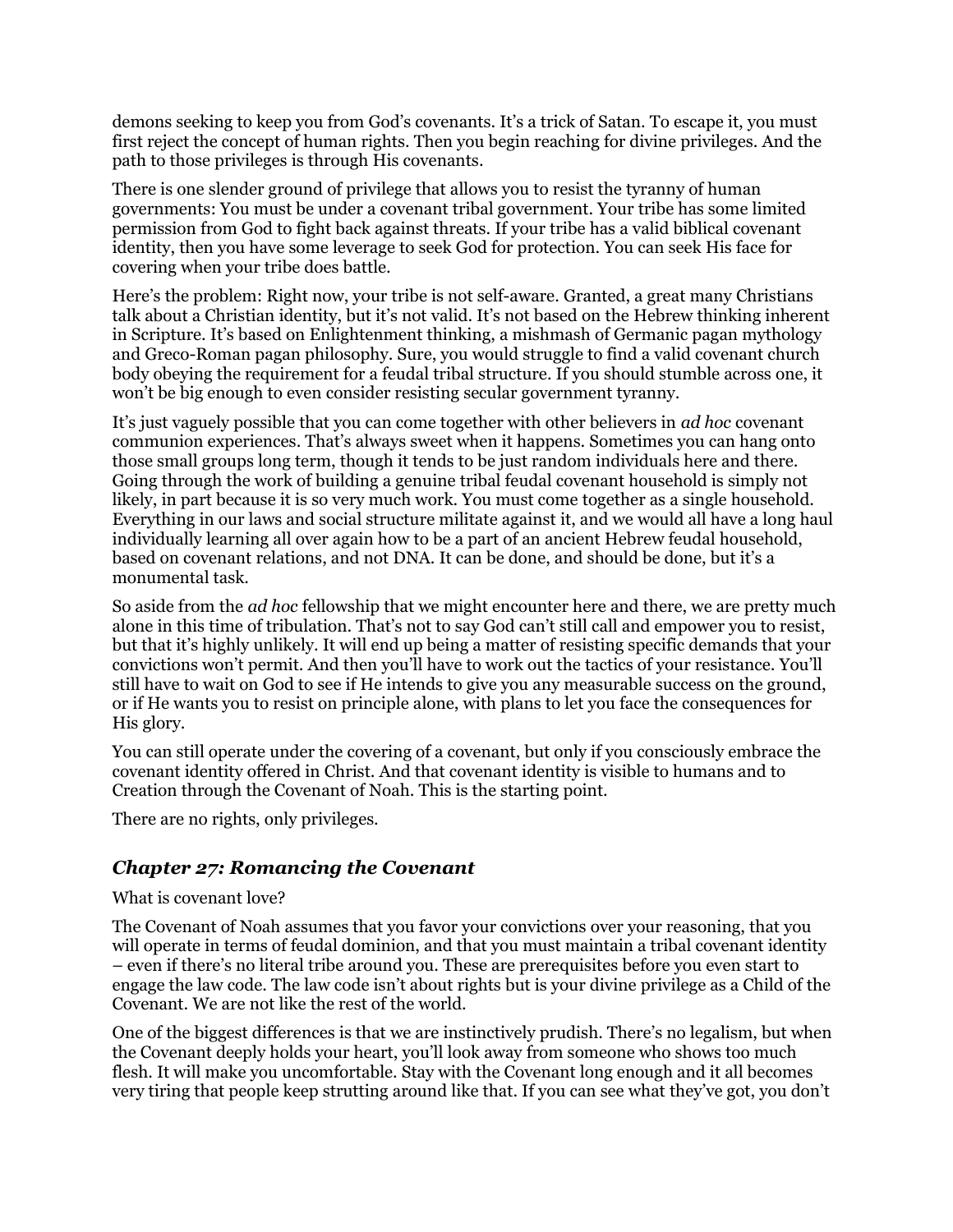#### want it.

There is no fundamental right to affection, companionship and sex. This is a high privilege, a sacred blessing from the Lord, and it comes only on His terms. If you seek it any other way than His way, it will become a source of sorrow and degradation. It cannot work any other way. Life is difficult enough in fallen mortal flesh when you do it right; you cannot gain any kind of blessing from doing it wrong.

We are seeking to build a life, real Life, according to divine design. With that life comes promises that God will provide all our needs, but it is "need" based on His glory. His glory in your life is properly understood only in terms of His calling and mission. Peace with God is a living thing itself, requiring that you nourish it by obedience. It is not that strong until later in the game. You must invest more in the moral infrastructure on the front side for small returns, but it yields a greater harvest later. You must take on the long-term perspective, across multiple generations. You are just one stone in a long road across the human landscape.

That's why you can never trust your fleshly inclinations. The whole issue of what makes a good spouse is bound up in your calling. There is no way around this: God works through the man's calling and mission to bless everyone around him, and that applies most completely to his spouse. This is not reasonable, but it is what faith will tell you, and it is certainly what Scripture tells you. The woman's mission is her man. She doesn't have to be silent, but if she ever gets any inkling of being a competitor with her man, she is thinking outside the Covenant. Either she is on the same team, or she is in sin.

For men, they are required to be a shepherd, someone who genuinely and tenderly seeks the welfare of his woman. But he cannot allow her to make decisions that threaten the moral fabric of the mission. She may be a problem at times, but she is also part of the mission. How he deals with her is a part of his testimony. The most critical issue in our world today is that the man finds a way to enforce her devotion to his moral reputation. If she isn't his biggest cheerleader in public and private, she is a threat to God's glory. If there is one thing he must demand, it is that she never detract from his reputation; his reputation is her testimony. There is no single model of how to get there, only the command that you do get there.

Granted, most believers today enter the Covenant with baggage from their previous life, including a high probability of already having a marriage that fundamentally violates the Covenant. You should expect that a majority of people seeking a Covenant life are saddled with a faulty marriage. The Bible has high standards; you can walk away from a marriage that threatens your obedience to the gospel, but you should not seek another. Don't think of it in terms of breaking rules. It's destructive to pursue a subsequent marriage. It will never work out like you imagine, especially in regard to sexual imprinting. Too much of what you need is already spent and gone; you will enter a subsequent marriage crippled. That's not to say nothing good will come from it, but that you are asking for sorrow and trouble; the burden is exceptionally high.

On the other hand, no Covenant brother or sister should ostracize you for a subsequent marriage, especially if you divorced someone who was hostile to your faith. This is not a matter for tribal discipline. However, the tribe has a reduced obligation, and it will tend to show in their lack of enthusiasm (if they have any sense at all). It makes you a weaker member, someone who is not mature enough to face the sorrows of your own bad life choices. Even if you have little say in things, the burden is on you to face the things God has put in your life. There is no fairness and equality in the Covenant, nor should we expect it.

During times of serious tribulation, when the scene of human existence around you is in upheaval, marriage is a much lower priority in the first place. It becomes an expensive burden that may not contribute much at all to your mission. It's not as if we can breed a Covenant tribe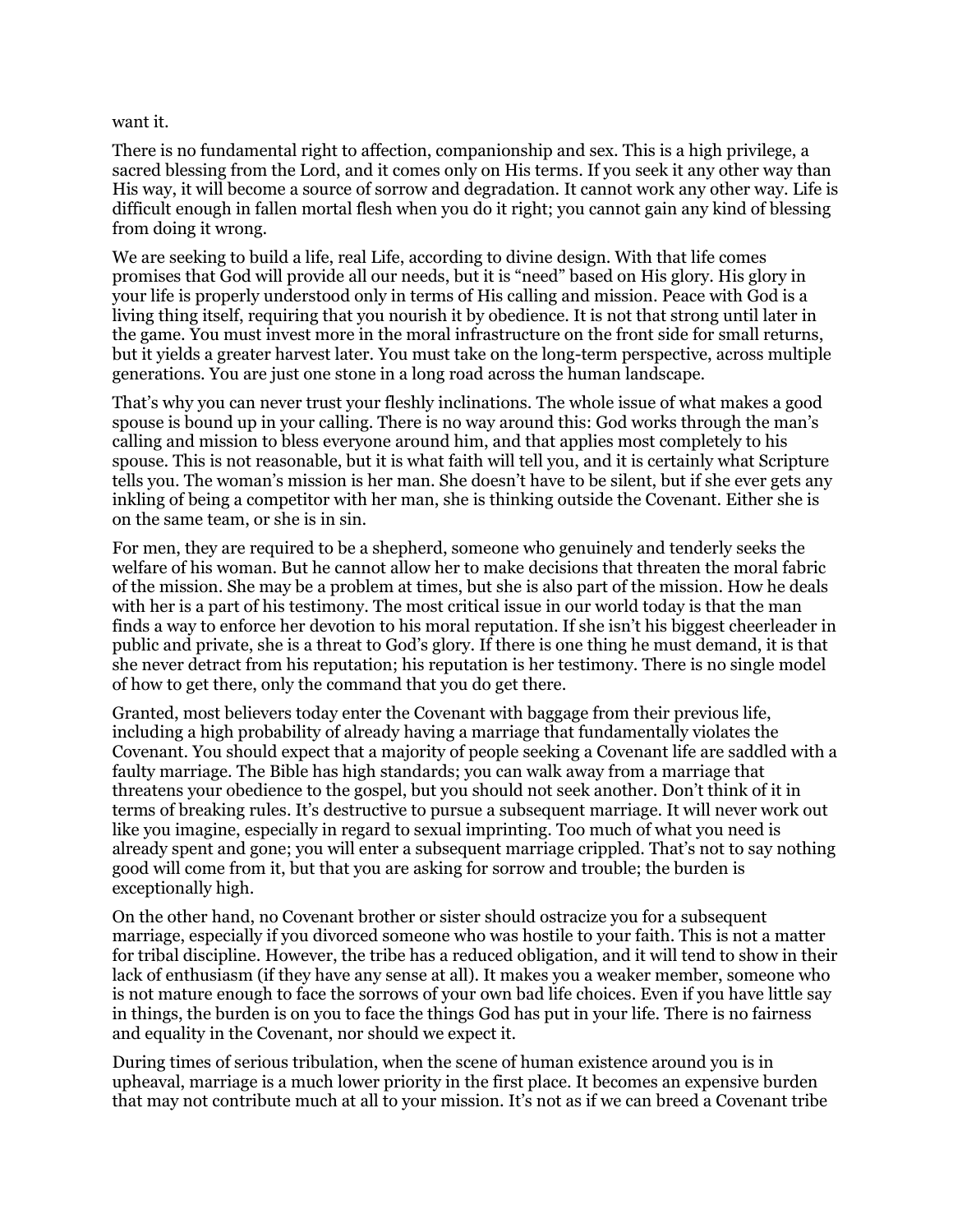into existence; it's not a matter of DNA but of divine calling. Proper child rearing cannot create spiritual birth. God can build His covenant tribe from the rocks on the ground. So, when Paul says that it's a good idea to think long and hard before engaging in romance and marriage, try to see that the context for which he wrote shares a lot with ours today. Roman persecution was on the rise, and governments today are taking the same ugly path.

But should your convictions indicate you need to consider a mission partner, always put the mission first. Don't listen to any of your fleshly inclinations; develop a taste for someone who puts the mission first. Contemplate and pray that your moral vision will take over and you'll evaluate prospects based on their faith, not on the accidents of their fleshly endowments. You must live with that person for the rest of your life, and physical attributes tend to fade surprisingly early in the game.

Building families is hard enough in the best of times, but shepherding children through an apocalypse requires an extraordinarily strong personality, someone with faith reaching to the sky. Aspire to that kind of faith first, then consider the mission scenarios second. Reach for the bigger picture of building a covenant testimony against a very hostile world.

Fall in love with the Covenant first, then people second.

### *Chapter 28: Covenant Covering*

It's all about the covering.

What do you have covering you? Let's open a can of worms:

*Likewise, I want women to adorn themselves with proper clothing, modestly and discreetly, not with braided hair and gold or pearls or costly garments; but rather by means of good works, as befits women making a claim to godliness. Let a woman quietly receive instruction with entire submissiveness. But I do not allow a woman to teach or exercise authority over a man, but to remain quiet. For it was Adam who was first created, and then Eve. And it was not Adam who was deceived, but the woman being quite deceived, fell into transgression. But women shall be preserved through the bearing of children if they continue in faith and love and sanctity with self-restraint.* (1 Timothy 2:9-15 NASB)

In case you weren't aware of it, this was the standard ancient Hebrew outlook, nothing new or unique in any way. Indeed, it's much milder than typical Pharisaical standards, which considered women fundamentally accursed. That is, under the Talmud, no woman could ever be righteous, only tolerable. Paul opens the door to suggest that women can actively participate in the sanctity of the faith community. In the New Testament, unlike the Pharisees, men were *not* taught to chant thanks to God for not making them a woman.

Instead, the men are reminded that their wives are a precious treasure, which is very typical of the ancient Hebrew outlook. Paul balances things out a bit in another passage:

*I want you to understand that Christ is the head of every man, and the man is the head of a woman, and God is the head of Christ. Every man who has something on his head while praying or prophesying, disgraces his head. But every woman who has her head uncovered while praying or prophesying, disgraces her head; for she is one and the same with her whose head is shaved. For if a woman does not cover her head, let her also have her hair cut off; but if it is disgraceful for a woman to have her hair cut off or her head shaved, let her cover her head. For a man ought not to have his head covered, since he is the image and glory of God; but the woman is the glory of man. For man does not originate from woman, but woman from man; for indeed man was not*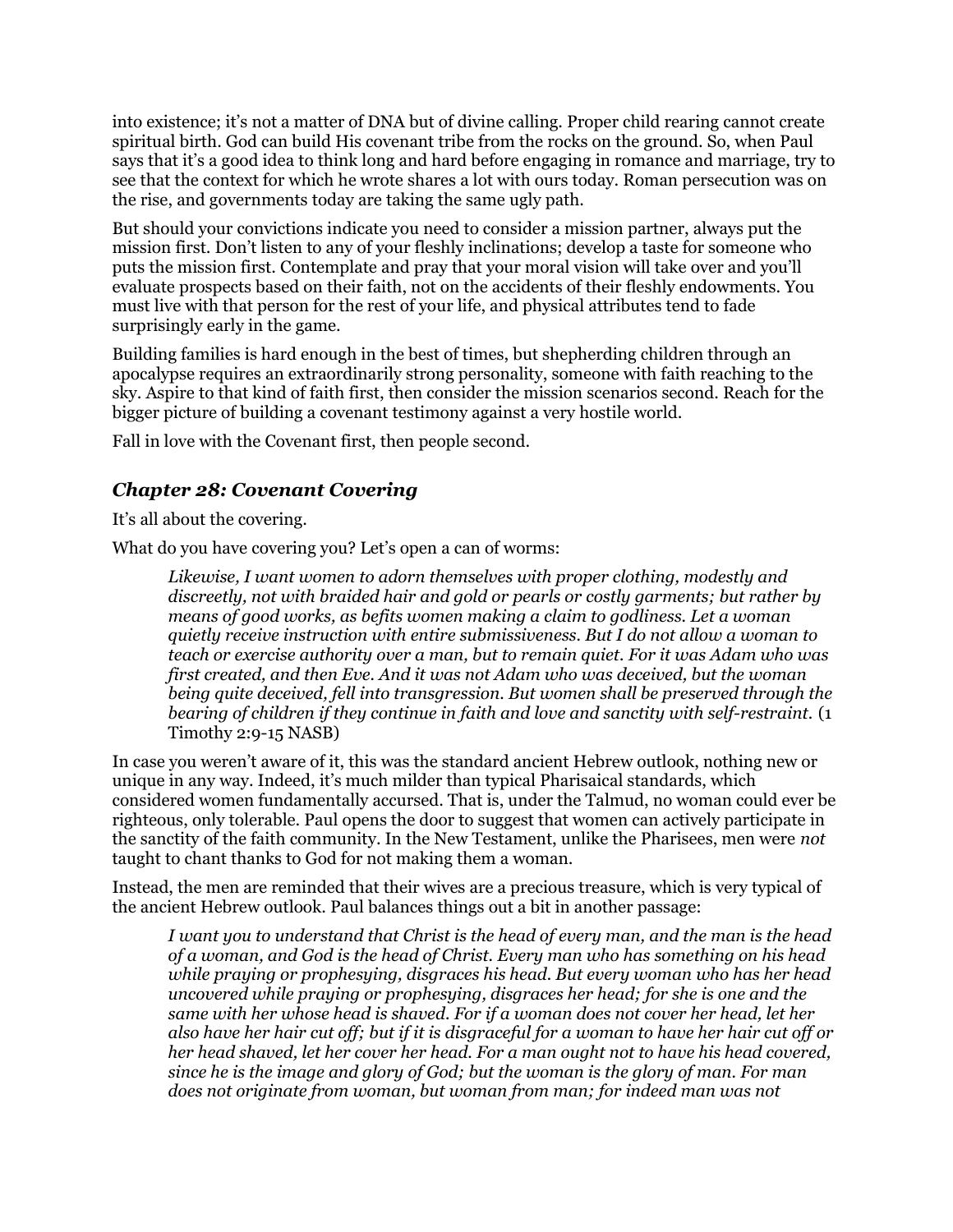*created for the woman's sake, but woman for the man's sake. Therefore the woman ought to have a symbol of authority on her head, because of the angels. However, in the Lord, neither is woman independent of man, nor is man independent of woman. For as the woman originates from the man, so also the man has his birth through the woman; and all things originate from God. Judge for yourselves: is it proper for a woman to pray to God with head uncovered? Does not even nature itself teach you that if a man has long hair, it is a dishonor to him, but if a woman has long hair, it is a glory to her? For her hair is given to her for a covering.* (1 Corinthians 11:3-15 NASB)

Paul quite intentionally uses ambiguous language so as to weave together both a literal and symbolic meaning. Aim for the big picture. A man's woman is not a mere convenience, not a slave. No one on this earth is more precious to him. She has a commission from God that demands his respect. Still, his is the mission calling, and hers is to support him – she was made for his sake. She should ennoble him, and he should act like there's no one more important to him.

But we should not imagine that Paul's prescription here for appearances is mere fashion. Again, what he describes is typical of ancient Hebrew culture, and he's encouraging it for Gentiles many centuries later and nowhere near the Levant. In the Corinthians passage he makes it clear that this is an issue rooted in our divine covering; you can hinder the power of angels to protect you by rejecting these standards. The very nature of such a warning is that you may not notice any direct consequences from disobedience, but it will come back to bite you in the long term. How much of God's divine heritage do you want claim?

So, let's restate this in our own context. Men and women both need to cover themselves with proper clothing for the sake of divine spiritual covering. It's not enough to hang a fig leaf in front of your genitals; you need something far more substantial. Let's not chase down whether it incites lust, or if it should incite lust, but that Satan is watching for gaps in your spiritual covering – and fleshly covering is a critical symbol of that. How about a moderate standard for our times? Cover shoulder to shoulder, and down to the knees. So, for example, sleeveless is okay, but showing cleavage is not. And the clothing should be rather loose, not form-fitting. We don't need it any more detailed than that; your convictions can adequately interpret the details. Besides, not everyone can be a tailor, and you sometimes must take what clothing you can get on the secular market.

Nor should you dare to assume that your personal convictions apply to everyone else claiming Christ. Any further refinement into rules for association goes too far. You learn a lot about someone's moral development by whether they push the envelope. Draw your own boundaries by your convictions, but don't turn it into a legalistic orthopraxy.

Neither men nor women should wear fancy jewelry. Culturally we still have some expectation for watches and wedding rings, but I would think even college class rings are too much. That's a bit like tooting your own horn. If we can't tell by daily evidence of intelligence that you went to college and got a degree, a class ring won't help your reputation any. I would go on to add no earrings for either gender, nor pendants (including religious ones) and bracelets. No fancy hair or hats. Women should have relatively long hair, and men relatively short hair. In mixed community worship, women should wear something on their heads to symbolize their submission to divine moral covering.

Men should remove hats in worship; this is a distinct change between Old and New Testament. It may be hard to understand, but the point is that you are not under a national covenant identity anymore. That ended with the Cross. There is something similar to this symbolism in modern military service about being "under arms" and wearing military headgear (the military jargon is "cover") while deployed under battle conditions. We who follow Christ are no longer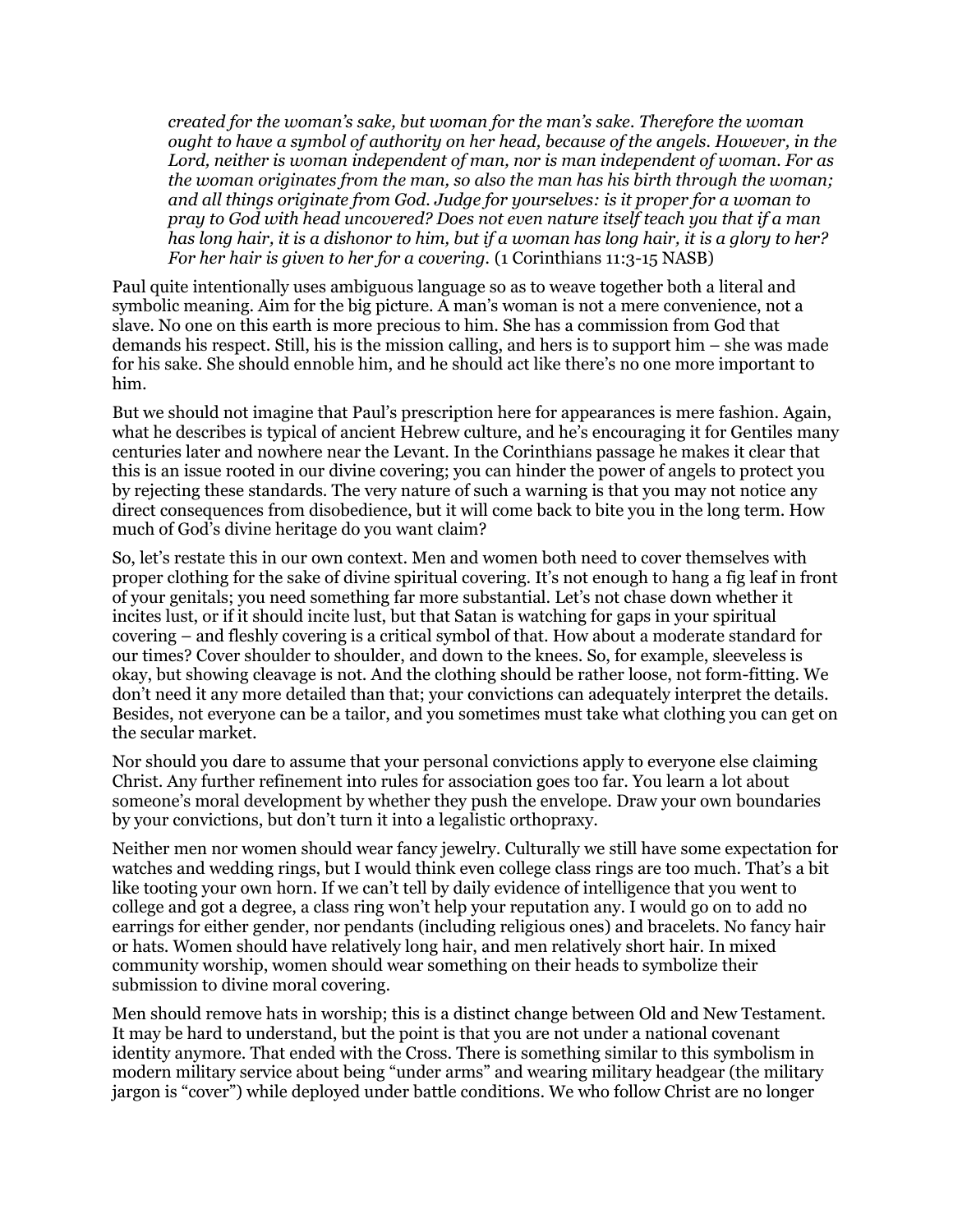under arms; submission to Christ confers no national identity on the human plane. Yet, allegiance to Christ supersedes all government demands. It's two different systems; there can be no "Christian nation."

Granted, for women these days the whole issue of spiritual covering can be overly complex. In essence, if a woman is truly committed to her covenant identity, she has covering from Christ. It's between her and Christ (speaking through her convictions) whom to identify as her earthly moral covering. Without a husband, it would ideally be her father or the next nearest senior male relative. Without a believing husband, it depends on the context of the issue at hand. This latter situation will always cripple her covering; that's just the way it is. The problem can be ameliorated by choosing a valid faith elder to stand in as father figure. She must verbalize to that father figure her claim to his covering.

Consider how Acts tells us that the church in Jerusalem had Diaspora widows lacking a local, natural born eldership covering. After Christ arose, having just observed the Passover, a great many Diaspora Jews were still crowded into Jerusalem. Peter's sermon was miraculously translated by the other Apostles into many of the "home" languages of these expatriate Jews. When they came under conviction and chose to embrace Christ as their Messiah, an awful lot of them never went back to their foreign homes. They stayed in Jerusalem, and quite naturally tried to join fully this new tribal identity. It was difficult to enmesh themselves in the multigenerational household structure of the local Judean residents. The widows among the Diaspora Jews had no local connections; the locals already had a firm elder leadership structure by tradition. Thus, these "homeless widows" were brought under the care of appointed Diaspora elders (often mistakenly referred to as "deacons").

In this age when tribal identity is frankly illegal for the most part, we need all the more to concentrate on recovering the biblical structure as much as possible. Covenant men need to give strong attention to the issue of being a spiritual covering. They need to get used to thinking in feudal terms and how the boundaries can fluctuate with the context. Women need to ensure they have a nominated covering. Someone physically local is best, but even a virtual elder is better than nothing. It requires an investment of time and fellowship on whatever terms are possible; you can't just plug a name into your mental chart and then forget about it. In typical Ancient Near Eastern thinking, they would say that your covering should be able to recognize you by the stink of your armpits.

Your flesh can scarcely grasp this issue but having a moral covering system is essential to spiritual protection from Satan.

#### *Chapter 29: Terms of Defilement*

Covenant language is rich in warnings against defilement.

There are plenty of minor issues for which it's a mere matter of ceremonial or ritual defilement. The defilement doesn't change your life, but you can't go to public worship without taking a bath and waiting until the end of the day. This applies to sex with a menstrual wife, for example. Her menstrual flow doesn't defile her husband in a moral sense; it's just a matter of rituals. Unless the couple lived close to the Temple, it simply wasn't an issue either way. And frankly, sex during her menstruation can be quite beneficial for the woman, in that it can trigger hormones that reduce her discomfort.

A lot of defilement is simply a matter of sanitation in the Bible, especially in such a primitive setting as nomad tent-dwellers in the Bronze Age Near East. Circumcision itself appears to have no real spiritual effect at all but would solve significant health problems in that setting. If something is a threat of spreading disease, it still meets the biblical definition of defilement – it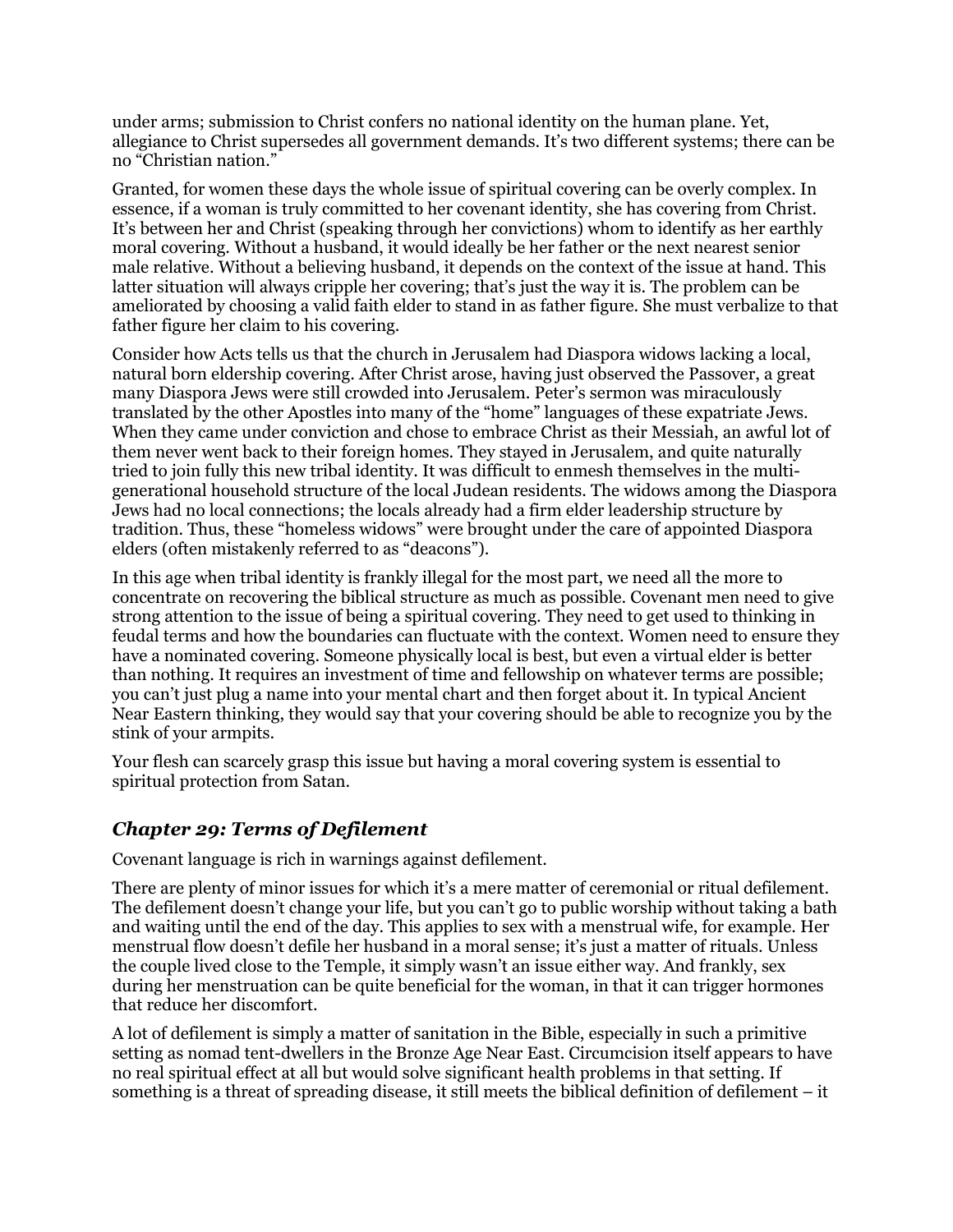represents an attack on the blessings of *shalom*. God's provision of *shalom* is limited, not absolute. There are strings attached.

So it is with the issue of avoiding defilement. The problem is defilement allows the Devil to seize portions of your divine heritage. If you do things improperly, you open the door for Satan to take away God's blessings from you. That is how such improper actions defile: They permit demonic presence. Satan and his demons are constrained by God's Law. They cannot violate the provisions and promises of any divinely revealed law code. The law codes always assume you are walking by your convictions, and the demons know what God has granted each of us. They know the differences between what God has given one versus another. They will try to deceive you about it, hoping to draw you out of your feudal domain. If you step out from under your covenant covering, you are in their territory.

Defilement is not merely an on-off switch. Covenant covering is not all or nothing. There are plenty of examples where Old Testament kings were labeled "good" despite imperfect performance in the law code of Moses. While there is an element in which the code grinds on regardless of what you know, the Lord can be merciful in exempting from wrath those who really care about peace with Him. There are no hard and fast rules about any of this.

Then again, saying that there are no hard and fast rules means that this understanding itself cannot be absolute, either. It's one thing to observe the capital offenses listed in Moses. Every one of them points to crimes that threaten stability in the covenant community. There are some actions that just cannot be wiped away and forgotten; they poison the fellowship of the community. Still, for some failures, there was a limited redemption possible if the perpetrator could gain mercy from the victim. Some capital crimes were against human victims, but sometimes it was an insult to God Himself. Thus, it's another thing to be burdened with a debt to God versus a debt to a covenant brother or sister.

So, we should know that the guilt of sin against persons is a separate matter from guilt of sin against God. Jesus said that there was at least one sin that God would not forgive. The term He used was "blasphemy against the Holy Spirit" (Matthew 12:23-30). This is certainly included in what John refers to as "a sin leading to death" (1 John 5:13-17). Oh, what a vast pile of nonsense has been associated with these passages! They refer to someone who has become so hardened against the Holy Spirit in their convictions that they could credit His actions as those of demons. Oddly, you could blaspheme both the Son and the Father and still find repentance, but if you slide down to the point you can blaspheme the Holy Spirit, there's no way to climb back out of that pit.

So long as you remain in a defiled condition, you remain vulnerable to Satan's legal power before the Father. That power is commissioned for a reason. It doesn't have to make sense to us; it makes sense to God. Some actions you take cannot be undone. That was noted in previous posts. Sexual sins especially are in this category. Certain choices you make in life, while not eternal, are most definitely life-long. You cannot restore virginity. It's not a mere question of a broken hymen; the human nervous system allows for permanent imprinting. You can overlay additional imprints, but you cannot remove the imprint from your first sexual encounter. That will be with you until you die. Once those nerve pathways get used at all, they can never reset to zero.

So, even if you make peace with God and with the humans involved, you still bear the imprint. Every future sex act will be, in a certain sense, spoiled by the irremovable first experience. If you do it right the first time, you are truly blessed among humans on this earth today. A defiling first experience, made for any of the typical stupid reasons, cannot be undone. It has nothing to do with whether you were able to resist. Some moral issues are a burden on the community, and some on humanity at large, for ignoring divine revelation.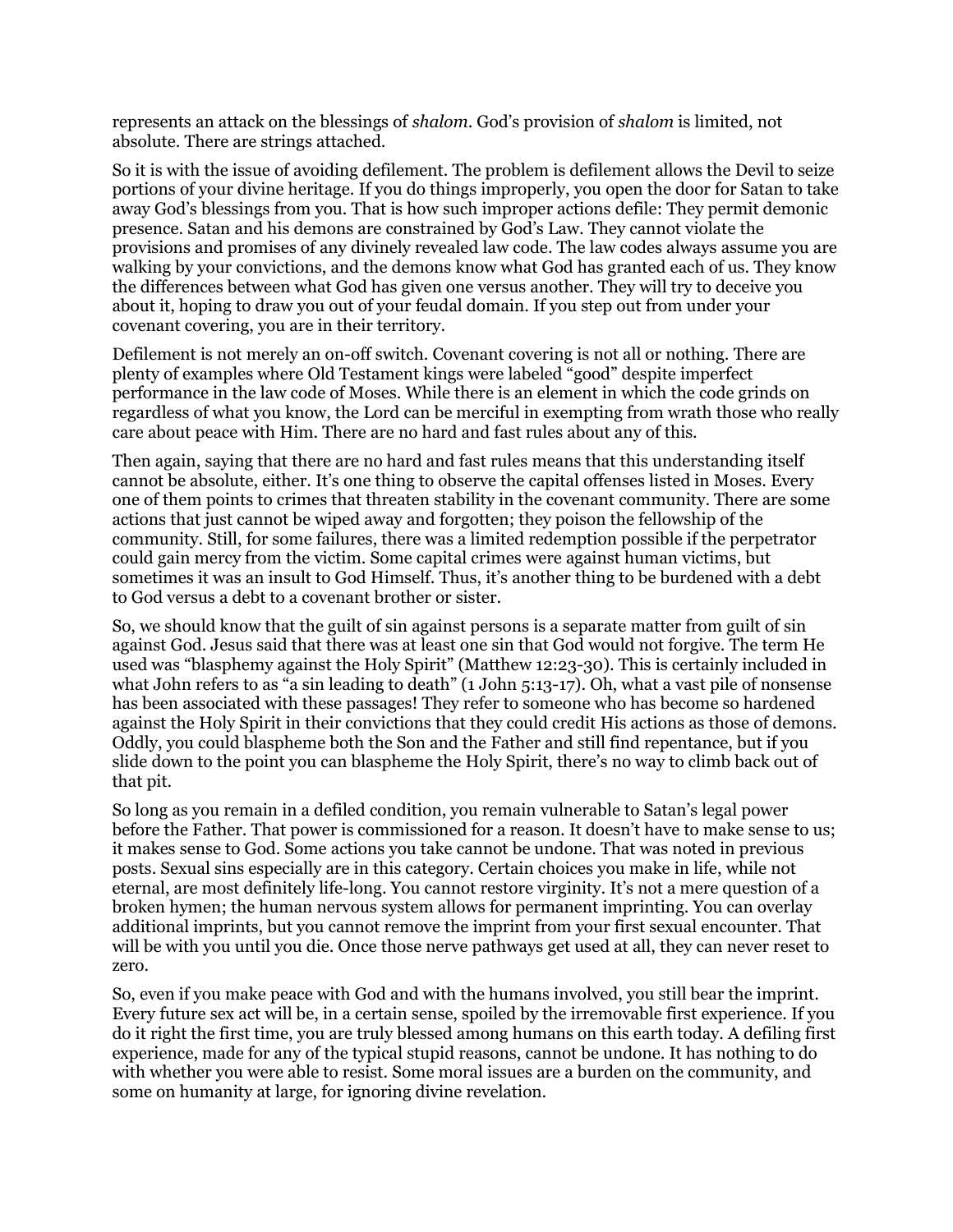Does it make more sense now that under Moses a rapist was forced to marry his victim? He ruined her for life. There's nothing anyone can do to make it right for her, but at least he was saddled with that choice for life. And under the tribal society of the Covenant, you can bet the woman's relatives would be watching to hammer the fellow for even the slightest violation of the requirement to grant her every privilege as if she were the first wife, and he cannot divorce her. All she has to do is whine and they'll take him to court. He must live with that heavy watchful eye for the rest of her life and dare not do anything to shorten that life. It was a high inducement to be nice to her, to keep her happy, and make the most of a tragic situation.

This is an unspeakable abomination to feminists, of course. It points out that God has no tolerance for female gate-keeping on sex. Indeed, an awful lot of decisions were made for women in the Old Testament. There's no way we will ever go back to that life. Even should Christians manage to find a refuge and form a genuine covenant tribal community, it can't be on the same terms, because Moses is gone forever. What remains are the underlying principles that we can discern by reading between the lines, as clarified in the New Testament.

One of the things we learn is just how seriously God takes human sexual union. This is one of the few blessings you can have from God without spiritual birth if you do it right. But doing it right stands in stark contrast to what we see around us today in non-covenant society. This will remain one of the greatest differences between covenant people and the rest of the world. Indeed, there will be a huge difference between covenant folk and ostensibly religious church folks, too.

The issue of defilement will always be a mystery to all but a few folks who understand the language of covenants.

#### *Chapter 30: Exercising Dominion*

You must not seek close companionship outside of the Covenant.

In the Bible, there are two sexes. They are by God's decree not "equal" as modern Westerners view such things. It is flatly stated that females are morally weaker and require masculine guardianship. The business of sexual access and fulfillment is a matter of divine covering. The covering authority of any woman is who grants sexual access to her.

That doesn't mean she has no say in the matter, but the overlaying principle is that some moral guardian must keep an eye out for what blesses the covenant community. Once that access has been granted, it can scarcely be revoked, since the issue is a matter of transferring her from one covering authority to another. Indeed, in practice, within a covenant marriage, she has equal right to demand sexual satisfaction as does her man. Of course, this assumes – quite scripturally – that he's a good covenant man who can generate the kind of sexual excitement that she can't get enough of in the first place. Don't ever be foolish enough to assume that the Bible tilts everything one way or another; the covenant demands every man be accountable to God for playing the shepherd role and attracting at least some female admiration as some kind of hero.

Every man should naturally aspire to that kind of social charisma. If his natural endowment from God limits him, it is still an aspiration. Then again, the Bible says men should be prepared for celibacy. Your male sex drive is not a part of the equation; it's just something you must live with, guys. If, in the course of your earnest endeavor to please the Lord, no woman is drawn to you, and no one can match you with a female who is willing, you need to keep it in your pants. But to the degree possible with what God has given you, it is entirely normal that you should be conscious of your feudal domain and act the part.

Dodging the burden of nobility is a sin. It's even more a sin for fathers and other dominant male figures to neglect training boys to be noble. If nothing else, those men deny their progeny the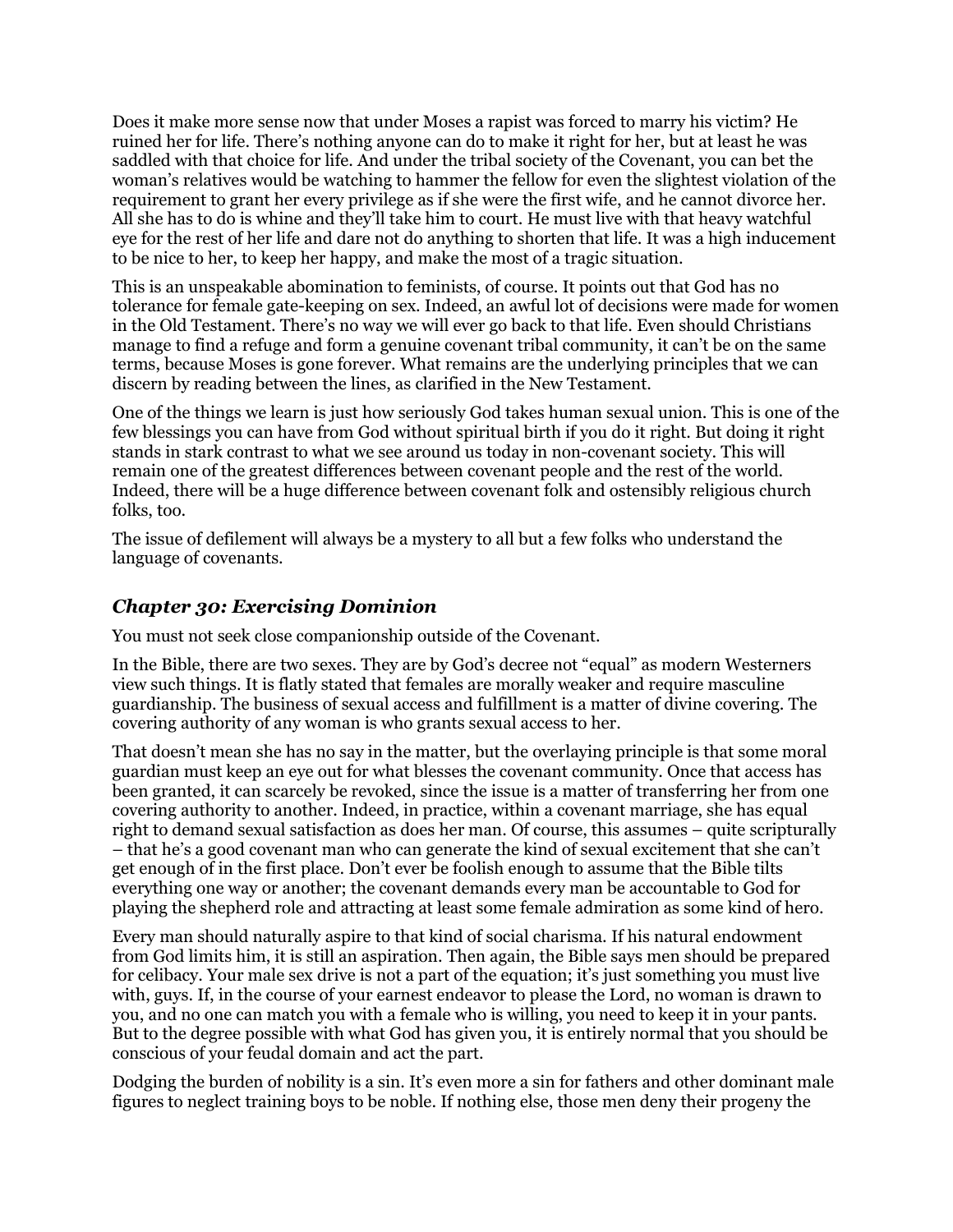one best hope for sexual prospects, and it defrauds all the females in the community of good manly men. In this, they deny God His claim on their sons and daughters. Dereliction in the duty of ennobling your children is tantamount to offering them to Moloch.

There is no greater gift you can give your children than to invest in their development. We could talk about this for years and not exhaust the topic. But the same goes for anyone under your spiritual dominion. They are all, in a manner of speaking, your children. They are your dependents. Even in those brief moments when someone passes under your dominion as a moving target, your duty to God for them is to mentor and ennoble.

Not only is it a covenant obligation, but it should be a moral instinct to offer the best you have to raise people up to a higher moral level, if not greater faith. This is the kind of thing that should be second nature. But it requires the definition of the Word. There is a huge difference between "noble" in the Western mythology versus in the Bible. The West has multiple failures on this. We have both the image of a great hunter, a real rough and ready manly man, as well as the image of soft and civilized fellow who treats women as morally superior. Both are an abomination to God.

The biblical man is a shepherd. Anyone with ambition to lead is morally disqualified. A biblical shepherd would rather be somewhere else doing what interests him, but he gracefully accepts the moral duty to sacrifice himself for the welfare of others. And that welfare is defined as covenant obedience. There's no showing off; there's only courting the affection and stability of those under his care. He knows his duty and does it regardless of who is watching. He's faithful to God first.

This is part of the background for dealing with anyone who appears to be a covenant brother or sister. What of all those people out there you'll encounter outside the Covenant? The answer lies in the Hebrew culture. In spiritual warfare, there is family, and then there are allies, and finally bystanders and enemies. And for we who follow the Covenant, various individuals may change roles within different contexts. The question is not what they are, but what role they play at any given moment.

And depending on the circumstances, some of them may tacitly, if not explicitly, seek shelter under your dominion. Very few people will be such an abomination that you cannot let them get close to you. Those few people are merely fronting for demons. You will know them by your convictions. Most people are seeking only a temporary truce, as the hapless victims of demonic oppression in varying stages of willingness to be enslaved that way. Keep in mind that our warfare is against demonic spirits, not the people they use (Ephesians 6:10-20). Our weapons are of a moral nature granted by the Holy Spirit. How you handle the literal threats in your life is a matter of calling, conviction and context, but God is quite strong in uniformly granting His authority to His soldiers.

Thus, you are obliged to remain sensitive to your convictions in any given moment. There are plenty of demonized fools out there who can do you no real harm. You can afford to be merciful to them in some degree, the same as Jesus was to the Gadarene Demoniac. It will seldom be that dramatic, but the underlying moral strategy holds in all contexts, and it shows up when the Master dealt with the Samaritan Woman at the Well and Jewish woman caught in adultery. Keep your eye on the mission of the covenant.

Most people are simply not ready for a strong dose of holiness. Then again, the situation may not offer them much shielding from it. It's not a question of actively seeking to draw them inside your domain, but of discerning what will glorify the Father regardless of their wishes. People are not projects. Let them come closer or move away based on their own internal dramas. Your internal stability is the key to everything. Be consistent with whom God made you and told you to be. The ones who need to read that in your character can do so.

During times of persecution, reticence is a good default.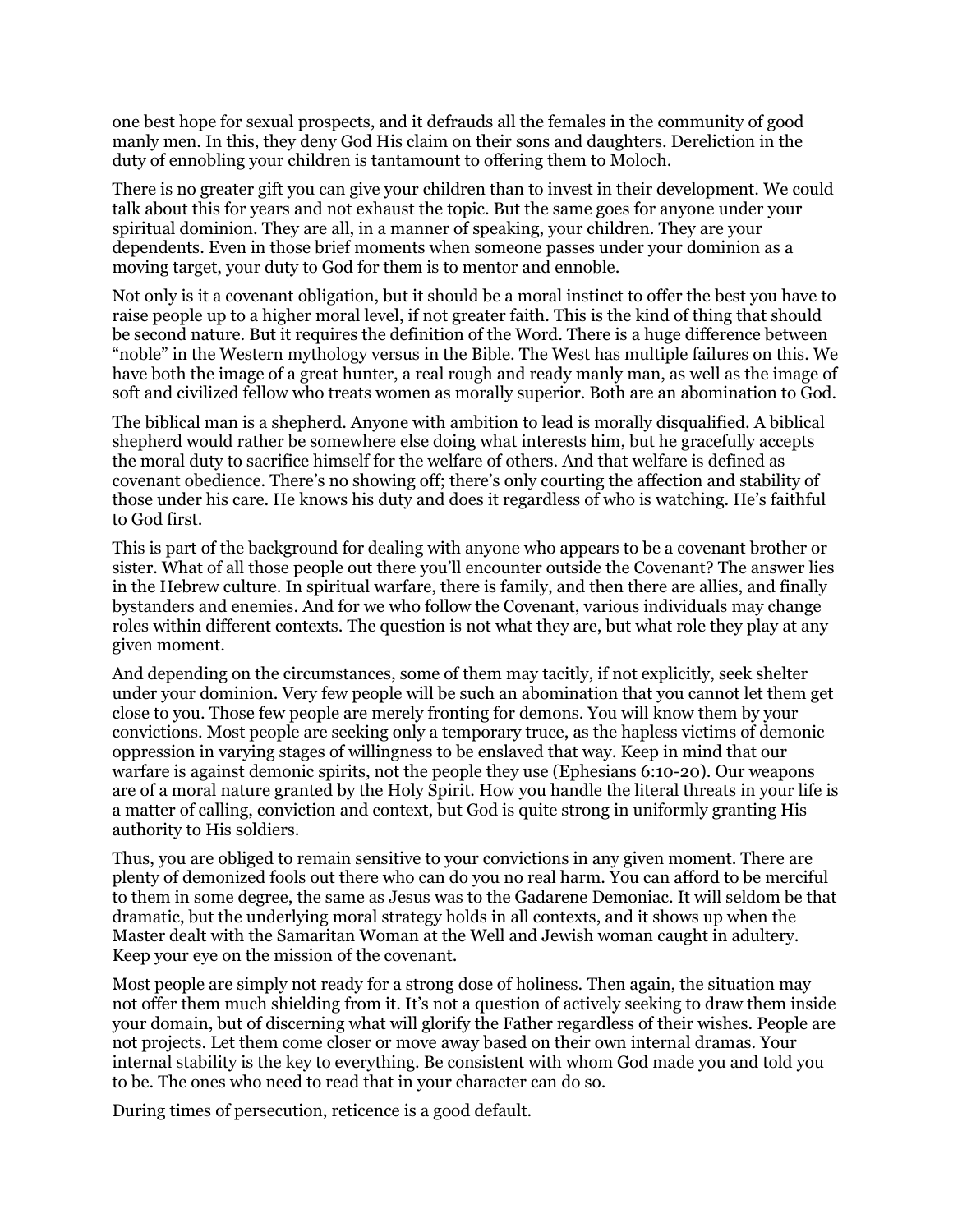#### *Chapter 31: Three Things*

When talking about God's Law, three major issues separate His children from those who grow up in the West: persons and property and profits.

By God's design, everything is personal. Let your mind expand on that for a moment. We've already observed that the fundamental approach of Western Civilization is to depersonalize and dehumanize everything. The Bible says we should treat everything as alive, possessing a mind and will on some level. Reality itself is alive, an expression of God's personal moral character. His Son addressed the physical world around Him as if it were living and responsive: storms, trees, etc. The Devil himself knows this, suggesting that Jesus command stones to become bread. If you don't ditch the notion of inert matter and accept that reality should be considered objective, then you cannot understand anything God has revealed.

This is fundamental to His entire divine revelation. Thus, by extension, you should realize that God does not honor the notion of contracts and depersonalized responsibilities. Such things are an abomination to Him. Corporations cannot be legal persons in His eyes, so a government with laws that accept that legal concept are poking Him in the eye. Nothing is ever impersonal. Again, nothing is impersonal in God's eyes.

So, it stands to reason that all property is personal. In order to fulfill God's Law, all property must be owned by some individual. There must be some final focal point of accountability in an individual person. The scary part for Western minds is that all persons are property in one sense or another. The secular government regards humans as mere economic assets to be handled like machinery, but God regards His people as His treasure. Yes, you are property, but whose would you wish to be?

In the biblical feudal system, the senior man is the owner of all shared resources. He has full authority to use it and dispose of it as if it were his alone, with the exception that he is accountable to God, as if that property were held in feudal care. The head of household is responsible to God for the care of the household, both property and persons. God's people are His treasure, and they are your treasure, as well. This is the domain God grants to His vassals. As in any truly feudal system, the property and accountability can be delegated to those whose roles place them under authority. Every agent and "trustee" must be an officer in the household, as it were. But by no means can anyone limit liability before God. The senior man is obliged to account for everything that happens under his hands in managing God's assets.

With God, there is very little justification for seeking high profit from any economic activity. The number one reason God brings about any prosperity is for the sake of the people. Thus, by divine justice, every business should seek to employ the maximum number of people, not cut staff for greater profits. This is part of the idea that there can be no impersonal ownership by corporations and no stocks or other forms of impersonal investment.

The only people allowed to profit justly in God's eyes are those who do the work. Loans at interest are anathema. However, no one serving God has any business in taking out loans at interest, either. The connection between the people and the money will justly be personal always. And finally, people of faith should avoid any strong connections with those outside the covenant of faith. It's one thing to buy and sell to everyone, but you cannot be unequally yoked with unbelievers. And not just nominal "Christians," but you should pull in the harness only with people who share your faith covenant.

Do business wherever the market allows, but do not become partners with sinners. Your employees are to be treated as family, and as much as possible, should be part of your covenant family of faith. There may be secular laws about whom you can employ, so do everything you can to remain a private business and avoid the kind of legal leverage that forces you to hire people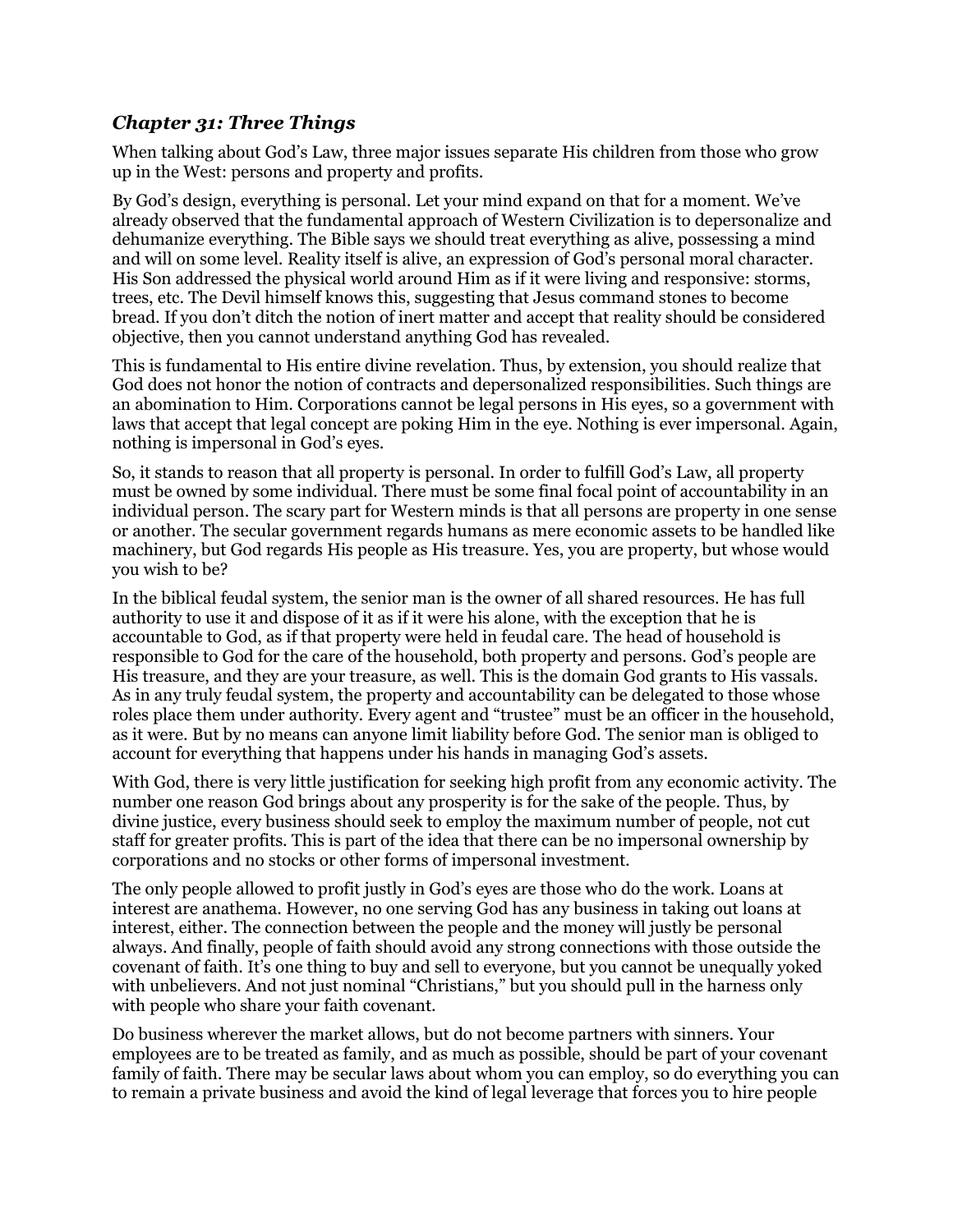who will not embrace your moral commitments. You can also work for anyone who will hire you, but maintain your moral identity, as your witness against sin regardless of what work you do.

In God's household, there is family, the real treasure. There are servants and hired helpers, allies who can share in the daily prosperity, but have no vested interest in the household. There are also slaves and herd animals, who serve His purpose unknowingly without any profit to themselves except to survive until their usefulness ends. They all have their place. It's not a question of us possibly knowing how of He regards these people, but how He wants you to regard them. Thus, you treat everyone according to the role they play in your mission calling. This goes for economic activity, as well. Pay yourself what your conscience allows but distribute the profits according to your heart. Know who your tribe is. The sole purpose and mission of your life is to bless your covenant tribe first as a primary manifestation of seeking the Lord's glory.

None of this should be read legalistically. God knows that we don't control the secular system and never will. Rather, these should be principles in our minds organizing the wordless moral truth burning in our hearts. This is how we understand the moral failures of a world that rejects God's Law. The consequences are typically the result of what specifically the world gets wrong. These principles are how we live when we can exercise our own preferences. This should be a highly distinctive marker of believers determined to walk in the Covenant.

Everything is personal in God's eyes; it's always about the people.

### *Chapter 32: Not Alone*

You are not alone.

Let's take a fresh look at the context: This world is fallen. It is not real, but a grand falsehood into which we have thrust ourselves by choosing to trust our human capabilities over God's revelation. That's the core of what happened in the Fall. Eden was reality, and we kicked ourselves out into a mad nightmare. The ground yields thorns and thistles instead of bread; things don't work like we expect.

It's not that Creation was changed, but it's the human awareness that has changed. We have lost the enlightenment of the Spirit, and don't understand how Creation works any more. When God came to visit Adam and Eve, they hid themselves. Nothing had actually changed, but they had gained a sense of being defiled, and it made them fearful of God. We are now under the constraints of a fallen awareness. We are born utterly incapable of seeing ultimate reality without a divine miracle to restore what we surrendered to Satan.

That great miracle is in two steps. First is the implanted promise of the Holy Spirit. We endure this life with that divine betrothal. When the time comes for the final Marriage of the Lamb, then He will implement His promise of redemption in full. In That Day, He will restore us to Eden, by completely removing all that mankind has done since the day we left the Garden.

Far, far too many people with the miracle gift have refused to use it in full. The Enemy still has them bound, so that they do not live with the full blessing available to them. If you move too far into radically trusting the Lord, they will turn on you. The most grievous wounds you will receive in this life will be from your alleged brothers and sisters in Christ.

There are numerous ways we can approach this, but let us for this moment look at the moral flaw of *instrumentality*. Take it as a theological term. It manifests most clearly when someone believes that something good in their life was made by their own hands. They did something right, they believe. Their conduct earned them the desired results. It's the same sin of Judaism in assuming that God is bound by the words of the Covenant of Moses. God is "required" to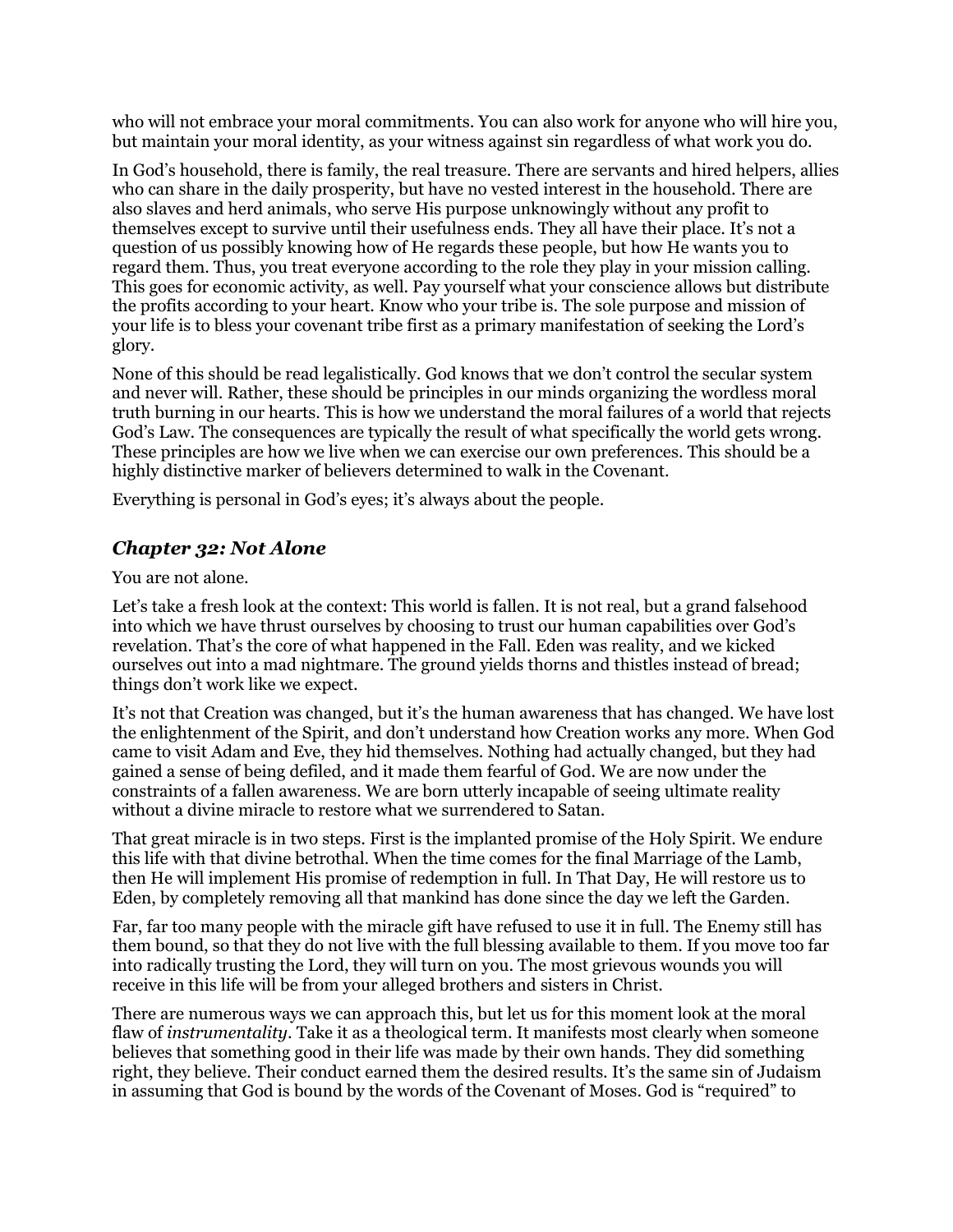grant certain blessings they desire simply because they can prove through semantic gymnastics that they obeyed His rules. They remain convinced that they have God over a barrel.

Think about the madness of Emperor Nebuchadnezzar in the Book of Daniel: "Is not this great Babylon, that I have built for a royal dwelling by my mighty power and for the honor of my majesty?" (Daniel 4:30) The whole idea is that you do what God says, not merely in the words, but from the heart. You do it regardless of the outcomes because His glory is the goal. God is not an ATM. As some would say, "It's about the process, not the product."

How do we have anything in this life? Does it not come from the hand of the Father? Do you imagine that there is anything you could do that would have bound God's hand to provide what you have "earned"? It need not be limited to material things. Look at the end of Saul's reign as King of Israel, how he was so deeply dependent on human reputation that he tore the robe of the Prophet Samuel (1 Samuel 15:27-29). Do you care about your social reputation, your academic or professional standing, or some other form of human regard, more than peace with God?

If you need anything for your mission in life, God will provide to those who obey their convictions. If the mission doesn't need it, look for Him to take it away, especially if you cling too tightly to it. Don't allow yourself to slip down into the false assumption that you need something He didn't grant, just because human reckoning requires it. Humble yourself; embrace being a fool among men for the sake of peace with God. When organized Christian religion leans too hard on so-called professional standards, you can't really call it "church" because it doesn't meet the biblical definition.

This was the primary flaw of Christian leadership during Constantine's reign. After two centuries of outright persecution, the church leadership had grown weary of the fight. They were tired of battling their own sinful nature and looked for an escape. When Constantine offered them a pagan lifeline, they seized it. From that day forward, the church became a slave of the Beast, as John foresaw in his Revelation. God's church has been overshadowed by the Harlot since then. That's a feature, not an anomaly; it's our "normal" until His Return. The greatest persecution will come from the established religious institutions who are shamed by our commitment.

We need more of Elijah and Elisha, so we can stop worrying about the established religious leadership. We need people who are willing to spend time in isolation away from the sticky embrace of fallen human companionship. That we are social creatures is no excuse to socialize at the expense of holiness. But as God told Elijah, know that He always has a righteous few who do not bow the knee to idolatry. The whole point is not to concentrate them all in one place at one time to make them a target. He scatters His seed abroad to see where it will take root.

Right now, we who cling to holiness at the cost of sanity itself are the seeds He has planted, and we are scattered because there simply aren't that many.

## *Epilogue: Things to Come*

This book could turn into a series.

It depends on the reader response, in part, but also on how things transpire in the US. It's not as if true believers have shed much blood for their faith just yet. However, it could come to that. The secular national government has become increasingly hostile to genuine faith in all forms and takes particular exception to obeying God's Word.

Even without direct persecution, we shall certainly face a general tribulation of divine wrath. The answer to everything is more holiness.